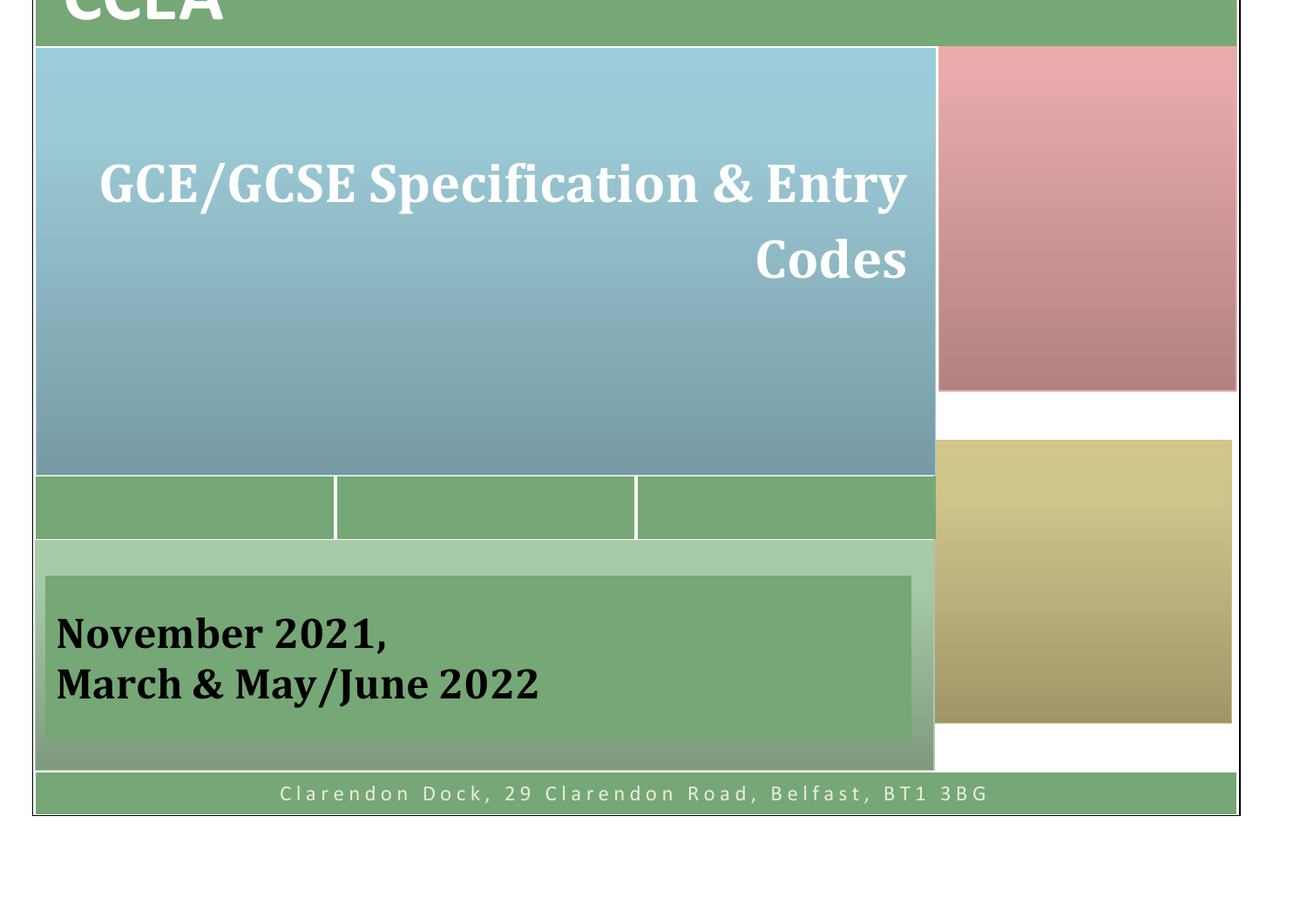| <b>CONTENTS</b>            | Page      |
|----------------------------|-----------|
| November 2021 Examinations | $2 - 6$   |
| March 2022 Examinations    | $7 - 9$   |
| May/June 2022 Examinations | $10 - 44$ |

| GCE/GCSE Series Codes and Entry Periods |  |
|-----------------------------------------|--|
|                                         |  |

*GCE examinations will be held only during the summer series.*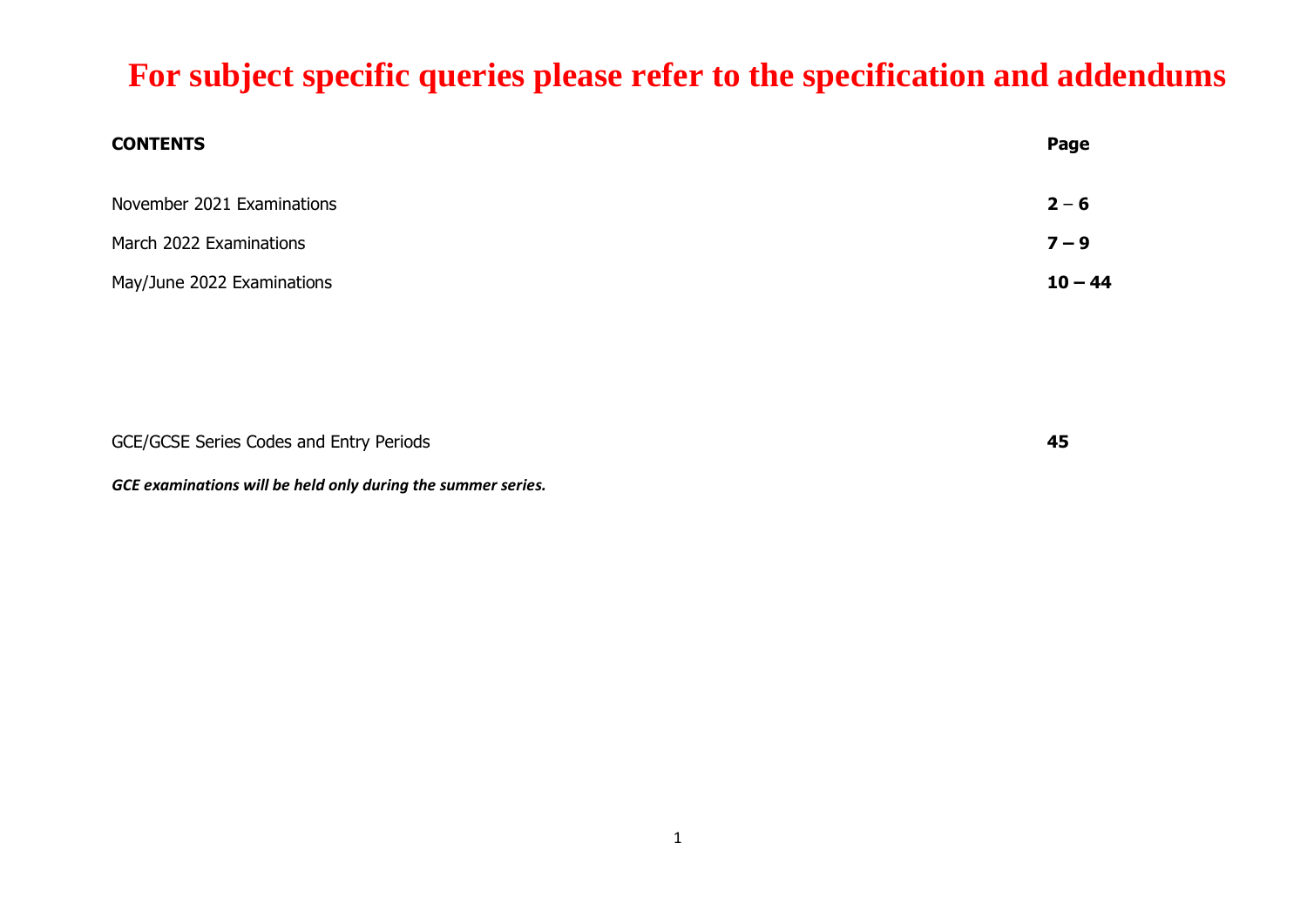## **November 2021 Examinations**

| Basedata available | <b>Entry closing date</b> |
|--------------------|---------------------------|
| 1 September 2021   | 4 October 2021            |

**Results will be issued to candidates on Thursday 10 February 2022**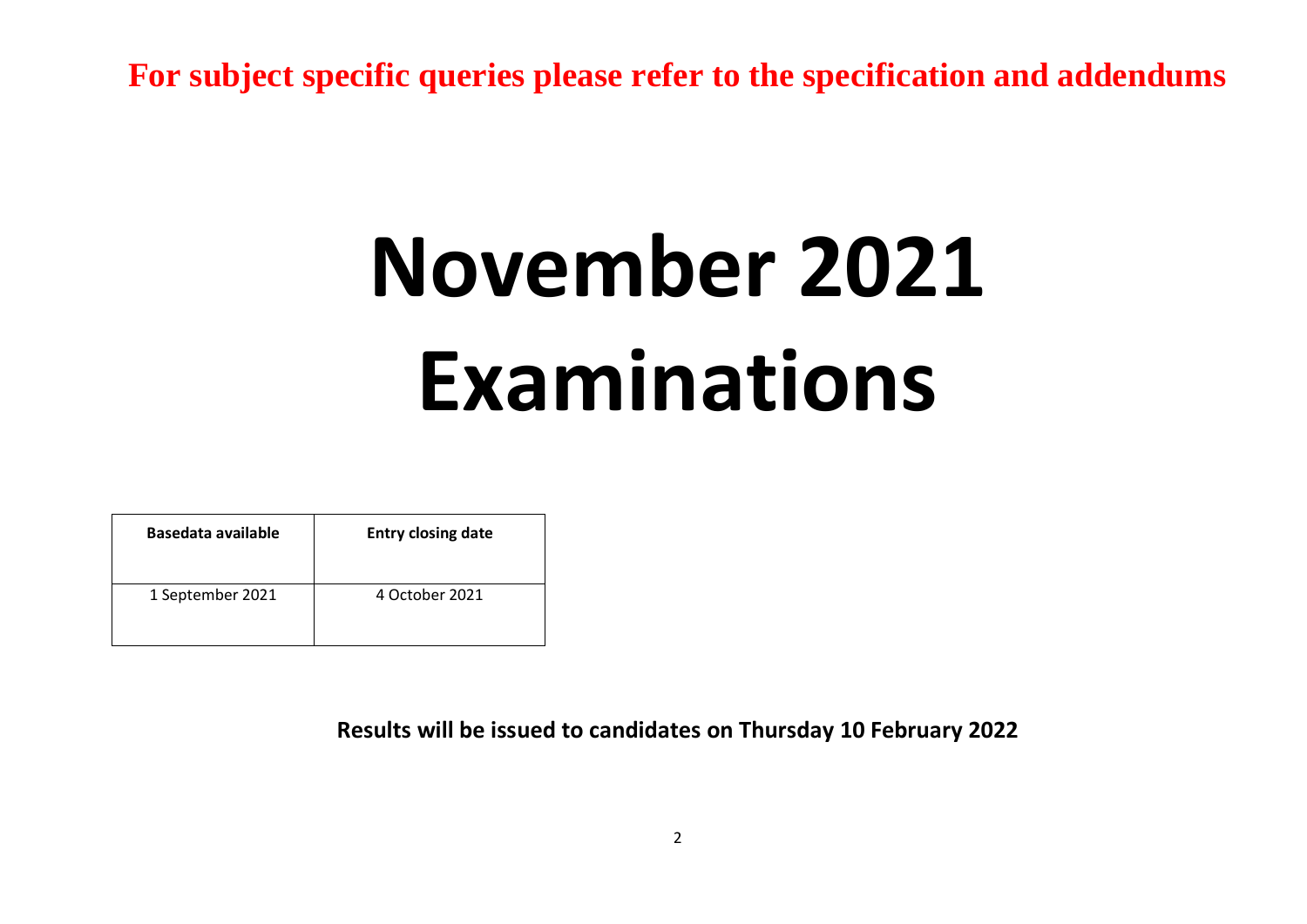**NB: All this information will be available as Basedata through the CCEA website[: www.ccea.org.uk.](http://www.ccea.org.uk/) Centres must download this data as certain essential parameters cannot be keyed into the C2k Exams module and FEMIS.**

#### **GCSE SPECIFICATION ASSESSMENT UNITS**

Key: **Not Available Not Available** 

#### **GCSE Sciences (Double Award)**

| Cash-In | Entry | <b>Specification Title</b> | <b>Assessment Unit Title/Option</b>                                                     | BA              |
|---------|-------|----------------------------|-----------------------------------------------------------------------------------------|-----------------|
| Code    | Codes |                            |                                                                                         | <b>November</b> |
|         |       |                            |                                                                                         | 2021            |
|         | GDW1F | Double Award (Biology)     | <b>Unit 1: Living Processes and Biodiversity</b>                                        |                 |
|         | GDW1H |                            |                                                                                         |                 |
|         | GDW2F | Double Award (Chemistry)   | Unit 1: Structures, Trends, Chemical Reactions, Quantitative Chemistry and Analysis     |                 |
|         | GDW2H |                            |                                                                                         |                 |
|         | GDW3F | Double Award (Physics)     | Unit 1: Motion, Force, Moments, Energy, Density, Kinetic Theory, Radioactivity, Nuclear |                 |
|         | GDW3H |                            | <b>Fission and Fusion</b>                                                               |                 |

#### **\* Cash-In codes are required on completion of the specification**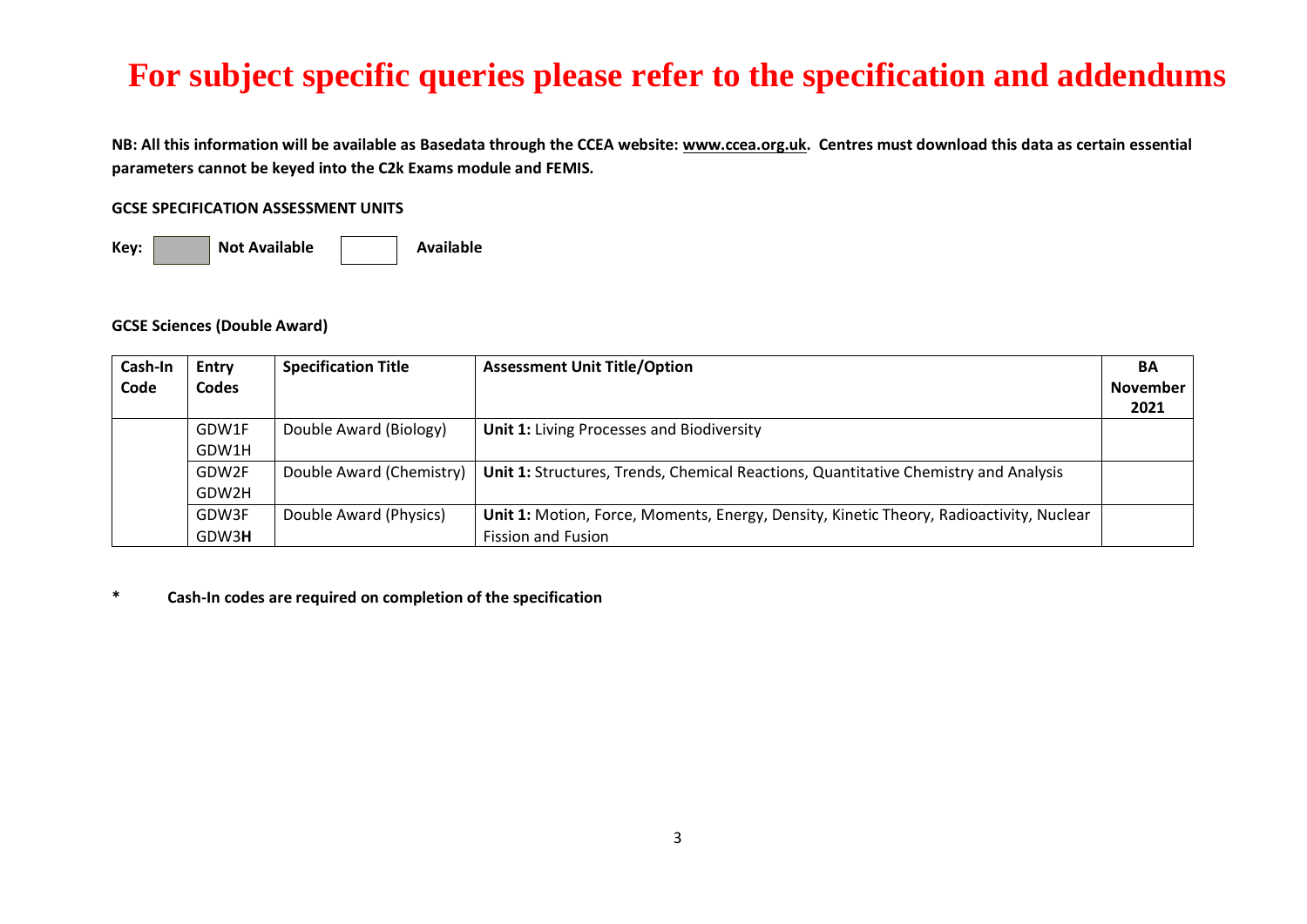**NB: All this information will be available as Basedata through the CCEA website: www.ccea.org.uk. Centres must download this data as certain essential parameters cannot be keyed into the C2k Exams module and FEMIS.**

#### **GCSE SPECIFICATION ASSESSMENT UNITS**

Key: **Not Available Not Available** 

**GCSE Sciences (Single Award)** 

| Cash-In | <b>Entry</b> | <b>Specification</b> | <b>Assessment Unit Title/Option</b>                                                   | <b>BA</b>        |
|---------|--------------|----------------------|---------------------------------------------------------------------------------------|------------------|
| Code    | <b>Codes</b> | <b>Title</b>         |                                                                                       | <b>November</b>  |
|         |              |                      |                                                                                       | 2021             |
| G9922   | GSA1F        | Unit $1:$            | <b>Section A: Staying Alive</b>                                                       |                  |
|         | GSA1H        | Biology              | Section B: Human Activity and Health                                                  |                  |
|         | GSA2F        | Unit 2:              | <b>Section A: Chemical Patterns and Our Environment</b>                               |                  |
|         | GSA2H        | Chemistry            | <b>Section B: Materials and Their Management</b>                                      |                  |
|         | GSA3F        | Unit 3:              | Section A: Electricity, Waves and Communication                                       |                  |
|         | GSA3H        | Physics              | Section B: Fossil Fuels, Road Transport and Safety, Radioactivity, and Earth in Space |                  |
|         | GSA4         | Unit 4:              | <b>Booklet A</b>                                                                      | <b>Not</b>       |
|         |              |                      | Practical skills assessment                                                           | <b>Available</b> |
|         |              | Practical            | <b>Foundation and Higher Tiers</b>                                                    |                  |
|         |              | <b>Skills</b>        | <b>Booklet B</b>                                                                      |                  |
|         |              |                      | External written examination                                                          |                  |
|         |              |                      | Foundation and Higher Tiers                                                           |                  |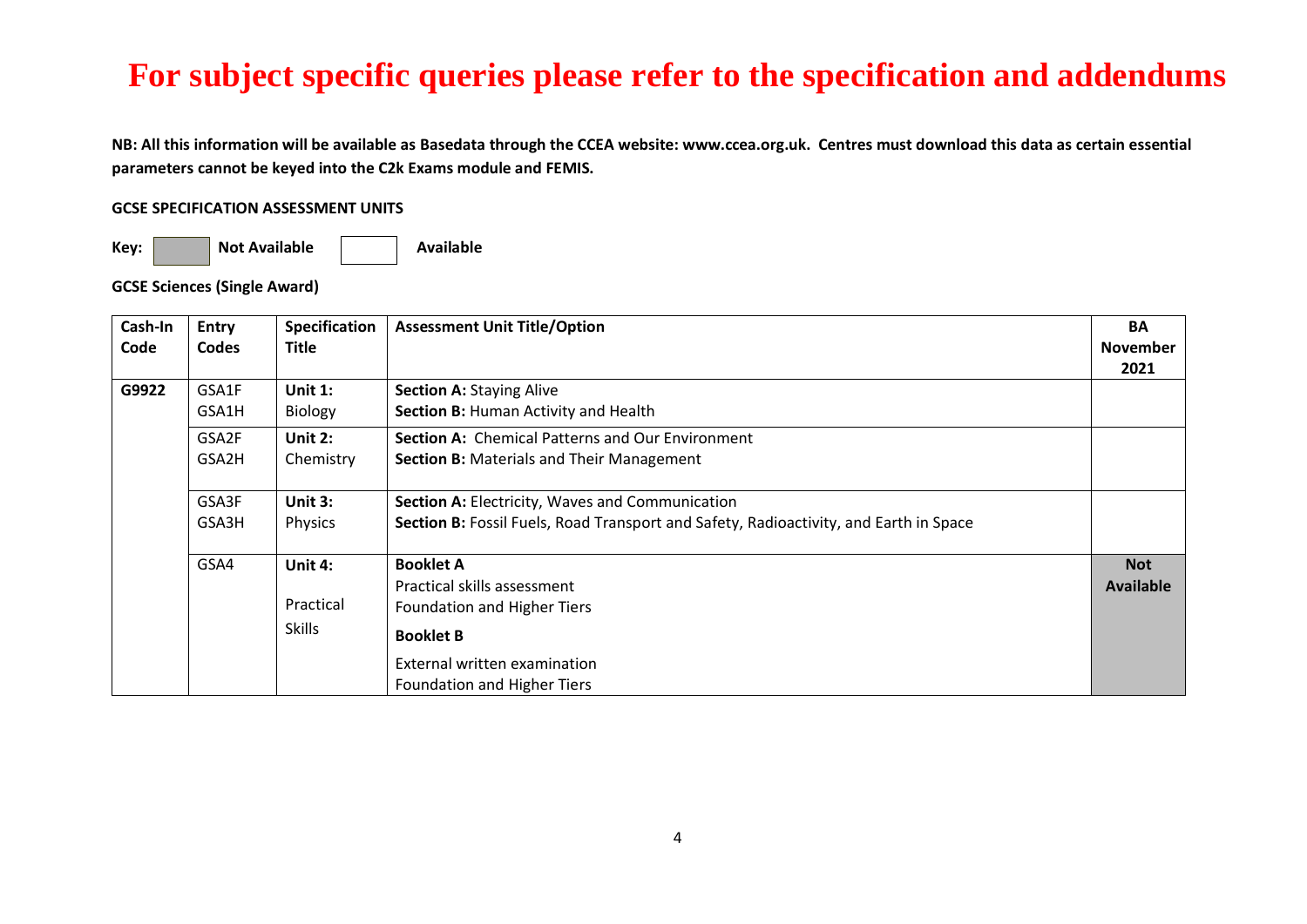**NB: All this information will be available as Basedata through the CCEA website[: www.ccea.org.uk.](http://www.ccea.org.uk/) Centres must download this data as certain essential parameters cannot be keyed into the C2k Exams module and FEMIS.**

#### **GCSE SPECIFICATION ASSESSMENT UNITS**

Key: **Not Available Available** 

#### **GCSE English Language**

| Cash-In   | <b>Specification Title</b> | Assessment        | <b>Assessment Unit Title/Option</b>                                                  | <b>BA</b>       |
|-----------|----------------------------|-------------------|--------------------------------------------------------------------------------------|-----------------|
| Code      |                            | <b>Unit Entry</b> |                                                                                      | <b>November</b> |
|           |                            | Codes             |                                                                                      | 2021            |
| $G9292 -$ |                            | GEN1              | Unit 1: Writing for Purpose and Audience and Reading to Access Non-Fiction and Media |                 |
| English   | English Language           |                   | Texts (External written examination)                                                 |                 |
| Language  |                            | GEN <sub>2</sub>  | Unit 2: Speaking and Listening (Controlled Assessment)                               |                 |
|           |                            | GEN3              | Unit 3: Studying Spoken and Written Language (Controlled Assessment)                 |                 |
|           |                            | GEN4              | Unit 4: Personal or Creative Writing and Reading Literacy and Non-Fiction Texts      |                 |
|           |                            |                   | (External written examination)                                                       |                 |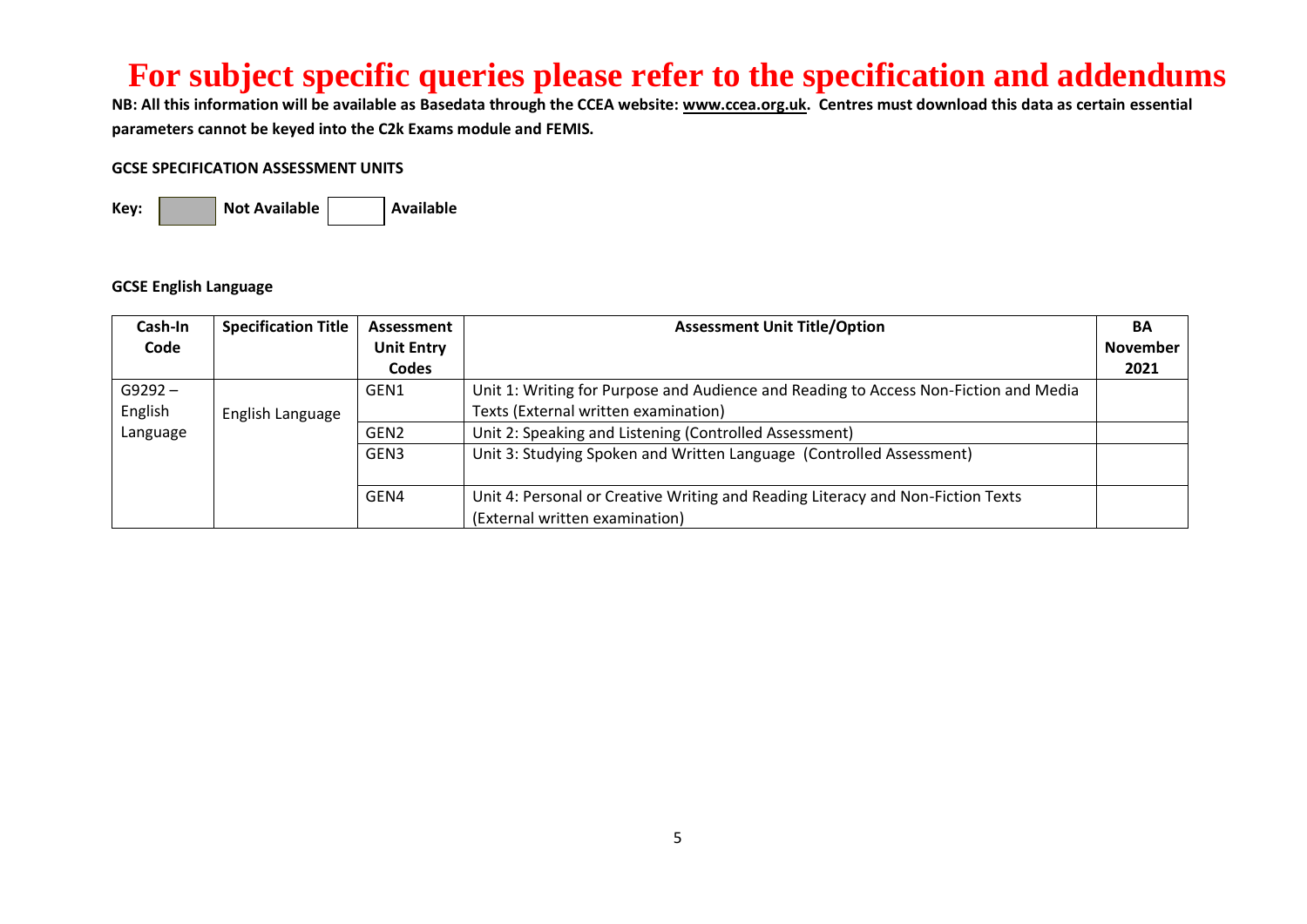**NB: All this information will be available as Basedata through the CCEA website[: www.ccea.org.uk.](http://www.ccea.org.uk/) Centres must download this data as certain essential parameters cannot be keyed into the C2k Exams module and FEMIS.**

#### **GCSE SPECIFICATION ASSESSMENT UNITS**

| Cash-In<br>Code | <b>Specification Title</b>  | <b>Assessment Unit</b><br><b>Entry Codes</b> | <b>Assessment Unit Title/Option</b>             | <b>BA</b><br>November 2021 |
|-----------------|-----------------------------|----------------------------------------------|-------------------------------------------------|----------------------------|
| G9602           | <b>Mathematics</b>          | GMC1                                         | <b>Unit M1: Foundation Tier</b>                 |                            |
|                 |                             |                                              | External written examination with calculator    |                            |
|                 |                             | GMC <sub>2</sub>                             | <b>Unit M2: Foundation Tier</b>                 |                            |
|                 | Questions are set in both   |                                              | External written examination with calculator    |                            |
|                 | mathematical and non-       | GMC3                                         | <b>Unit M3: Higher Tier</b>                     |                            |
|                 | mathematical contexts.      |                                              | External written examination with calculator    |                            |
|                 | Students take two units,    | GMC4                                         | <b>Unit M4: Higher Tier</b>                     |                            |
|                 | one from M1, M2, M3 or      |                                              | External written examination with calculator    |                            |
|                 | M4 and one from M5, M6,     | GMC5                                         | <b>Unit M5: Foundation Tier Completion Test</b> |                            |
|                 | M7 or M8.                   |                                              | Two external written examinations:              |                            |
|                 |                             |                                              | • Paper 1 without calculator                    |                            |
|                 | To receive an award, one of |                                              | • Paper 2 with calculator                       |                            |
|                 | these must be a completion  | GMC6                                         | <b>Unit M6: Foundation Tier Completion Test</b> |                            |
|                 | test.                       |                                              | Two external written examinations:              |                            |
|                 |                             |                                              | • Paper 1 without calculator                    |                            |
|                 |                             |                                              | • Paper 2 with calculator                       |                            |
|                 |                             | GMC7                                         | Unit M7: Higher Tier Completion Test            |                            |
|                 |                             |                                              | Two external written examinations:              |                            |
|                 |                             |                                              | • Paper 1 without calculator                    |                            |
|                 |                             |                                              | • Paper 2 with calculator                       |                            |
|                 |                             | GMC8                                         | <b>Unit M8: Higher Tier Completion Test</b>     |                            |
|                 |                             |                                              | Two external written examinations:              |                            |
|                 |                             |                                              | • Paper 1 without calculator                    |                            |
|                 |                             |                                              | • Paper 2 with calculator                       |                            |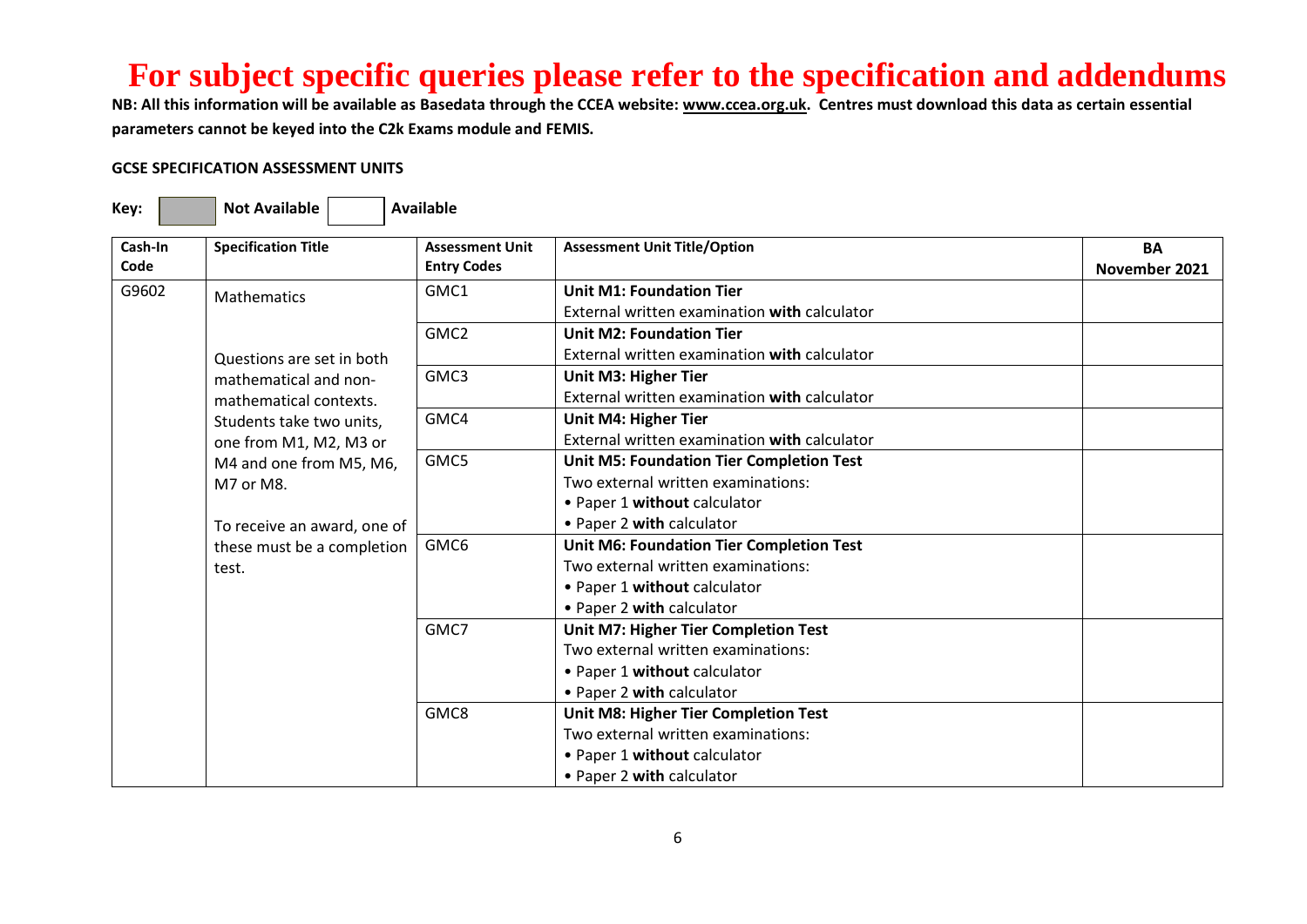# **March 2022 Examinations**

| Basedata available | <b>Entry closing date</b> |
|--------------------|---------------------------|
| 11 October 2021    | 31 January 2022           |

**Results will be issued to candidates on Thursday 14 April 2022**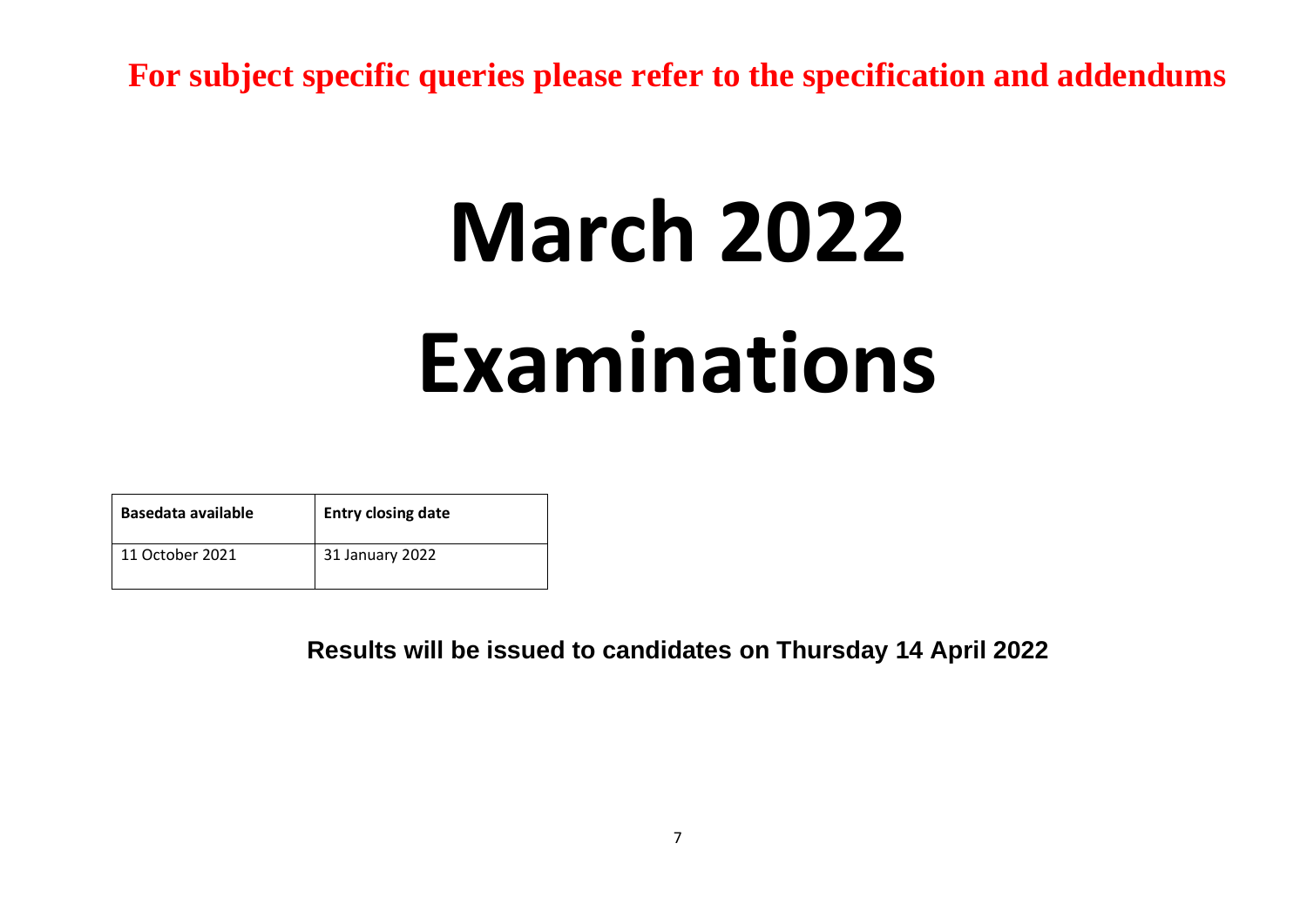**NB: All this information will be available as Basedata through the CCEA website[: www.ccea.org.uk.](http://www.ccea.org.uk/) Centres must download this data as certain essential parameters cannot be keyed into the C2k Exams module and FEMIS.**

#### **GCSE SPECIFICATION ASSESSMENT UNITS**

Key: **Not Available Not Available** 

**GCSE Sciences (Double Award)**

| Cash-In Code | <b>Entry</b> | <b>Specification Title</b> | <b>Assessment Unit Title/Option</b>                                             | 3A                |
|--------------|--------------|----------------------------|---------------------------------------------------------------------------------|-------------------|
|              | <b>Codes</b> |                            |                                                                                 | <b>March 2022</b> |
|              | GDW1F        | Double Award               | Unit 1:                                                                         |                   |
|              | GDW1H        | (Biology)                  | Cells, Living, Processes and, Biodiversity                                      |                   |
|              | GDW2F        | Double Award               | Unit 1:                                                                         |                   |
|              | GDW2H        | (Chemistry)                | Structures, Trends, Chemical Reactions, Quantitative Chemistry and Analysis     |                   |
|              | GDW3F        | Double Award               | Unit 1:                                                                         |                   |
|              | GDW3H        | (Physics)                  | Motion, Force, Moments, Energy, Density, Kinetic Theory, Radioactivity, Nuclear |                   |
|              |              |                            | <b>Fission and Fusion</b>                                                       |                   |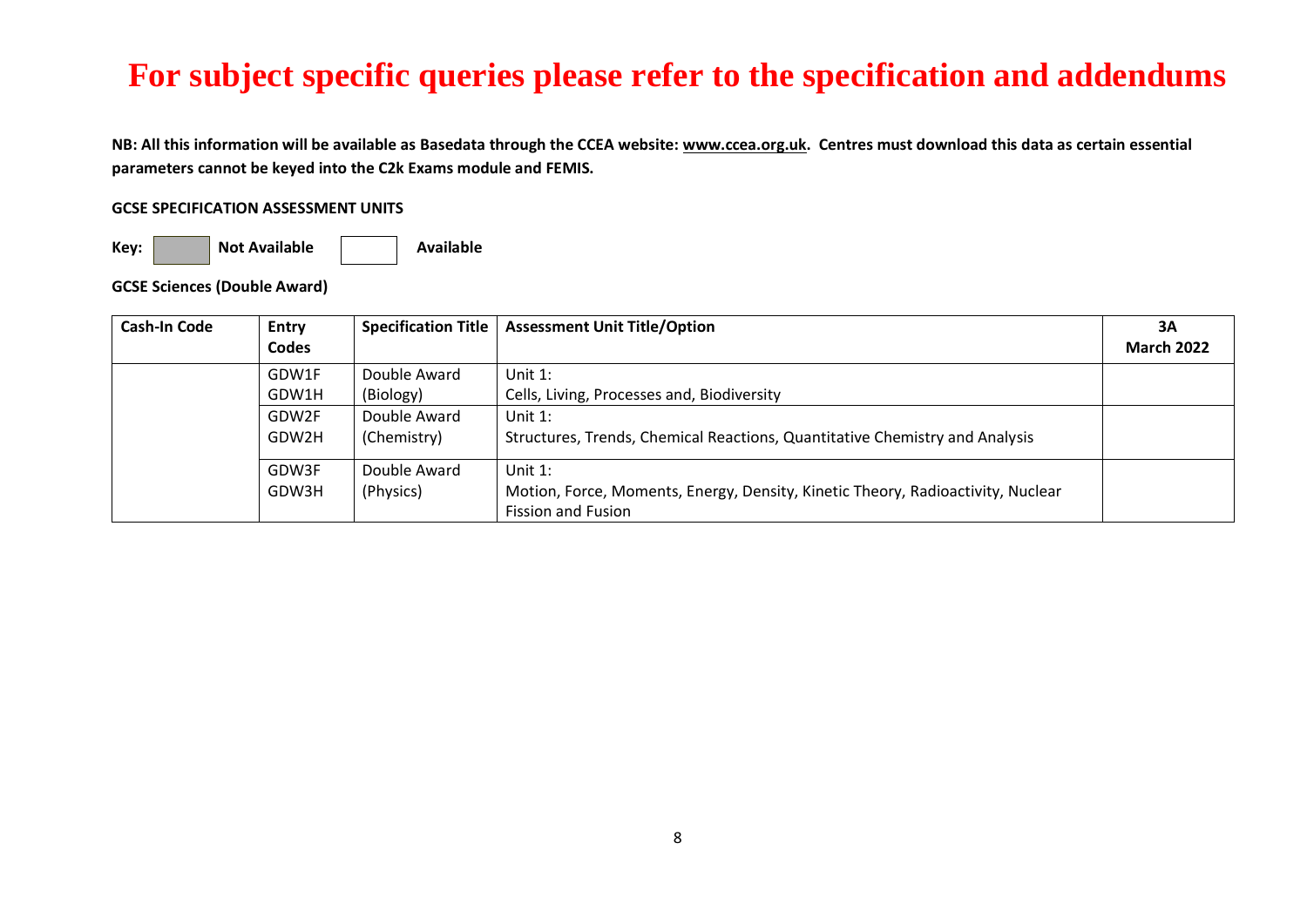**NB: All this information will be available as Basedata through the CCEA website[: www.ccea.org.uk.](http://www.ccea.org.uk/) Centres must download this data as certain essential parameters cannot be keyed into the C2k Exams module and FEMIS.**

#### **GCSE SPECIFICATION ASSESSMENT UNITS**

Key: **Not Available Not Available** 

**GCSE Sciences (Single Award)** 

| <b>Cash-In Code</b> | <b>Entry Codes</b> |                   | Specification Title   Assessment Unit Title/ Option                                   | 3A                |
|---------------------|--------------------|-------------------|---------------------------------------------------------------------------------------|-------------------|
|                     |                    |                   |                                                                                       | <b>March 2022</b> |
| G9922               | GSA1F              | Unit 1: Biology   | <b>Section A: Staying Alive</b>                                                       |                   |
|                     | GSA1H              |                   | Section B: Human Activity and Health                                                  |                   |
|                     | GSA2F              | Unit 2: Chemistry | <b>Section A: Chemical Patterns and Our Environment</b>                               |                   |
|                     | GSA2H              |                   | <b>Section B: Materials and Their Management</b>                                      |                   |
|                     | GSA3F              | Unit 3: Physics   | Section A: Electricity, Waves and Communication                                       |                   |
|                     | GSA3H              |                   | Section B: Fossil Fuels, Road Transport and Safety, Radioactivity, and Earth in Space |                   |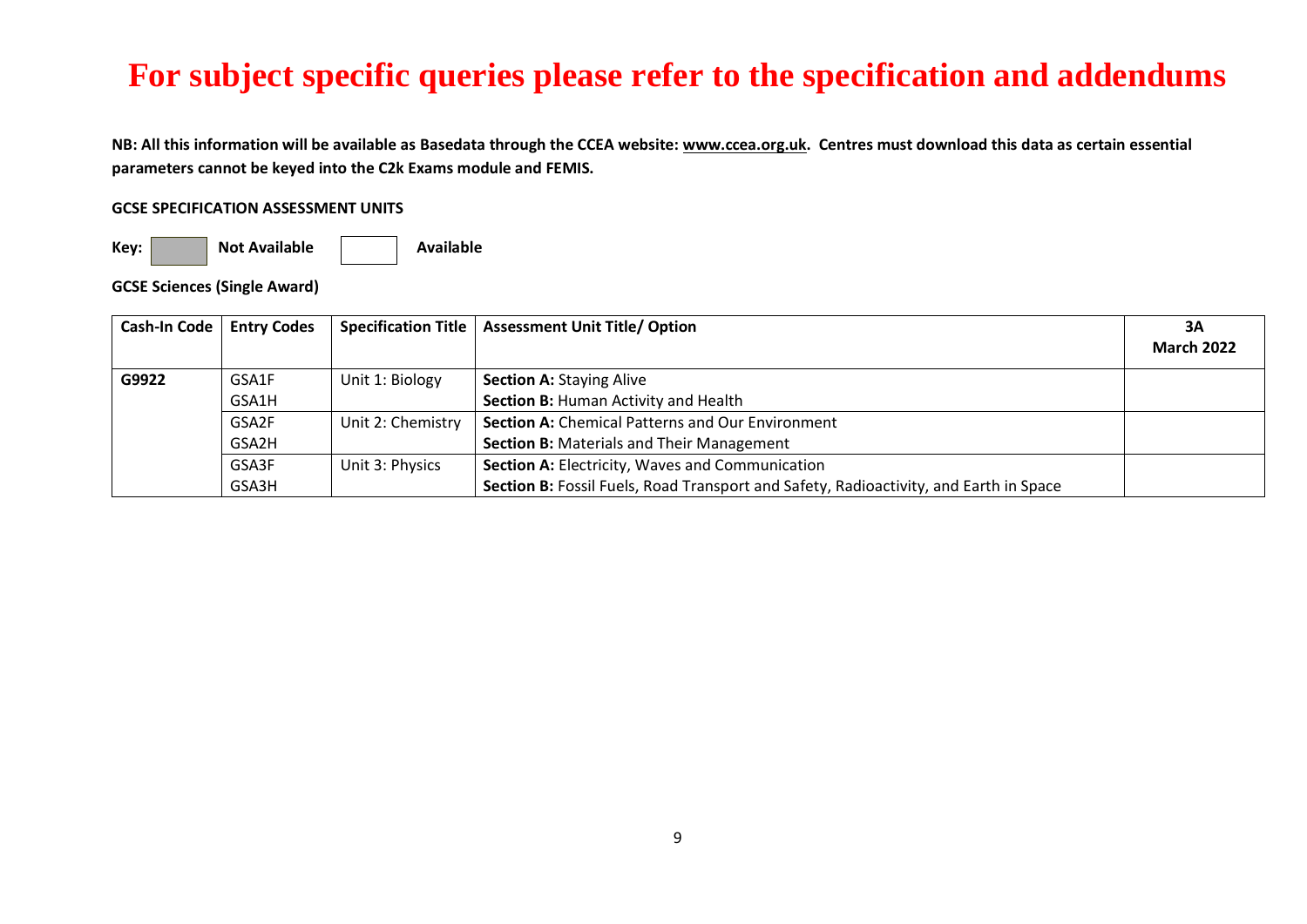## **May/June 2022 Examinations**

| <b>Series</b>                         | Basedata available | <b>Entry closing date</b> |
|---------------------------------------|--------------------|---------------------------|
| June                                  | 18 November 2021   | 21 February 2022          |
| June (GCSE November resits only)      | 18 November 2021   | 21 March 2022             |
| June (GCSE March DAS/SAS resits only) | 18 November 2021   | 29 April 2022             |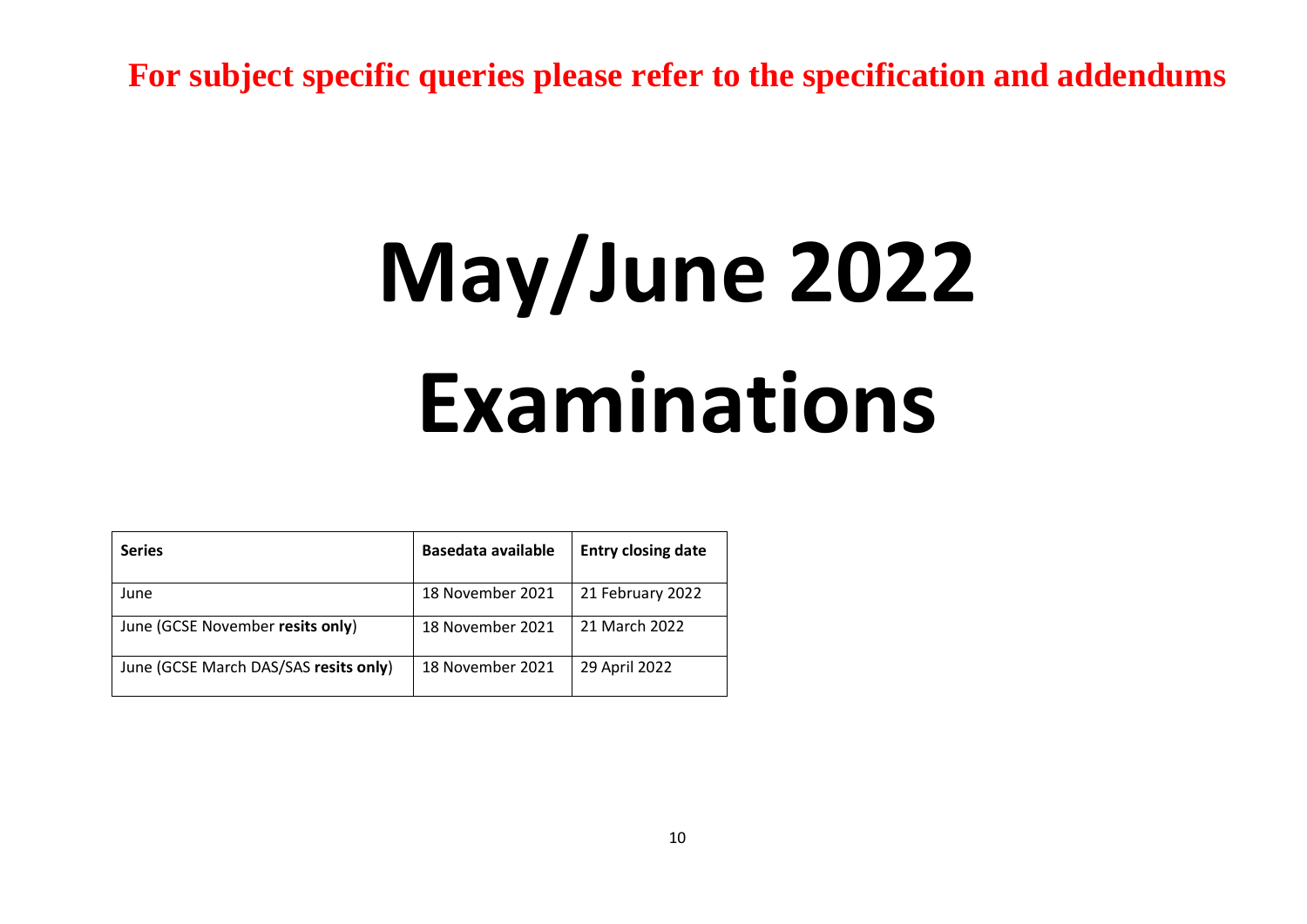# **AS/A2 Specifications**

**Results will be issued to candidates on 18 August 2022**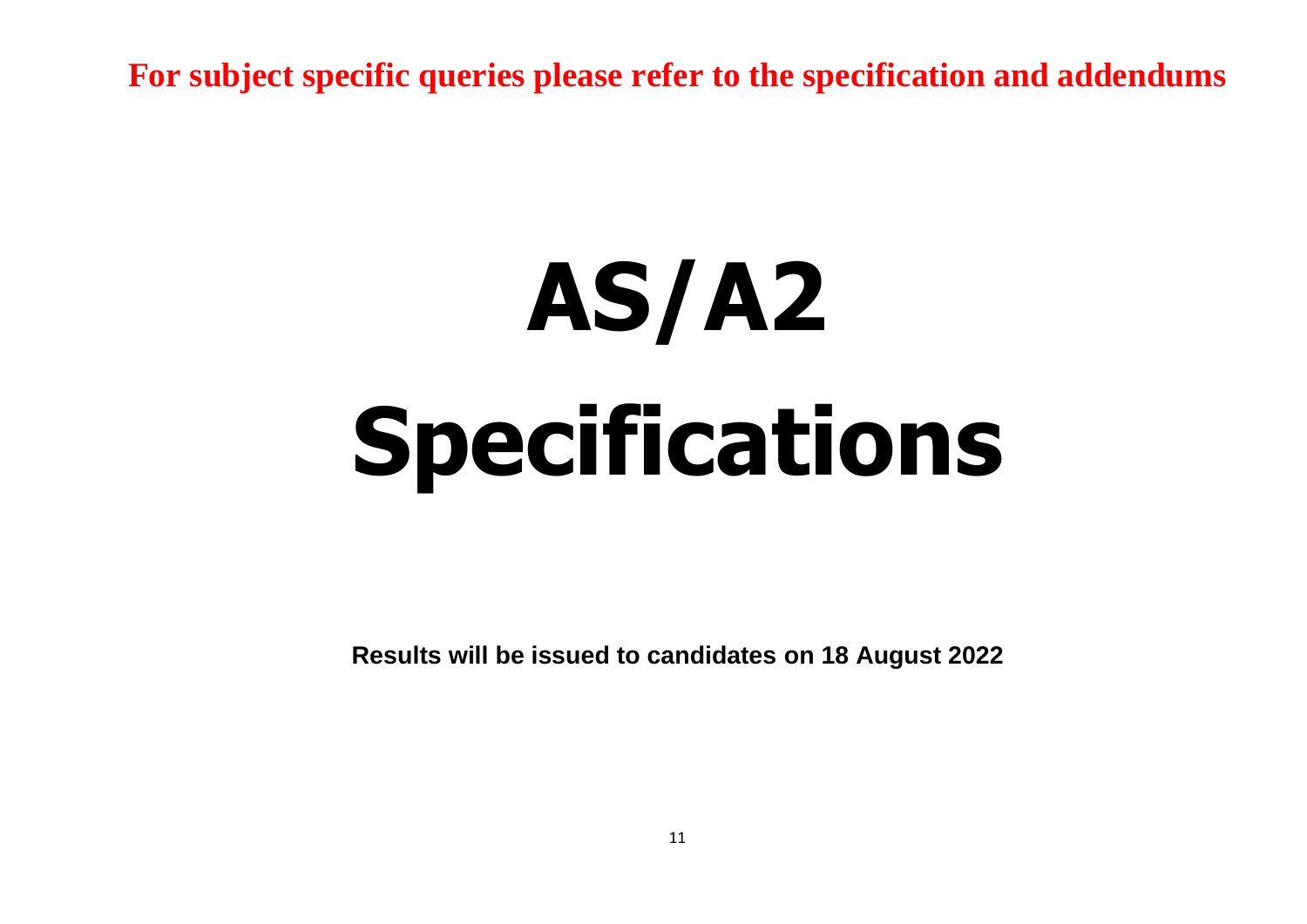**NB: All this information will be available as Basedata through the CCEA website[: www.ccea.org.uk.](http://www.ccea.org.uk/) Centres must download this data as certain essential parameters cannot be keyed into the C2k Exams module and FEMIS.**

**GCE Advanced Subsidiary (AS) and GCE Advanced (A2) Assessment Units** 

| <b>Cash-In Code</b> | Specification | Assessment        | <b>Assessment Unit Title/Option</b>                                                    | AS           | <b>6A</b> |
|---------------------|---------------|-------------------|----------------------------------------------------------------------------------------|--------------|-----------|
|                     | Title         | <b>Unit Entry</b> |                                                                                        | Unit         | June      |
|                     |               | <b>Codes</b>      |                                                                                        |              | 2022      |
| AS $SA =$ 59805     | AS Health &   | SHC1              | Promoting Quality Care (Internal assessment)                                           | $\checkmark$ |           |
| AS DA = $$9807$     | Social Care   |                   |                                                                                        | ✓            |           |
|                     |               | SHC <sub>2</sub>  | Communication in Health, Social Care and Early Years Settings (Internal<br>assessment) |              |           |
|                     |               | SHC3              | Health and Well-Being (External written examination)                                   | $\checkmark$ |           |
|                     |               | SHC4              | Safeguarding Children (Internal assessment)                                            | $\checkmark$ |           |
|                     |               | SHC5              | Adult Service Users (External written examination)                                     | $\checkmark$ |           |
|                     |               | SHC <sub>6</sub>  | Holistic Therapies (Internal assessment)                                               | ✔            |           |
|                     |               | SHC7              | Understanding the Physiology of Health and Illness (External written<br>examination)   | $\checkmark$ |           |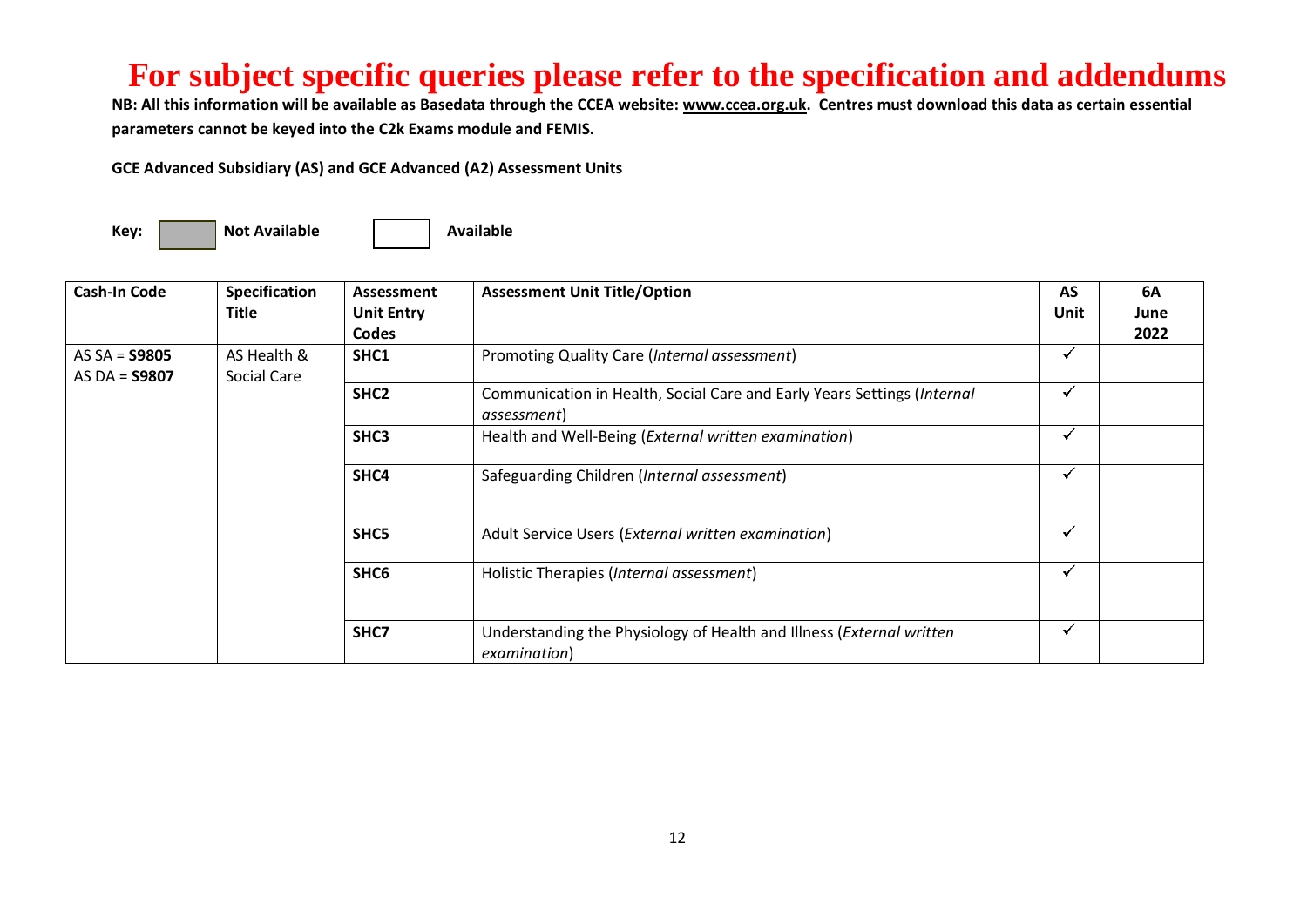**NB: All this information will be available as Basedata through the CCEA website[: www.ccea.org.uk.](http://www.ccea.org.uk/) Centres must download this data as certain essential parameters cannot be keyed into the C2k Exams module and FEMIS.**

**GCE Advanced Subsidiary (AS) and GCE Advanced (A2) Assessment Units** 

| <b>Cash-In Code</b> | Specification | Assessment        | <b>Assessment Unit Title/Option</b>                                             | A2   | 6A   |
|---------------------|---------------|-------------------|---------------------------------------------------------------------------------|------|------|
|                     | <b>Title</b>  | <b>Unit Entry</b> |                                                                                 | Unit | June |
|                     |               | <b>Codes</b>      |                                                                                 |      | 2022 |
| A2 SA: <b>A9808</b> | A2 Health &   | AHC1              | Applied Research (Internal assessment)                                          | ✔    |      |
| A2 DA: A9814        | Social Care   |                   |                                                                                 |      |      |
|                     |               | AHC <sub>2</sub>  | Body Systems and Physiological Disorders (Internal assessment)                  | ✓    |      |
|                     |               | AHC3              | Providing Services (External written examination based on pre-release material) | ✔    |      |
|                     |               | AHC4              | Health Promotion (Internal assessment)                                          | ✓    |      |
|                     |               | AHC5              | Supporting the Family (Internal assessment)                                     | ✓    |      |
|                     |               | AHC6              | Understanding Human Behaviour (External written examination)                    | ✔    |      |
|                     |               | AHC7              | Human Nutrition and Health (External written examination)                       | ✓    |      |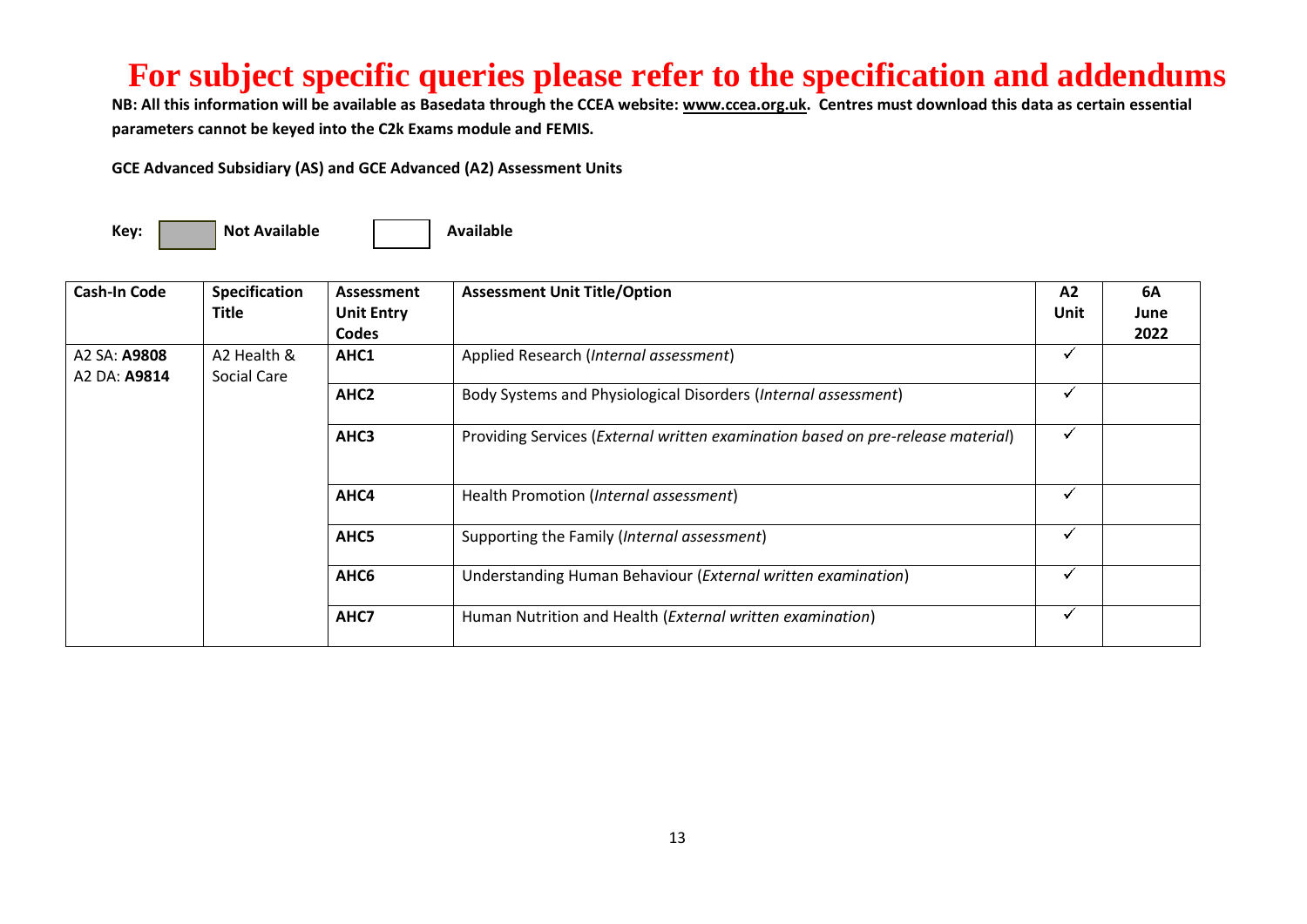**NB: All this information will be available as Basedata through the CCEA website[: www.ccea.org.uk.](http://www.ccea.org.uk/) Centres must download this data as certain essential parameters cannot be keyed into the C2k Exams module and FEMIS.**

**GCE Advanced Subsidiary (AS) and GCE Advanced (A2) Assessment Units** 

| <b>Cash-In Code</b>    | <b>Specification</b><br><b>Title</b> | <b>Assessment Unit</b><br><b>Entry Codes</b> | <b>Assessment Unit Title/Option</b>                       | <b>AS Unit</b> | 6A June<br>2022 |
|------------------------|--------------------------------------|----------------------------------------------|-----------------------------------------------------------|----------------|-----------------|
|                        |                                      |                                              |                                                           |                |                 |
| AS $SA =$ <b>S8001</b> | AS Life and                          | <b>SZ01</b>                                  | Experimental Techniques (Internal assessment)             |                |                 |
| AS DA = $$8002$        | <b>Health Sciences</b>               |                                              |                                                           |                |                 |
|                        |                                      | <b>SZ02</b>                                  | Human Body Systems                                        |                |                 |
|                        |                                      | <b>SZ03</b>                                  | Aspects of Physical Chemistry in Industrial Processes     |                |                 |
|                        |                                      | <b>SZ04</b>                                  | Brain Science (Internal assessment)                       |                |                 |
|                        |                                      | <b>SZ05</b>                                  | <b>Material Science</b>                                   |                |                 |
|                        |                                      | <b>SZ06</b>                                  | Medicine, Drugs and Clinical Trials (Internal assessment) |                |                 |
|                        |                                      |                                              |                                                           |                |                 |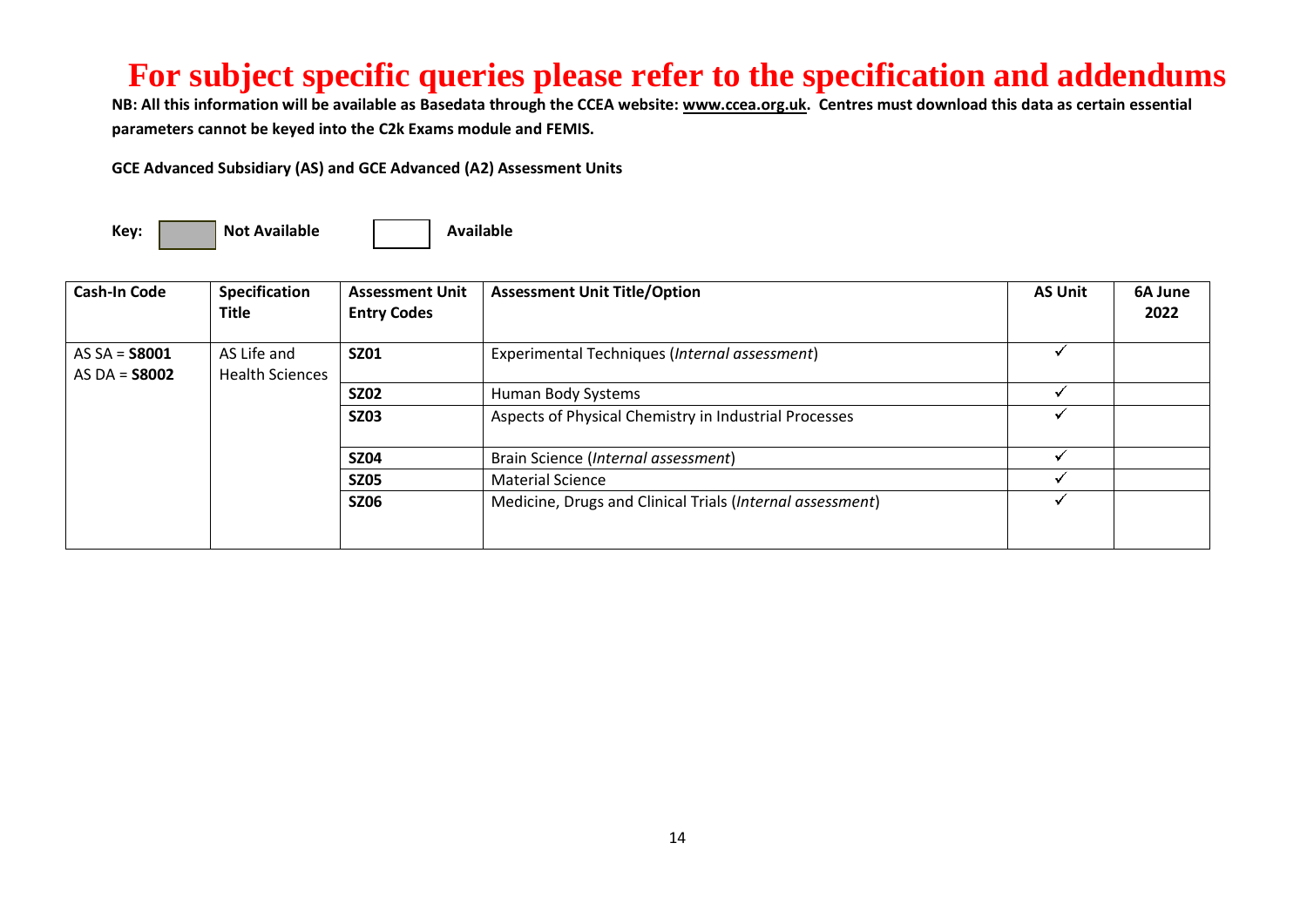**NB: All this information will be available as Basedata through the CCEA website[: www.ccea.org.uk.](http://www.ccea.org.uk/) Centres must download this data as certain essential parameters cannot be keyed into the C2k Exams module and FEMIS.**

#### **GCE Advanced Subsidiary (AS) and GCE Advanced (A2) Assessment Units**

| <b>Cash-In Code</b>                | <b>Specification Title</b>     | Assessment<br><b>Unit Entry</b><br>Codes | <b>Assessment Unit Title/Option</b>                       | A2 Unit | <b>6A</b><br>June<br>2022 |
|------------------------------------|--------------------------------|------------------------------------------|-----------------------------------------------------------|---------|---------------------------|
| A2 $SA = A8011$<br>$A2 DA = A8012$ | A2 Life and Health<br>Sciences | AZ01                                     | Scientific Method, Investigation, Analysis and Evaluation |         |                           |
|                                    |                                | AZ02                                     | <b>Organic Chemistry</b>                                  |         |                           |
|                                    |                                | AZ03                                     | <b>Medical Physics</b>                                    |         |                           |
|                                    |                                | <b>AZ04</b>                              | Sound and Light                                           |         |                           |
|                                    |                                | <b>AZ05</b>                              | Genetics, Stem Cell Research and Cloning                  |         |                           |
|                                    |                                | AZ06                                     | Microbiology                                              |         |                           |
|                                    |                                | AZ07                                     | Oral Health and Dentistry                                 |         |                           |
|                                    |                                | <b>AZ08</b>                              | <b>Histology and Pathology</b>                            |         |                           |
|                                    |                                | AZ09                                     | <b>Analytical Chemistry Techniques</b>                    |         |                           |
|                                    |                                | AZ10                                     | <b>Enabling Technology</b>                                |         |                           |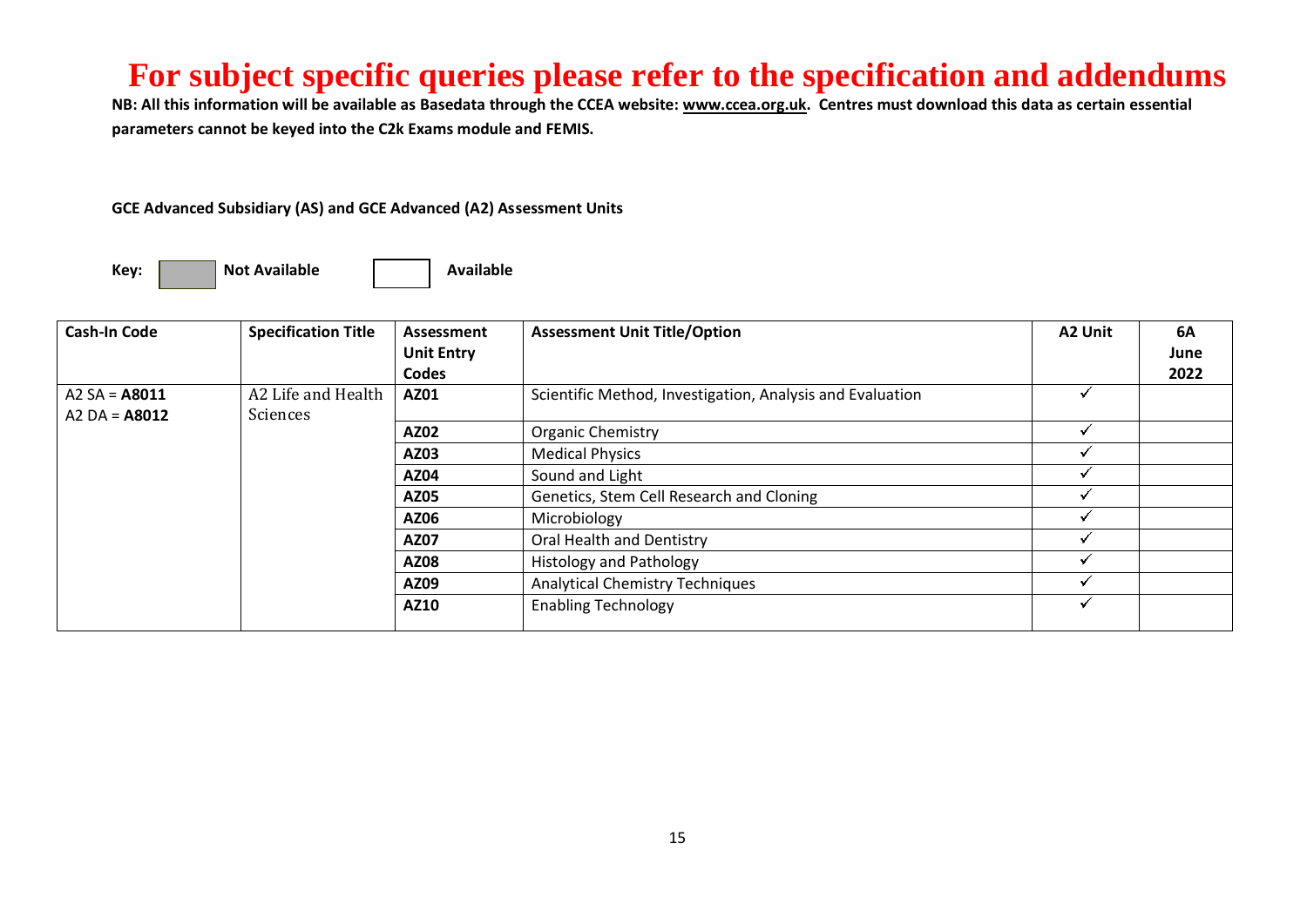**NB: All this information will be available as Basedata through the CCEA website[: www.ccea.org.uk.](http://www.ccea.org.uk/) Centres must download this data as certain essential parameters cannot be keyed into the C2k Exams module and FEMIS.**

| <b>Not Available</b><br>Key:                                                                                                                                |                  | <b>Available</b>                    |                |         |  |  |
|-------------------------------------------------------------------------------------------------------------------------------------------------------------|------------------|-------------------------------------|----------------|---------|--|--|
| <b>Specification Title</b><br>Assessment<br><b>Unit Entry</b><br><b>Codes</b>                                                                               |                  | <b>Assessment Unit Title/Option</b> | <b>AS Unit</b> | A2 Unit |  |  |
| Art & Design                                                                                                                                                | SAR1             | <b>Experimental Portfolio</b>       | $\checkmark$   |         |  |  |
|                                                                                                                                                             | SAR <sub>2</sub> | Personal Response                   | ✓              |         |  |  |
| <b>AS Cash-In Codes</b><br>S_3514_A Combined Studies<br>S_3514_B Photography and Lens Based Media<br>S 3514 C Three Dimensional Design<br>S_3514_D Textiles |                  |                                     |                |         |  |  |
| Art & Design                                                                                                                                                | AAR1             | Personal and Critical Investigation |                |         |  |  |
|                                                                                                                                                             | AAR <sub>2</sub> | <b>Thematic Outcome</b>             |                |         |  |  |
| <b>A2 Cash-In Codes</b><br>A_3514_A Combined Studies<br>A_3514_B Photography and Lens Based Media<br>A_3514_C Three Dimensional Design<br>A_3514_D Textiles |                  | ✓                                   |                |         |  |  |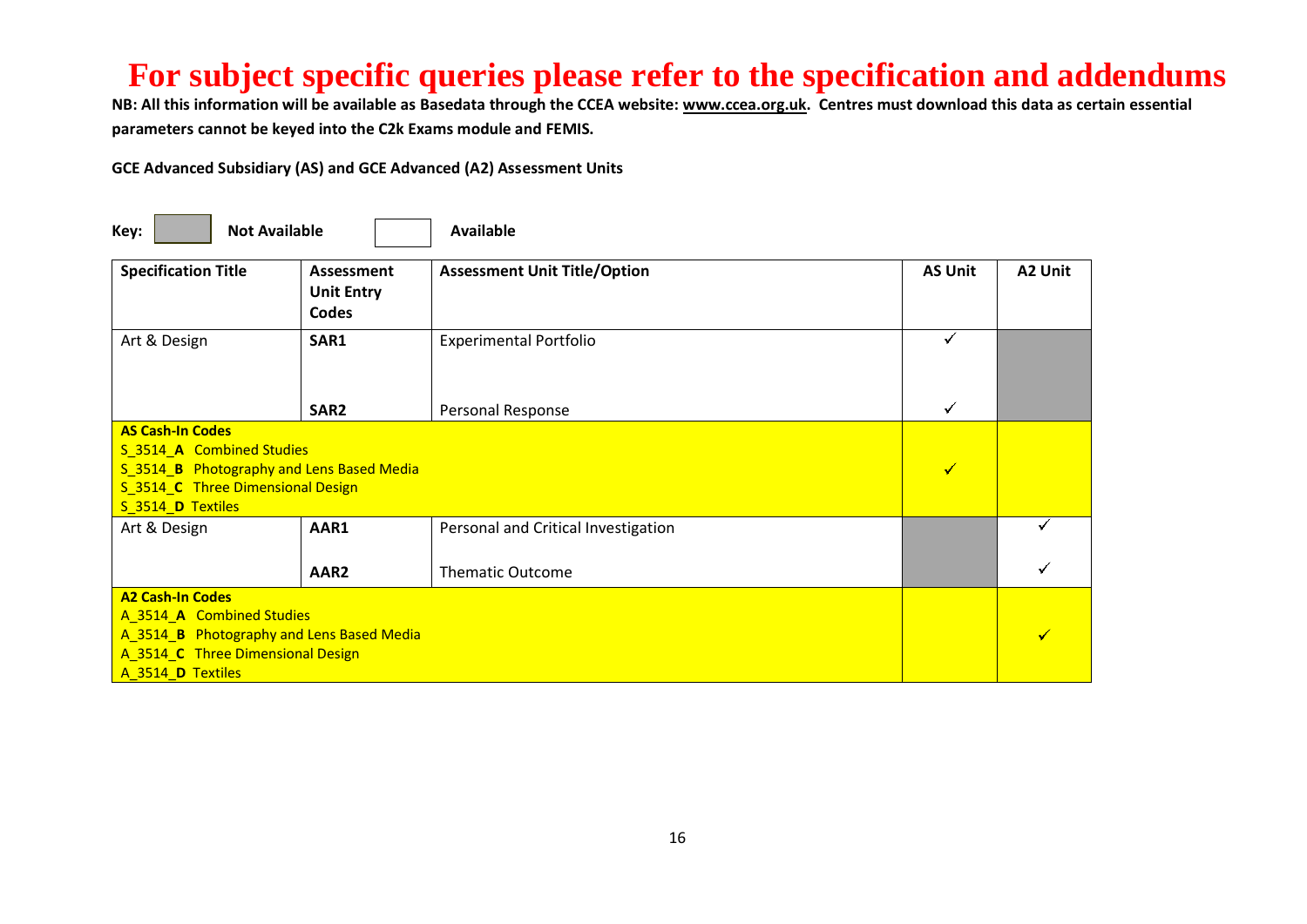**NB: All this information will be available as Basedata through the CCEA website[: www.ccea.org.uk.](http://www.ccea.org.uk/) Centres must download this data as certain essential parameters cannot be keyed into the C2k Exams module and FEMIS.**

| Key:                | <b>Not Available</b>                 |                                          | Available                                                                            |                |         |
|---------------------|--------------------------------------|------------------------------------------|--------------------------------------------------------------------------------------|----------------|---------|
| <b>Cash-In Code</b> | <b>Specification</b><br><b>Title</b> | Assessment<br><b>Unit Entry</b><br>Codes | <b>Assessment Unit Title/Option</b>                                                  | <b>AS Unit</b> | A2 Unit |
| $AS = $1014$        | <b>Biology</b>                       | SBY1                                     | <b>Molecules and Cells</b>                                                           | ✓              |         |
| $A2 = A1014$        |                                      | SBY <sub>2</sub>                         | <b>Organisms and Biodiversity</b>                                                    |                |         |
|                     |                                      | SBY3                                     | <b>Practical Skills in AS Biology</b>                                                | ✓              |         |
|                     |                                      | ABY1                                     | Physiology, Co-ordination and Control, and Ecosystems                                |                |         |
|                     |                                      | ABY <sub>2</sub>                         | Biochemistry, Genetics and Evolutionary Trends                                       |                |         |
|                     |                                      | ABY3                                     | <b>Practical Skills in Biology</b>                                                   |                |         |
| $AS = S3214$        | <b>Business</b>                      | SBU1                                     | Introduction to Business                                                             | ✓              |         |
| $A2 = A3214$        | <b>Studies</b>                       | SBU <sub>2</sub>                         | Growing the Business                                                                 |                |         |
|                     |                                      | ABU1                                     | <b>Strategic Decision Making</b>                                                     |                |         |
|                     |                                      | ABU2                                     | The Competitive Business Environment                                                 |                |         |
| $AS = $1114$        | Chemistry                            | SCH1                                     | Basic Concepts in Physical and Inorganic Chemistry                                   | $\checkmark$   |         |
| $A2 = A1114$        |                                      | SCH <sub>2</sub>                         | Further Physical and Inorganic Chemistry and an Introduction to<br>Organic Chemistry | $\checkmark$   |         |
|                     |                                      | SCH <sub>3</sub>                         | <b>Basic Practical Chemistry</b>                                                     | $\checkmark$   |         |
|                     |                                      | ACH1                                     | <b>Further Physical and Organic Chemistry</b>                                        |                |         |
|                     |                                      | ACH <sub>2</sub>                         | Analytical, Transition Metals, Electrochemistry and Organic Nitrogen<br>Chemistry    |                |         |
|                     |                                      | ACH <sub>3</sub>                         | <b>Further Practical Chemistry</b>                                                   |                |         |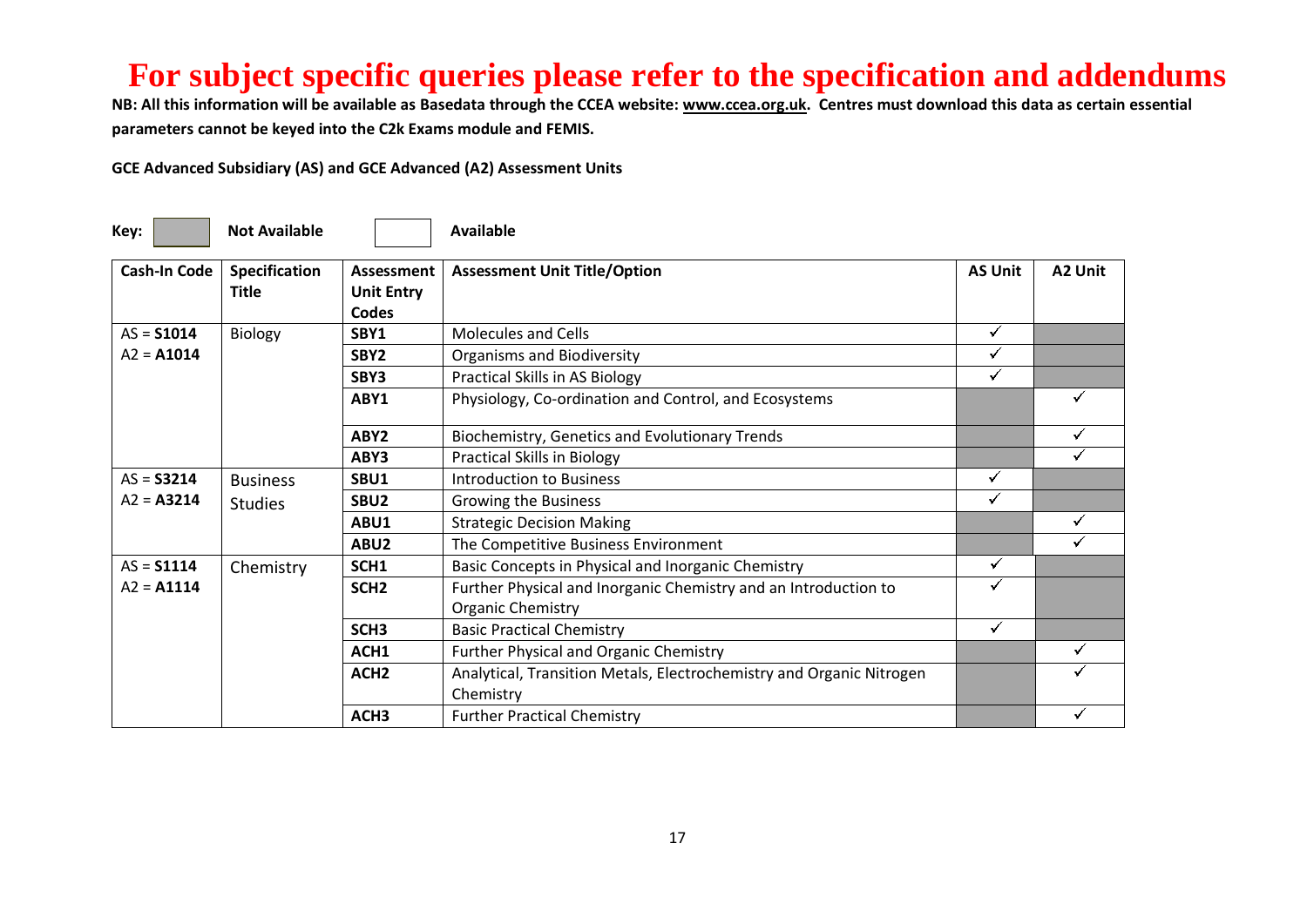**NB: All this information will be available as Basedata through the CCEA website[: www.ccea.org.uk.](http://www.ccea.org.uk/) Centres must download this data as certain essential parameters cannot be keyed into the C2k Exams module and FEMIS.**

| Key:                | <b>Not Available</b>          |                                          | <b>Available</b>                          |                |         |
|---------------------|-------------------------------|------------------------------------------|-------------------------------------------|----------------|---------|
| <b>Cash-In Code</b> | Specification<br><b>Title</b> | Assessment<br><b>Unit Entry</b><br>Codes | <b>Assessment Unit Title/Option</b>       | <b>AS Unit</b> | A2 Unit |
|                     | Digital                       | SDT <sub>1</sub>                         | Approaches to Systems Development         |                |         |
| $AS = S2656$        | Technology                    | SDT <sub>2</sub>                         | <b>Fundamentals of Digital Technology</b> |                |         |
| $A2 = A2656$        |                               | ADT1                                     | <b>Information Systems</b>                |                |         |
|                     |                               | ADT <sub>2</sub>                         | Application Development (Case Study)      |                |         |
| $AS = S4414$        | <b>Economics</b>              | SEC1                                     | <b>Markets and Market Failure</b>         |                |         |
| $A2 = A4414$        |                               | SEC <sub>2</sub>                         | Managing the National Economy             |                |         |
|                     |                               | AEC1                                     | <b>Business Economics</b>                 |                |         |
|                     |                               | AEC <sub>2</sub>                         | Managing the Economy in a Global World    |                |         |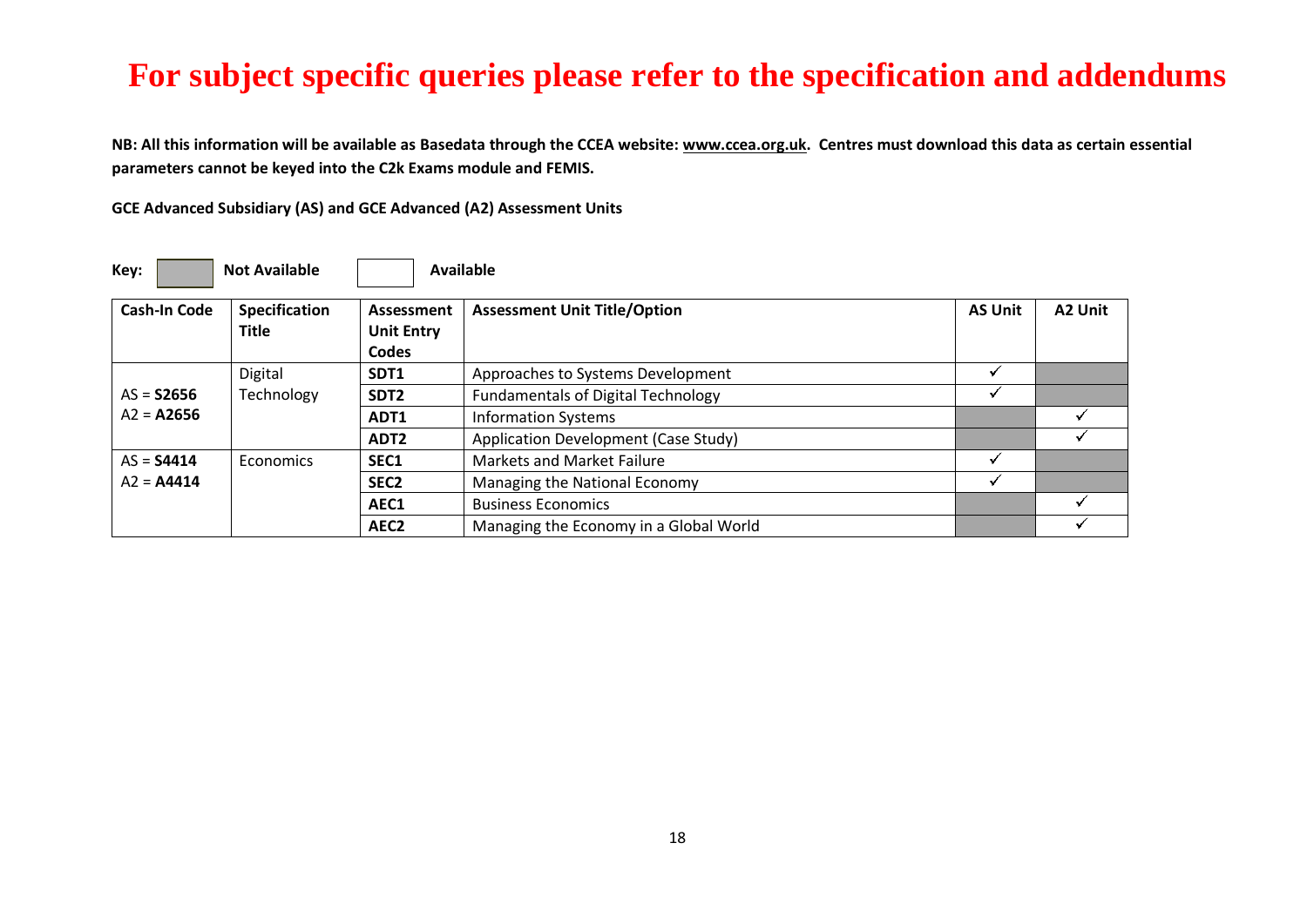**NB: All this information will be available as Basedata through the CCEA website[: www.ccea.org.uk.](http://www.ccea.org.uk/) Centres must download this data as certain essential parameters cannot be keyed into the C2k Exams module and FEMIS.**

| Key:            | <b>Not Available</b>          | <b>Available</b>                             |                |                                                          |                |                    |
|-----------------|-------------------------------|----------------------------------------------|----------------|----------------------------------------------------------|----------------|--------------------|
| Cash-In<br>Code | <b>Specification</b><br>Title | <b>Assessment Unit</b><br><b>Entry Codes</b> | Option<br>Code | <b>Assessment Unit Title/Option</b>                      | <b>AS Unit</b> | 6A<br>June<br>2022 |
| S5114           | AS English                    |                                              |                | The Study of Poetry 1900-Present and Drama 1900-Present  | ✓              |                    |
|                 | Literature                    | SEL1                                         |                | AS English Literature Unit 1 Poetry and Drama - Friel    |                |                    |
|                 |                               | (Poetry and                                  |                | AS English Literature Unit 1 Poetry and Drama - Beckett  |                |                    |
|                 |                               | Drama)                                       | 3              | AS English Literature Unit 1 Poetry and Drama - Williams |                |                    |
|                 |                               |                                              | 4              | AS English Literature Unit 1 Poetry and Drama - Miller   |                |                    |
|                 |                               |                                              | 5              | AS English Literature Unit 1 Poetry and Drama - Stewart  |                |                    |
|                 |                               |                                              | 6              | AS English Literature Unit 1 Poetry and Drama - Bolt     |                |                    |
|                 |                               | The Study of Prose Pre 1900                  |                |                                                          | ✓              |                    |
|                 |                               | SEL <sub>2</sub>                             |                | AS English Literature Unit 2 (Hawthorne)                 |                |                    |
|                 |                               |                                              | $\mathfrak{p}$ | AS English Literature Unit 2 (Shelley)                   |                |                    |
|                 |                               |                                              | 3              | AS English Literature Unit 2 (Eliot)                     |                |                    |
|                 |                               |                                              | 4              | AS English Literature Unit 2 (Bronte)                    |                |                    |
|                 |                               |                                              | 5              | AS English Literature Unit 2 (Austen)                    |                |                    |
|                 |                               |                                              | 6              | AS English Literature Unit 2 (Stoker)                    |                |                    |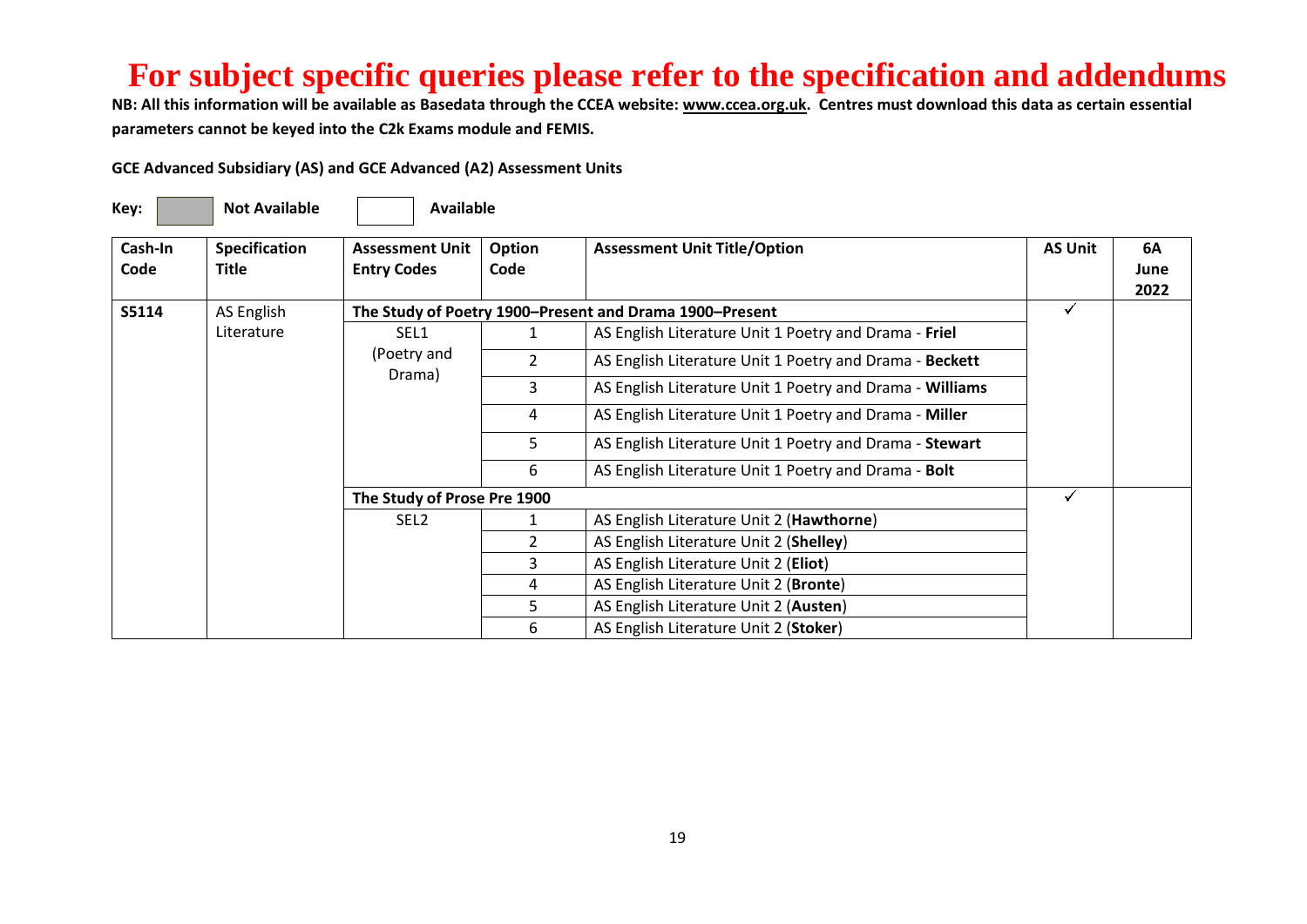**NB: All this information will be available as Basedata through the CCEA website[: www.ccea.org.uk.](http://www.ccea.org.uk/) Centres must download this data as certain essential parameters cannot be keyed into the C2k Exams module and FEMIS.**

| Key:         | <b>Not Available</b>   | <b>Available</b>         |                |                                                    |         |            |
|--------------|------------------------|--------------------------|----------------|----------------------------------------------------|---------|------------|
| Cash-In Code | Specification<br>Title | Assessment<br>Unit Entry | Option<br>Code | Assessment Unit Title/Option                       | A2 Unit | 6A<br>June |
|              |                        | Codes                    |                |                                                    |         | 2022       |
| A5114        | A2 English             | AEL1                     |                | Shakespearean Genres                               |         |            |
|              | Literature             |                          |                | A2 English Literature Unit 1 (Othello)             |         |            |
|              |                        |                          |                | A2 English Literature Unit 1 (King Lear)           |         |            |
|              |                        |                          |                | A2 English Literature Unit 1 (Taming of Shrew)     |         |            |
|              |                        |                          | 4              | A2 English Literature Unit 1 (As You Like It)      |         |            |
|              |                        |                          | 5.             | A2 English Literature Unit 1 (Measure for Measure) |         |            |
|              |                        |                          | 6              | A2 English Literature Unit 1 (Winter's Tale)       |         |            |
|              |                        | AEL <sub>2</sub>         |                | The Study of Poetry Pre 1900 and Unseen Poetry     |         |            |
|              |                        |                          |                | A2 English Literature Unit 2 (Chaucer)             |         |            |
|              |                        |                          |                | A2 English Literature Unit 2 (Donne)               |         |            |
|              |                        |                          | 3              | A2 English Literature Unit 2 (Blake)               |         |            |
|              |                        |                          | 4              | A2 English Literature Unit 2 (Keats)               |         |            |
|              |                        |                          |                | A2 English Literature Unit 2 (Dickinson)           |         |            |
|              |                        |                          | 6              | A2 English Literature Unit 2 (Browning)            |         |            |
|              |                        | AEL3                     |                | <b>Internal Assessment</b>                         |         |            |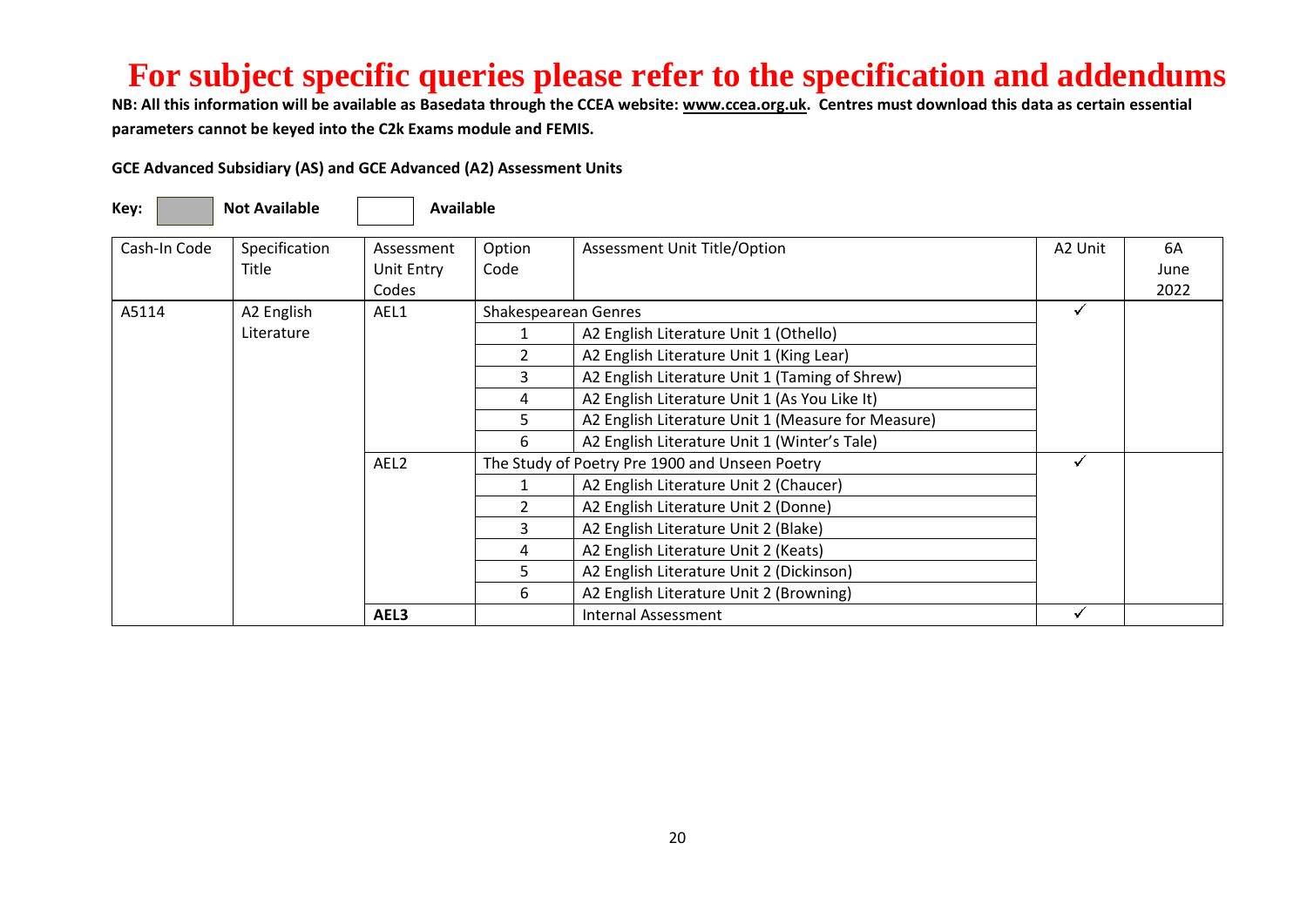**NB: All this information will be available as Basedata through the CCEA website[: www.ccea.org.uk.](http://www.ccea.org.uk/) Centres must download this data as certain essential parameters cannot be keyed into the C2k Exams module and FEMIS.**

**GCE Advanced Subsidiary (AS) and GCE Advanced (A2) Assessment Units** 

Key: **Not Available Not Available Rey:** Not Available

| Cash-In Code        | <b>Specification</b> | Assessment        | <b>Assessment Unit Title/Option</b>                       | <b>AS Unit</b> | A2 Unit |
|---------------------|----------------------|-------------------|-----------------------------------------------------------|----------------|---------|
|                     | Title                | <b>Unit Entry</b> |                                                           |                |         |
|                     |                      | Codes             |                                                           |                |         |
| $AS =$ <b>S0342</b> | Environmental        | SET1              | The Earth's Capacity to Support Human Activity            | ✓              |         |
| $A2 = A0342$        | Technology           | SET <sub>2</sub>  | Renewable Energy Technologies                             | ✓              |         |
|                     |                      | AET1              | Building and Managing a Sustainable Future                |                | ✓       |
|                     |                      | AET <sub>2</sub>  | <b>Environmental Building Performance and Measurement</b> |                |         |
| $AS = S5654$        | French               | SFR1              | <b>Speaking</b>                                           | ✓              |         |
| $A2 = A5654$        |                      | SFR <sub>2</sub>  | Listening [A], Reading [B] and Use of Language [C]        | ✓              |         |
|                     |                      | SFR3              | <b>Extended Writing</b>                                   | ✔              |         |
|                     |                      | AFR1              | <b>Speaking</b>                                           |                | ✓       |
|                     |                      | AFR <sub>2</sub>  | Listening [A] and Reading [B]                             |                | ✔       |
|                     |                      | AFR3              | <b>Extended Writing</b>                                   |                |         |
| $AS = S2332$        | <b>Further</b>       | SFM1              | Unit AS 1: Pure Mathematics                               | ✓              |         |
| $A2 = A2332$        | <b>Mathematics</b>   | SFM <sub>2</sub>  | Unit AS 2: Applied Mathematics                            | ✓              |         |
|                     |                      | AFM1              | Unit A2 1: Pure Mathematics                               |                |         |
|                     |                      | AFM2              | Unit A2 2: Applied Mathematics                            |                |         |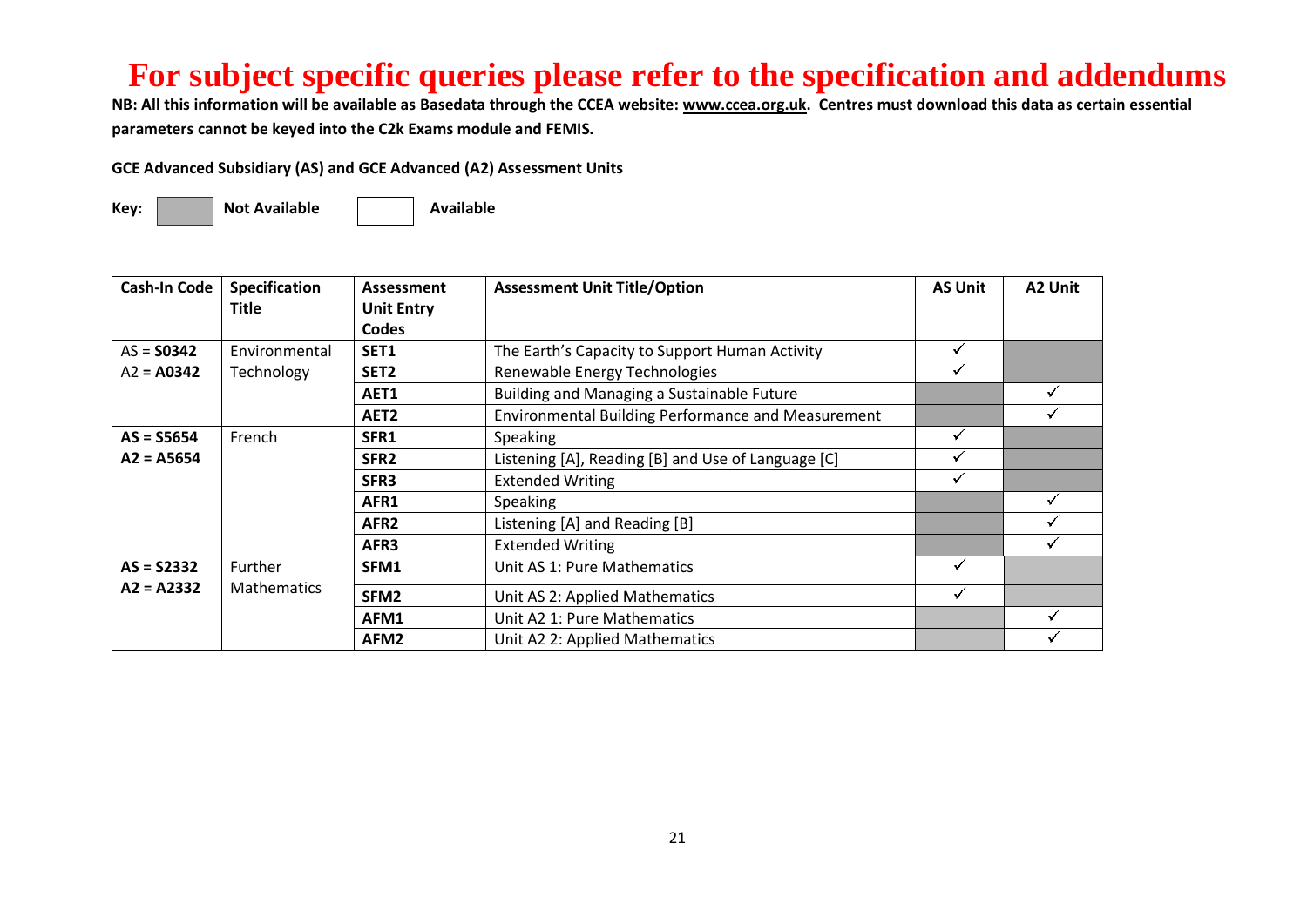**NB: All this information will be available as Basedata through the CCEA website[: www.ccea.org.uk.](http://www.ccea.org.uk/) Centres must download this data as certain essential parameters cannot be keyed into the C2k Exams module and FEMIS.**

| GCE Advanced Subsidiary (AS) and GCE Advanced (A2) Assessment Units |  |  |
|---------------------------------------------------------------------|--|--|
|---------------------------------------------------------------------|--|--|

 $\sim$ 

-

| Key:                | <b>Not Available</b>       | <b>Available</b>                                |                                                                 |                |         |
|---------------------|----------------------------|-------------------------------------------------|-----------------------------------------------------------------|----------------|---------|
| <b>Cash-In Code</b> | <b>Specification Title</b> | Assessment<br><b>Unit Entry</b><br><b>Codes</b> | <b>Assessment Unit Title/Option</b>                             | <b>AS Unit</b> | A2 Unit |
| $AS = S3914$        |                            | SGG1                                            |                                                                 | $\checkmark$   |         |
|                     | Geography                  |                                                 | <b>Physical Geography</b>                                       | ✓              |         |
| $A2 = A3914$        |                            | SGG <sub>2</sub>                                | Human Geography                                                 | ✓              |         |
|                     |                            | SGG3                                            | Fieldwork Skills and Techniques in Geography                    |                |         |
|                     |                            | AGG1                                            | Physical Processes, Landforms and Management                    |                | ✓       |
|                     |                            | AGG2                                            | Processes and Issues in Human Geography                         |                |         |
|                     |                            | AGG3                                            | Decision Making in Geography                                    |                |         |
| $AS = S5674$        | German                     | SGM1                                            | Speaking                                                        | $\checkmark$   |         |
| $A2 = A5674$        |                            | SGM <sub>2</sub>                                | Listening [A], Reading [B] and Use of Language [C]              | $\checkmark$   |         |
|                     |                            | SGM3                                            | <b>Extended Writing</b>                                         | $\checkmark$   |         |
|                     |                            | AGM1                                            | Speaking                                                        |                |         |
|                     |                            | AGM2                                            | Listening [A] and Reading [B]                                   |                |         |
|                     |                            | AGM3                                            | <b>Extended Writing</b>                                         |                |         |
| $AS = S4834$        | Government &               | SGP1                                            | The Government and Politics of Northern Ireland                 | $\checkmark$   |         |
| $A2 = A4834$        | <b>Politics</b>            | SGP <sub>2</sub>                                | The British Political Process                                   | ✓              |         |
|                     |                            | AGP1A                                           | Option A: A Comparative Study of the Government and Politics    |                |         |
|                     |                            |                                                 | of the United States of America and the United Kingdom          |                |         |
|                     |                            |                                                 | <b>or</b>                                                       |                |         |
|                     |                            | AGP1B                                           | Option B: A Comparative Study of the Government and Politics of |                |         |
|                     |                            |                                                 | the Republic of Ireland and the United Kingdom                  |                |         |
|                     |                            | AGP2A                                           | <b>Option A: Political Power or</b>                             |                |         |
|                     |                            | AGP2B                                           | <b>Option B: Political Ideas</b>                                |                |         |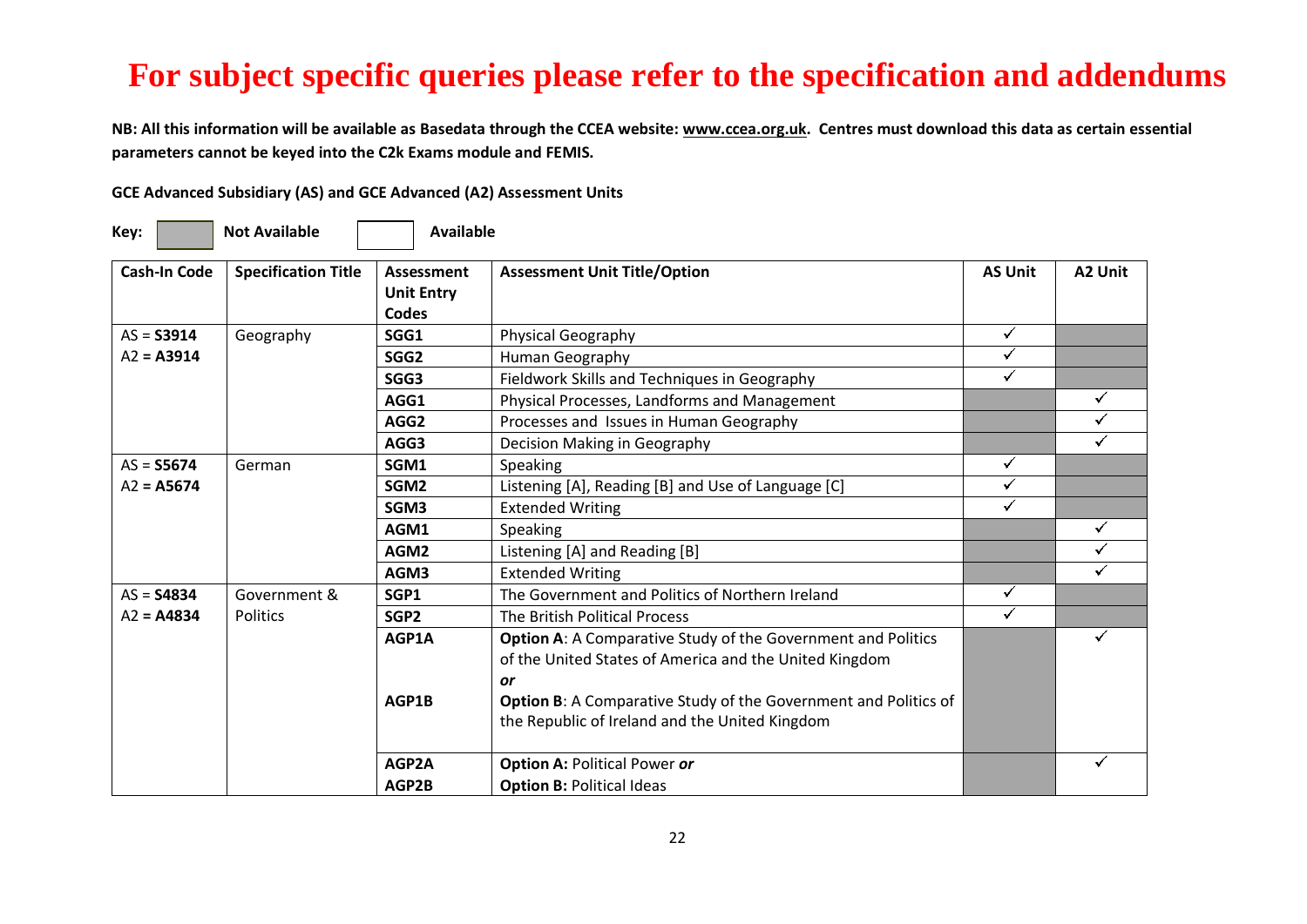**NB: All this information will be available as Basedata through the CCEA website[: www.ccea.org.uk.](http://www.ccea.org.uk/) Centres must download this data as certain essential parameters cannot be keyed into the C2k Exams module and FEMIS.**

**GCE Advanced Subsidiary (AS) and GCE Advanced (A2) Assessment Units** 

| Cash-In Code | Specification<br><b>Title</b> | <b>Assessment Unit Entry</b><br>Codes | <b>Assessment Unit Title/Option</b>                                     | <b>AS Unit</b> | A2<br>Unit |
|--------------|-------------------------------|---------------------------------------|-------------------------------------------------------------------------|----------------|------------|
|              |                               |                                       |                                                                         |                |            |
| $AS = S4014$ | History                       | <b>SHY11</b>                          | Option 1: England 1509-58                                               |                |            |
|              |                               | <b>Historical Investigations</b>      | Option 2: England 1603-49                                               | ✓              |            |
|              |                               | and Interpretations                   | Option 3: Britain in the Age of Reform 1830-80                          |                |            |
|              |                               |                                       | Option 4: Italy and Germany 1815-71                                     |                |            |
|              |                               |                                       | Option 5: Germany 1919-45                                               |                |            |
|              |                               | <b>SHY21</b>                          | Option 1: Spain and Europe 1556-98                                      |                |            |
|              |                               | <b>Historical Conflict and</b>        | Option 2: The Ascendancy of France in Europe 1660-1714                  |                |            |
|              |                               | Change                                | Option 3: Ireland 1823-67                                               |                |            |
|              |                               |                                       | Option 4: France 1815-70                                                |                |            |
|              |                               |                                       | Option 5: Russia 1914-41                                                |                |            |
|              |                               |                                       | Option 6: Italy's Quest for Great Power Status 1871-1943                |                |            |
| $A2 = A4014$ |                               | <b>AHY11</b>                          | Option 1: Crown and Parliament in England 1625-1714                     |                |            |
|              |                               | Change Over Time                      | Option 2: Ireland Under the Union 1800-1900                             |                |            |
|              |                               |                                       | Option 3: The Causes and Consequences of Great Power Conflict 1848-1945 |                |            |
|              |                               |                                       | Option 4: The American Presidency 1901-2000                             |                |            |
|              |                               |                                       |                                                                         |                |            |
|              |                               |                                       | Option 5: Clash of Ideologies in Europe 1900-2000                       |                |            |
|              |                               | <b>AHY21</b>                          | Option 1: England 1558-1603                                             |                |            |
|              |                               | <b>Historical Investigations</b>      | Option 2: Ireland 1685-1714                                             |                |            |
|              |                               | and Interpretations                   | Option 3: Ireland 1778-1803                                             |                |            |
|              |                               |                                       | Option 4: Partition of Ireland 1900-25                                  |                |            |
|              |                               |                                       |                                                                         |                |            |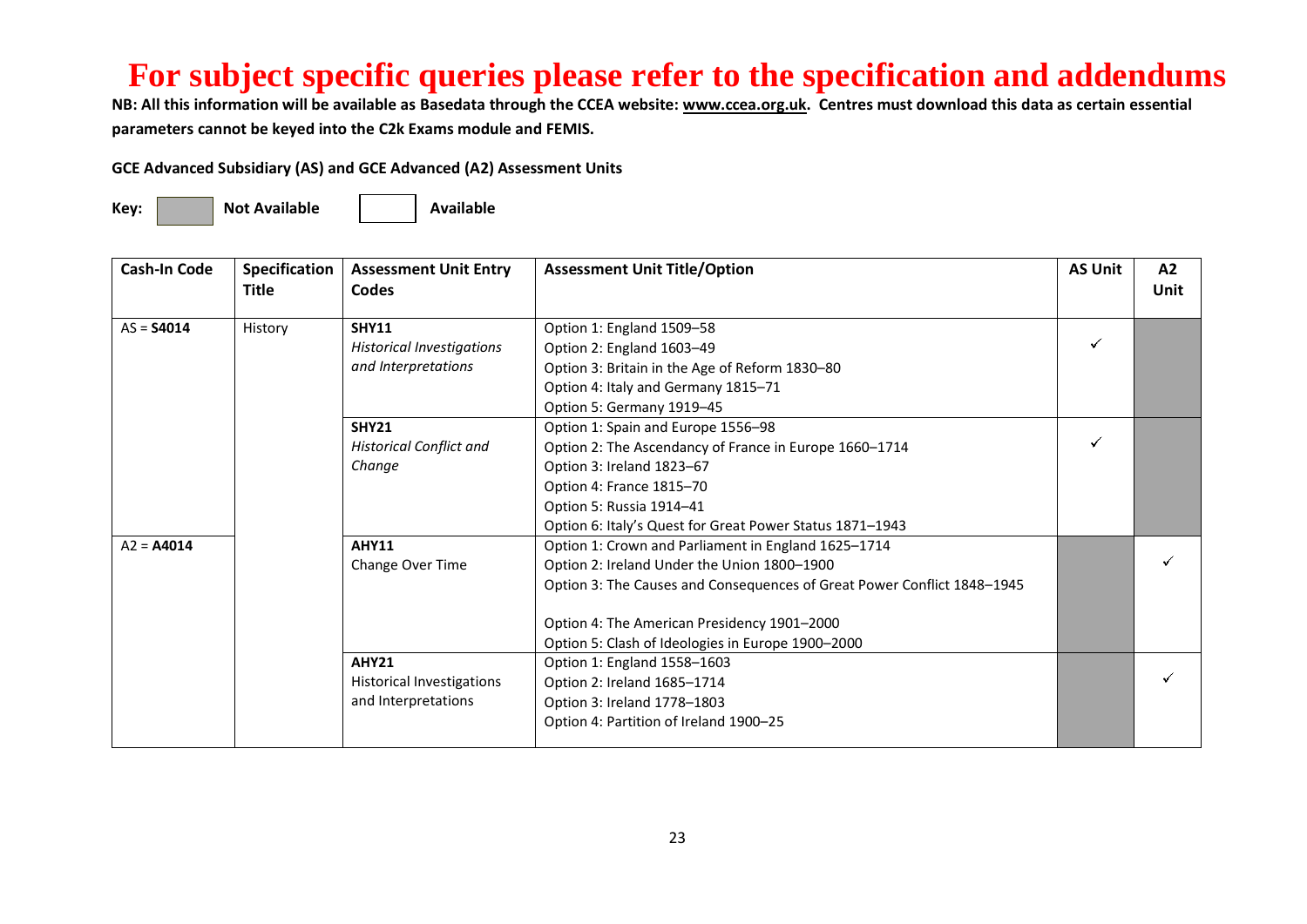**NB: All this information will be available as Basedata through the CCEA website[: www.ccea.org.uk.](http://www.ccea.org.uk/) Centres must download this data as certain essential parameters cannot be keyed into the C2k Exams module and FEMIS.**

| Key:                | <b>Not Available</b>       | <b>Available</b>                             |                                                                     |                |              |
|---------------------|----------------------------|----------------------------------------------|---------------------------------------------------------------------|----------------|--------------|
| Cash-In Code        | <b>Specification Title</b> | <b>Assessment Unit</b><br><b>Entry Codes</b> | <b>Assessment Unit Title/Option</b>                                 | <b>AS Unit</b> | A2 Unit      |
| $AS =$ S5554        | Irish                      | SIR1                                         | Speaking                                                            | $\checkmark$   |              |
| $A2 = A5554$        |                            | SIR <sub>2</sub>                             | Listening [A], Reading [B] and Use of Language [C]                  | ✓              |              |
|                     |                            | SIR <sub>3</sub>                             | <b>Extended Writing</b>                                             | ✓              |              |
|                     |                            | AIR1                                         | Speaking                                                            |                | ✓            |
|                     |                            | AIR <sub>2</sub>                             | Listening [A] and Reading [B]                                       |                |              |
|                     |                            | AIR3                                         | <b>Extended Writing</b>                                             |                |              |
| $AS =$ <b>S0932</b> | Journalism in the          | SJR1                                         | Journalism in Print                                                 | ✓              |              |
| $A2 = A0932$        | Media and                  | SJR <sub>2</sub>                             | Print Portfolio                                                     | ✓              |              |
|                     | Communications             | AJR1                                         | Cross-Platform Journalism and Digital Interactivity                 |                | $\checkmark$ |
|                     | Industry                   | AJR <sub>2</sub>                             | <b>Online Print and Broadcast Feature Portfolio</b>                 |                | ✓            |
| $AS = S2212$        | <b>Mathematics</b>         | SMT <sub>1</sub>                             | AS 1: Pure Mathematics                                              | ✓              |              |
| $A2 = A2212$        |                            | SMT <sub>2</sub>                             | AS 2: Applied Mathematics                                           | ✓              |              |
|                     |                            | AMT1                                         | A2 1: Pure Mathematics                                              |                | ✓            |
|                     |                            | AMT <sub>2</sub>                             | A2 2: Applied Mathematics.                                          |                | ✓            |
| $AS = S5355$        | Moving Image Arts          | SMX1                                         | Realist and Formalist Techniques and the Classical Hollywood Style: | ✓              |              |
| $A2 = A5355$        |                            |                                              | <b>Foundation Portfolio</b>                                         |                |              |
|                     |                            | SMX <sub>2</sub>                             | <b>Critical Response</b>                                            | ✓              |              |
|                     |                            | AMX1                                         | <b>Creative Production and Research: Advanced Portfolio</b>         |                | ✓            |
|                     |                            | AMX <sub>2</sub>                             | <b>Advanced Critical Response</b>                                   |                |              |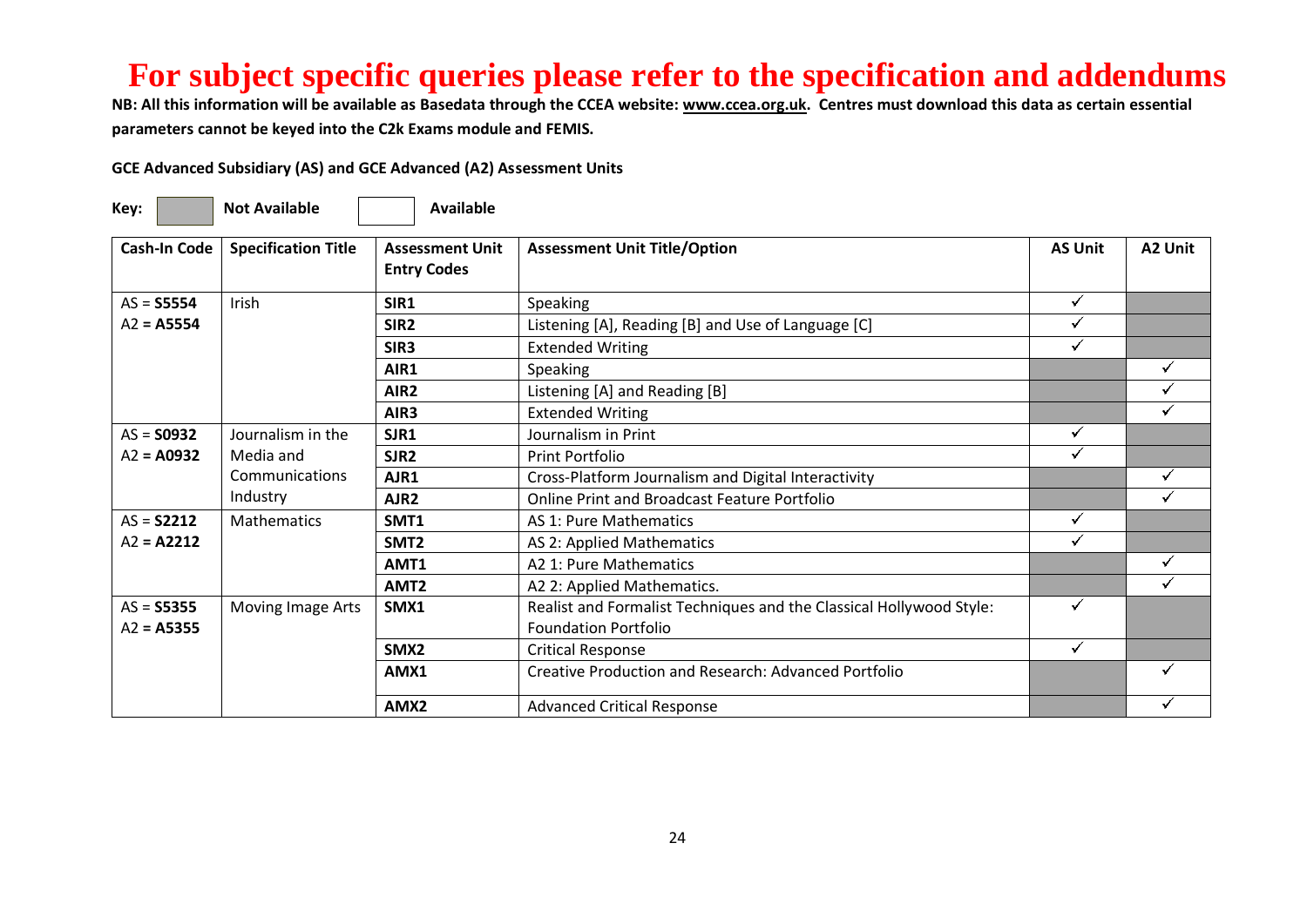**NB: All this information will be available as Basedata through the CCEA website[: www.ccea.org.uk.](http://www.ccea.org.uk/) Centres must download this data as certain essential parameters cannot be keyed into the C2k Exams module and FEMIS.**

| Key:                                | <b>Not Available</b>                 | <b>Available</b>                         |                                                                                                                                |                   |              |  |  |
|-------------------------------------|--------------------------------------|------------------------------------------|--------------------------------------------------------------------------------------------------------------------------------|-------------------|--------------|--|--|
| <b>Cash-In Code</b>                 | <b>Specification</b><br><b>Title</b> | Assessment<br><b>Unit Entry</b><br>Codes | <b>Assessment Unit Title/Option</b>                                                                                            | <b>AS Unit</b>    | A2 Unit      |  |  |
| $AS = S7014$<br>$A2 = A7014$        | Music                                | SMU1<br>SMU <sub>2</sub>                 | Performing<br>Composing                                                                                                        | $\checkmark$<br>✓ |              |  |  |
|                                     |                                      | Opt A & B<br>SMU3<br>AMU1                | <b>Responding to Music</b><br>Performing                                                                                       | $\checkmark$      | ✓            |  |  |
|                                     |                                      | AMU2<br>Opt A & B                        | Composing                                                                                                                      |                   |              |  |  |
| $AS = S3314$                        | Nutrition and                        | AMU3<br>SNF1                             | <b>Responding to Music</b><br>Principles of Nutrition                                                                          | ✓                 | $\checkmark$ |  |  |
| $A2 = A3314$                        | Food Science                         | SNF <sub>2</sub><br>ANF1                 | Diet, Lifestyle and Health<br><b>Option A: Food Security and Sustainability or</b><br><b>Option B: Food Safety and Quality</b> | ✓                 |              |  |  |
|                                     |                                      | ANF <sub>2</sub>                         | Research Project                                                                                                               | ✓                 | $\checkmark$ |  |  |
| $AS =$ <b>S0912</b><br>$A2 = A0912$ | Performing<br>Arts                   | SPA1<br>SPA <sub>2</sub>                 | Developing Skills and Repertoire<br>Planning and Realising a Performing Arts Event                                             | ✓                 |              |  |  |
|                                     |                                      | APA1<br>APA2                             | Planning for Employment<br>Performing to a Commission Brief                                                                    |                   |              |  |  |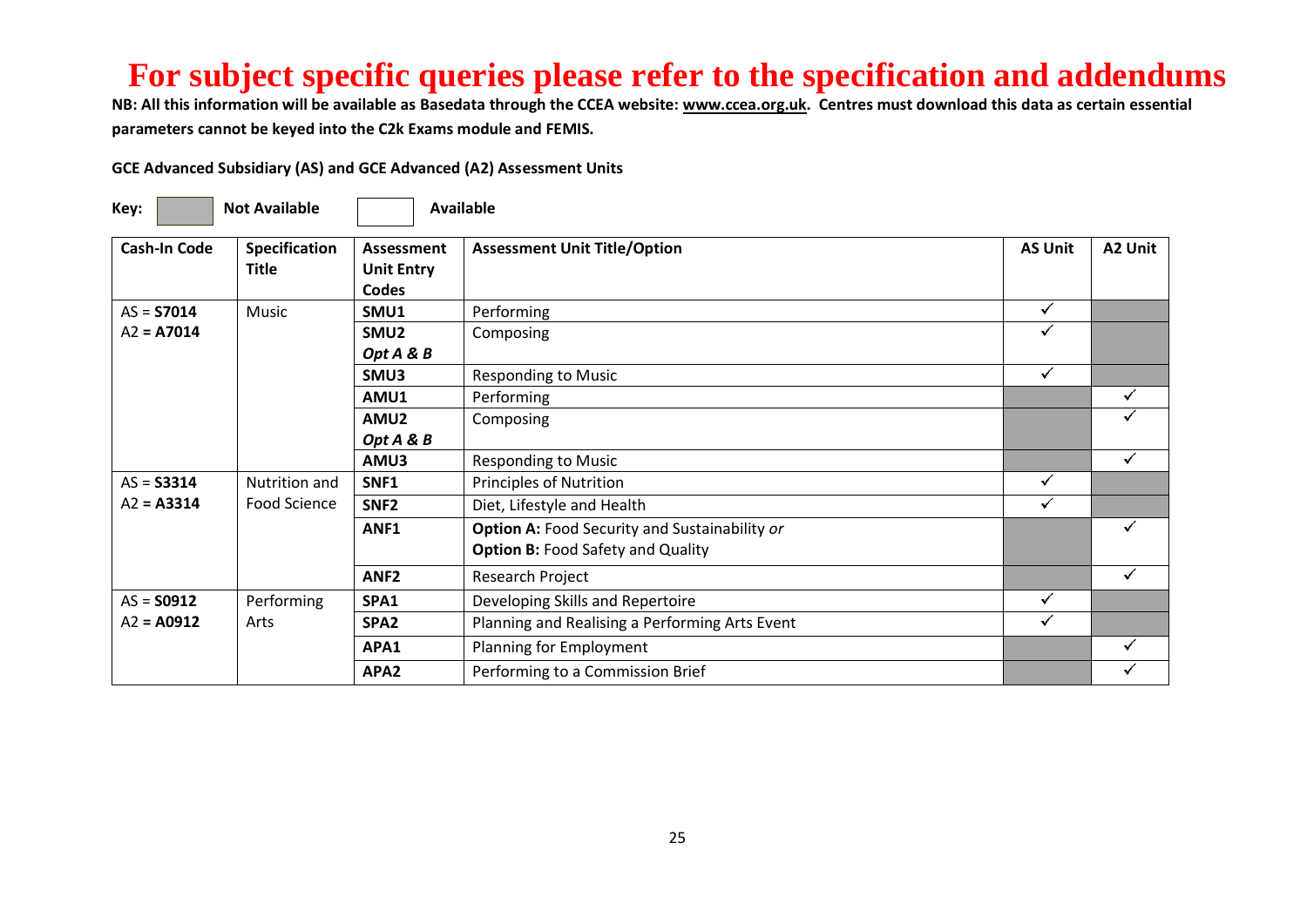**NB: All this information will be available as Basedata through the CCEA website[: www.ccea.org.uk.](http://www.ccea.org.uk/) Centres must download this data as certain essential parameters cannot be keyed into the C2k Exams module and FEMIS.**

| Key:                | <b>Not Available</b>   |                                                        | <b>Available</b>                                                                                        |                |         |
|---------------------|------------------------|--------------------------------------------------------|---------------------------------------------------------------------------------------------------------|----------------|---------|
| <b>Cash-In Code</b> | Specification<br>Title | <b>Assessment</b><br><b>Unit Entry</b><br><b>Codes</b> | <b>Assessment Unit Title/Option</b>                                                                     | <b>AS Unit</b> | A2 Unit |
| $AS = S3000$        | Professional           | SPB1                                                   | Introduction to Professional Business Services                                                          | $\checkmark$   |         |
| $A2 = A3000$        | <b>Business</b>        | SPB <sub>2</sub>                                       | Human Resource Services                                                                                 |                |         |
| <b>Services</b>     |                        | SPB3                                                   | <b>Financial Decision Making</b>                                                                        |                |         |
|                     |                        | APB1                                                   | <b>Technology in Business</b>                                                                           |                |         |
|                     |                        | APB2                                                   | Leadership and Management                                                                               |                |         |
|                     |                        | APB3                                                   | <b>Project Management Skills and Processes</b>                                                          |                |         |
| $AS = S1214$        | Physics                | SPH <sub>1</sub>                                       | Forces, Energy and Electricity                                                                          |                |         |
| $A2 = A1214$        |                        | SPH <sub>2</sub>                                       | Waves, Photons and Astronomy                                                                            |                |         |
|                     |                        | SPH <sub>3</sub>                                       | <b>Practical Techniques and Data Analysis</b>                                                           |                |         |
|                     |                        | APH1                                                   | Deformation of Solids, Thermal Physics, Circular Motion, Oscillations and Atomic<br>and Nuclear Physics |                |         |
|                     |                        | APH <sub>2</sub>                                       | Fields, Capacitors and Particle Physics                                                                 |                |         |
|                     |                        | APH3                                                   | Practical Techniques and Data Analysis Theory                                                           |                |         |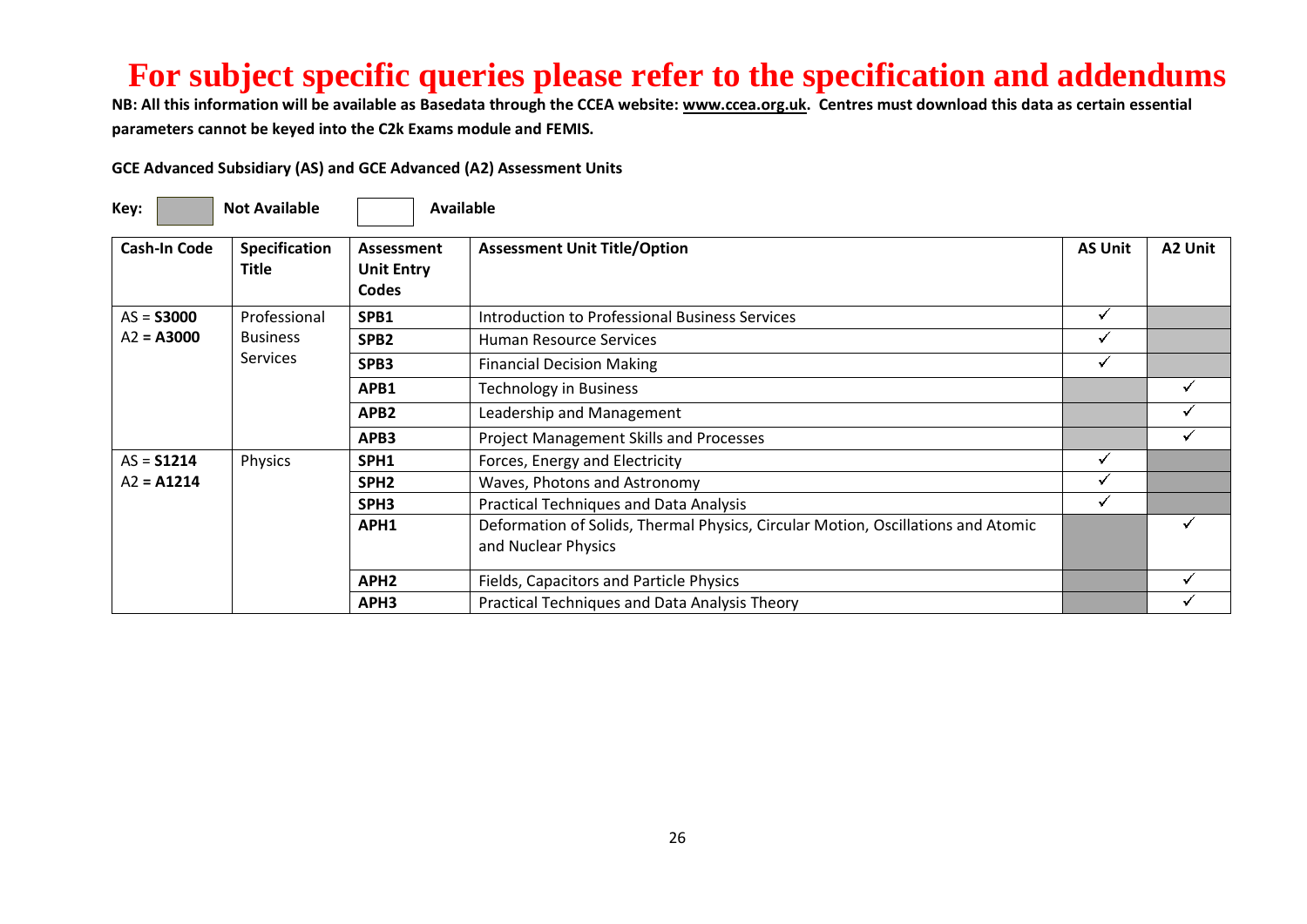**NB: All this information will be available as Basedata through the CCEA website[: www.ccea.org.uk.](http://www.ccea.org.uk/) Centres must download this data as certain essential parameters cannot be keyed into the C2k Exams module and FEMIS.**

| Key:            | <b>Not Available</b>                 |                                 | <b>Available</b>           |                                                                        |   |         |
|-----------------|--------------------------------------|---------------------------------|----------------------------|------------------------------------------------------------------------|---|---------|
| Cash-In<br>Code | <b>Specification</b><br><b>Title</b> | Assessment<br><b>Unit Entry</b> |                            | <b>Assessment Unit Title/Option</b>                                    |   | A2 Unit |
|                 |                                      | <b>Codes</b>                    |                            |                                                                        |   |         |
| $AS = S4614$    | <b>AS Religious</b>                  | SRE1                            | <b>Textual Studies</b>     | An Introduction to the Gospel of Luke                                  | ✓ |         |
|                 | <b>Studies</b>                       | SRE2                            |                            | An Introduction to the Acts of the Apostles                            |   |         |
|                 |                                      | SRE3                            |                            | An Introduction to Themes in the Old Testament                         |   |         |
|                 |                                      | SRE4                            | <b>Systematic Study</b>    | The Origins and Development of the Early Christian Church to AD 325    |   |         |
|                 |                                      | SRE5                            | of One Religion            | The Celtic Church in Ireland in the Fifth, Sixth and Seventh Centuries |   |         |
|                 |                                      | SRE6                            |                            | An Introduction to Islam                                               |   |         |
|                 |                                      | SRE7                            | <b>Religion and Ethics</b> | Foundations of Ethics with Special Reference to Issues in Medical      |   |         |
|                 |                                      |                                 |                            | <b>Ethics</b>                                                          |   |         |
|                 |                                      | SRE8                            | Philosophy of              | An Introduction to the Philosophy of Religion                          |   |         |
|                 |                                      |                                 | Religion                   |                                                                        |   |         |
| $A2 = A4614$    | A2 Religious<br><b>Studies</b>       | ARE1                            | <b>Textual Studies</b>     | Themes in the Synoptic Gospels                                         |   |         |
|                 |                                      | ARE <sub>2</sub>                |                            | Themes in Selected Letters of St Paul                                  |   |         |
|                 |                                      | ARE3                            |                            | Themes in the Old Testament                                            |   |         |
|                 |                                      | ARE4                            | <b>Systematic Study</b>    | Themes in the Early Church and the Church Today                        |   |         |
|                 |                                      | ARE5                            | of One Religion            | Themes in the Celtic Church, Reformation and Post-Reformation          |   |         |
|                 |                                      |                                 |                            | Church                                                                 |   |         |
|                 |                                      | ARE6                            |                            | Islam in a Contemporary Context                                        |   |         |
|                 |                                      | ARE7                            | <b>Religion and Ethics</b> | <b>Global Ethics</b>                                                   |   |         |
|                 |                                      | ARE8                            | Philosophy of              | Themes in the Philosophy of Religion                                   |   |         |
|                 |                                      |                                 | <b>Religion</b>            |                                                                        |   |         |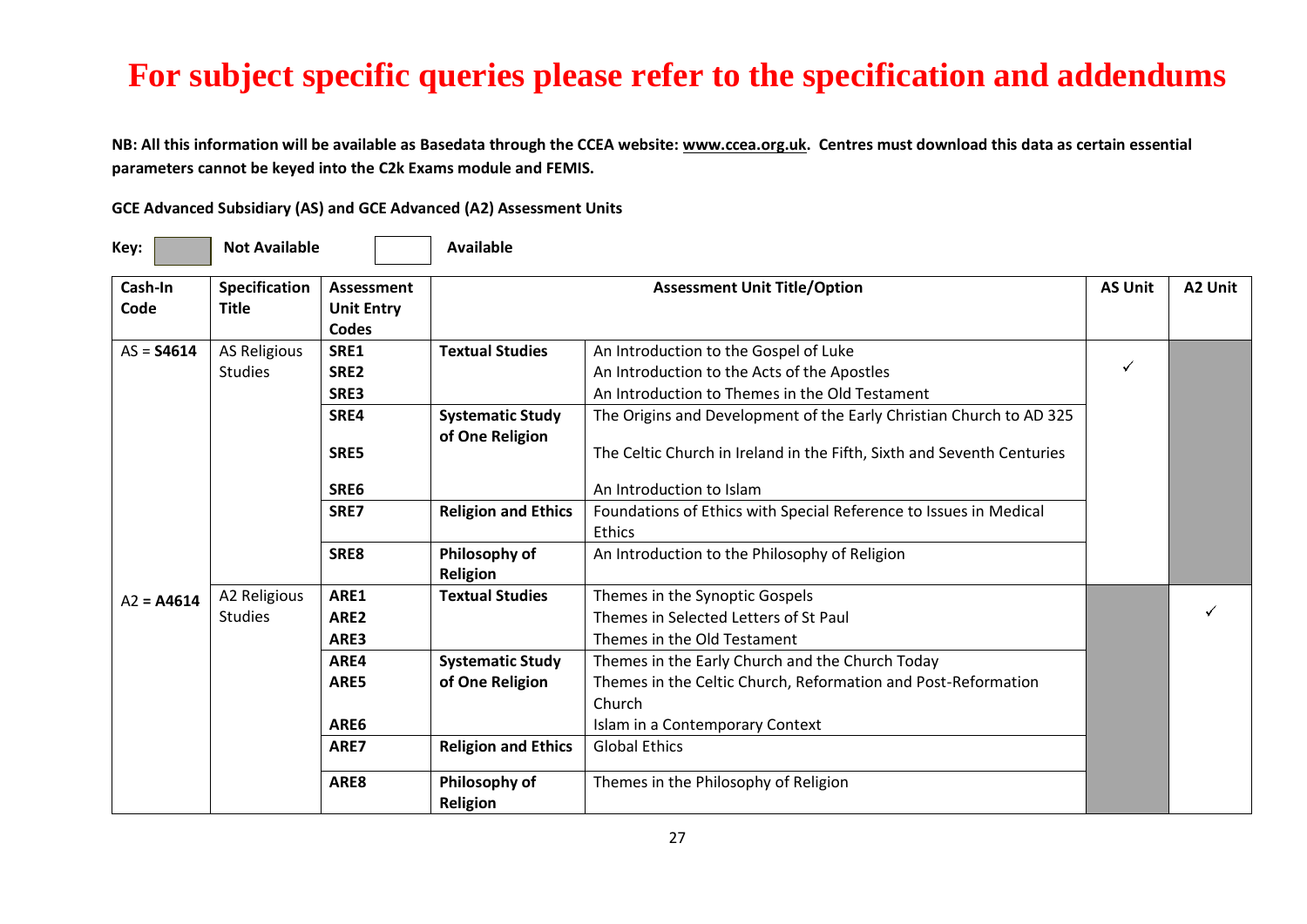**NB: All this information will be available as Basedata through the CCEA website[: www.ccea.org.uk.](http://www.ccea.org.uk/) Centres must download this data as certain essential parameters cannot be keyed into the C2k Exams module and FEMIS.**

| Key: |  | <b>Not Available</b> |  | Available |
|------|--|----------------------|--|-----------|
|------|--|----------------------|--|-----------|

| <b>Cash-In Code</b> | <b>Specification Title</b> | Assessment        | <b>Assessment Unit Title/Option</b>                        | <b>AS Unit</b> | A2 Unit |
|---------------------|----------------------------|-------------------|------------------------------------------------------------|----------------|---------|
|                     |                            | <b>Unit Entry</b> |                                                            |                |         |
|                     |                            | Codes             |                                                            |                |         |
| $AS =$ <b>S0612</b> | Software Systems           | SDV1              | Introduction to Object Oriented Development                | ✓              |         |
| $A2 = A0612$        | Development                | SDV <sub>2</sub>  | <b>Event Driven Programming</b>                            | √              |         |
|                     |                            | ADV1              | Systems Approaches and Database Concepts                   |                |         |
|                     |                            | ADV <sub>2</sub>  | <b>Implementing Solutions</b>                              |                |         |
| $AS = S5754$        | Spanish                    | SEP1              | <b>Speaking</b>                                            |                |         |
| $A2 = A5754$        |                            | SEP <sub>2</sub>  | Listening [A], Reading [B] and Use of Language [C]         | M              |         |
|                     |                            |                   |                                                            |                |         |
|                     |                            | SEP3              | <b>Extended Writing</b>                                    | ✓              |         |
|                     |                            | AEP1              | <b>Speaking</b>                                            |                |         |
|                     |                            | AEP <sub>2</sub>  | Listening [A] and Reading [B]                              |                |         |
|                     |                            |                   |                                                            |                |         |
|                     |                            | AEP3              | <b>Extended Writing</b>                                    |                |         |
| $AS =$ <b>SO812</b> | Sports Science & the       | SAL1              | Fitness and Training for Sport                             |                |         |
| $A2 = A0812$        | Active Leisure             | SAL <sub>2</sub>  | The Active Leisure Industry: Health, Fitness and Lifestyle |                |         |
|                     | Industry                   | AAL1              | Event Management in the Active Leisure Industry            |                |         |
|                     |                            | AAL <sub>2</sub>  | The Application of Science to Sports Performance           |                |         |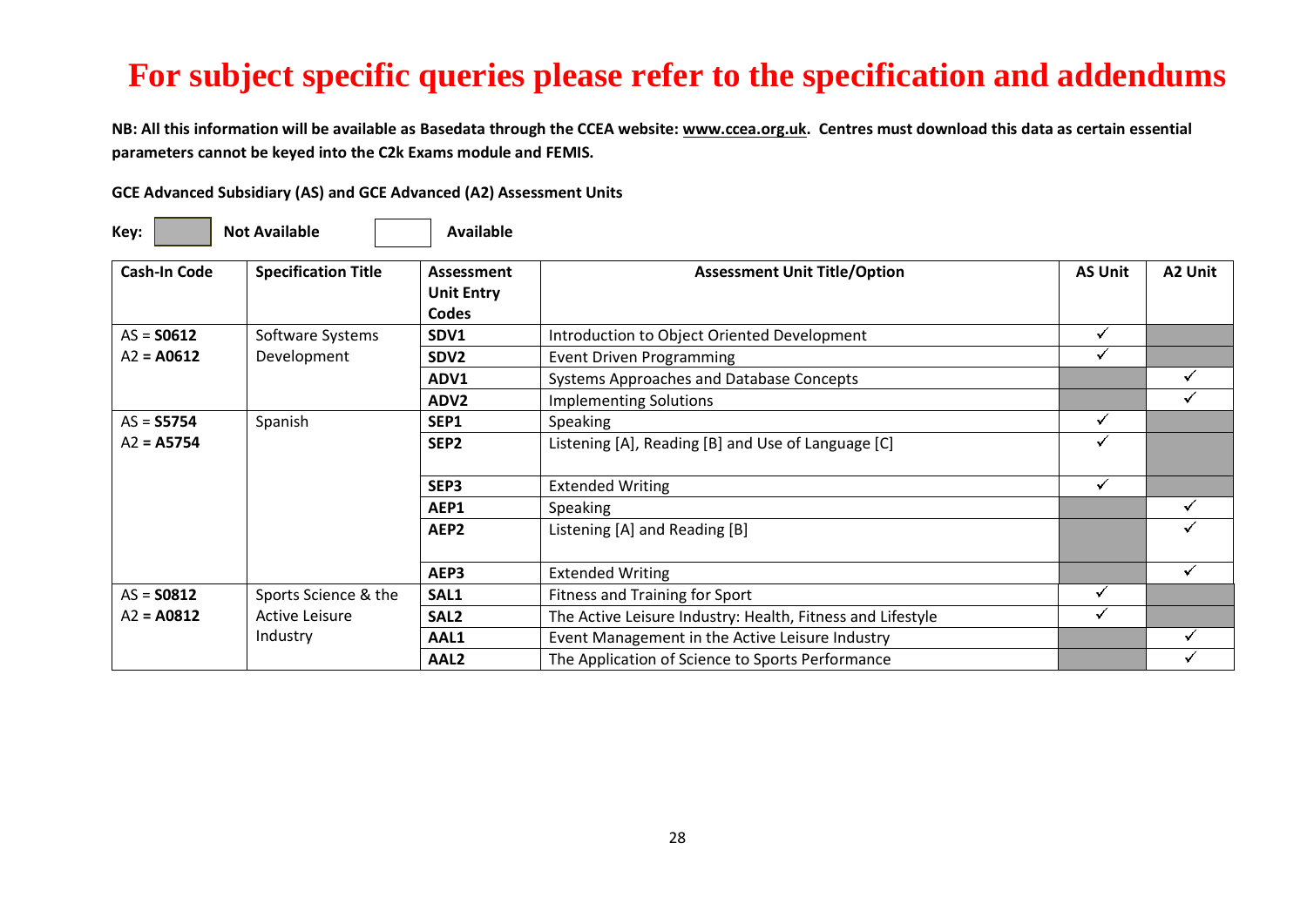**NB: All this information will be available as Basedata through the CCEA website[: www.ccea.org.uk.](http://www.ccea.org.uk/) Centres must download this data as certain essential parameters cannot be keyed into the C2k Exams module and FEMIS.**

**GCE Advanced Subsidiary (AS) and GCE Advanced (A2) Assessment Units** 

**Key:** Not Available **Available Available** 

| <b>Cash-In Code</b>          | <b>Specification Title</b> | Assessment<br><b>Unit Entry</b><br>Codes | <b>Assessment Unit Title/Option</b>                                   | <b>AS Unit</b> | A2 Unit |
|------------------------------|----------------------------|------------------------------------------|-----------------------------------------------------------------------|----------------|---------|
| $AS =$ 58904<br>$A2 = A8904$ | Technology &<br>Design     | STE <sub>1</sub> A                       | AS 1: Unit 1 Option A: Electronic and Microelectronic Control Systems |                |         |
|                              |                            | STE1B                                    | AS 1: Unit 1 Option B: Mechanical and Pneumatic Control Systems       |                |         |
|                              |                            | STE1C                                    | AS 1: Unit 1 Option C: Product Design                                 |                |         |
|                              |                            | STE <sub>2</sub>                         | AS 2: Coursework: Product Development                                 |                |         |
|                              |                            | ATE1A                                    | A2 1: Unit 1 Option A: Electronic and Microelectronic Control Systems |                |         |
|                              |                            | ATE1B                                    | A2 1: Unit 1 Option B: Mechanical and Pneumatic Control Systems       |                |         |
|                              |                            | ATE1C                                    | A2 1: Unit 1 Option C: Product Design                                 |                |         |
|                              |                            | ATE <sub>2</sub>                         | A2 2: Coursework: Product-System Design and Manufacture               |                |         |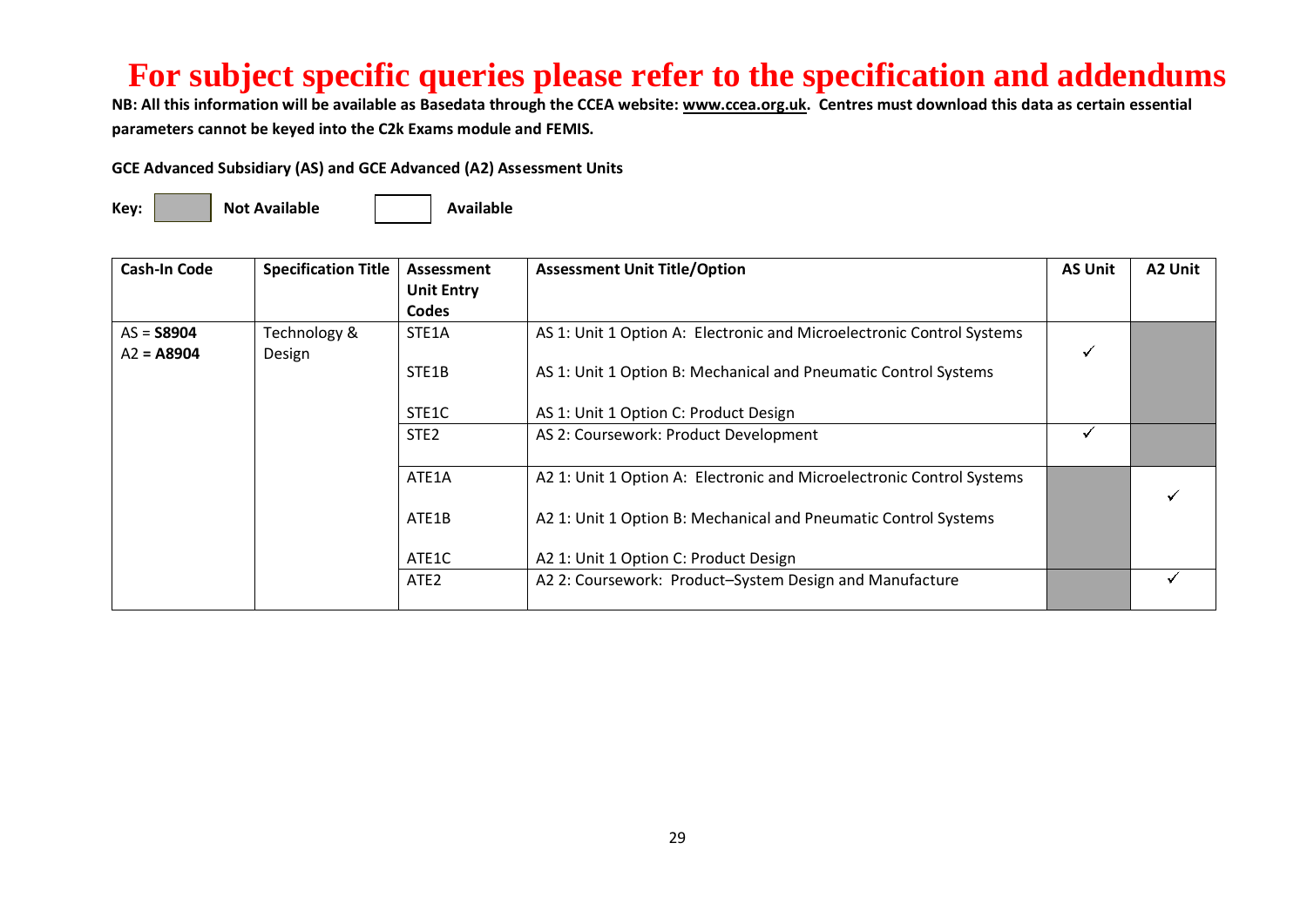# **GCSE Specifications**

**Results will be issued to candidates on 25 August 2022**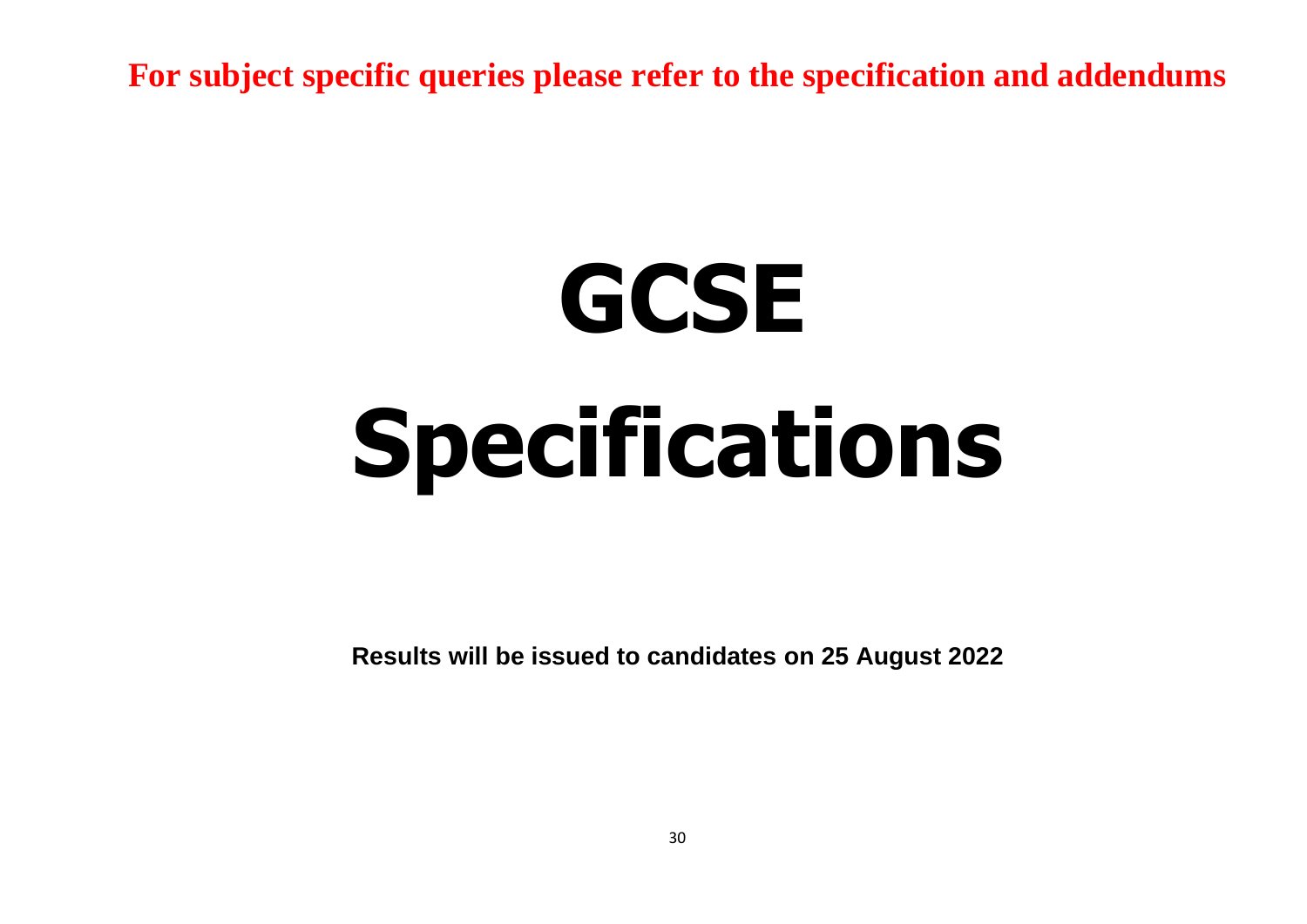**NB: All this information will be available as Basedata through the CCEA website:** [www.ccea.org.uk](http://www.ccea.org.uk/)**. Centres must download this data as certain essential parameters cannot be keyed into the C2k Exams module and FEMIS.**

#### **GCSE SPECIFICATION ASSESSMENT UNITS**

| Key:            | <b>Not Available</b>       | <b>Available</b>                             |                                                                                                                                                                   |
|-----------------|----------------------------|----------------------------------------------|-------------------------------------------------------------------------------------------------------------------------------------------------------------------|
| Cash-In<br>Code | <b>Specification Title</b> | <b>Assessment Unit</b><br><b>Entry Codes</b> | <b>Assessment Unit Title/Option</b>                                                                                                                               |
| G0314           | Agriculture & Land         | GAU1                                         | Unit 1: Soils, Crops and Habitats                                                                                                                                 |
|                 | <b>Use</b>                 | GAU2                                         | Unit 2: Animals on the Land                                                                                                                                       |
|                 |                            | GAU3                                         | Unit 3: Contemporary Issues in Agriculture and Land Use (Controlled Assessment)                                                                                   |
| G9080           | Art & Design               | G9080                                        | Controlled Assessment & Externally Set Examination<br>Art & Design is a linear qualification: students take all required assessments at the end of the<br>course. |
| G9092           | Biology                    | GBL1F<br>GBL1H                               | Unit 1: Cells, Living Processes and Biodiversity<br>(External written examination)                                                                                |
|                 |                            | GBL2F<br>GBL2H                               | Unit 2: Body Systems, Genetics, Microorganisms and Health<br>(External written examination)                                                                       |
|                 |                            | GBL3F<br>GBL3H                               | <b>Unit 3: Practical Skills</b>                                                                                                                                   |
| G9382           | <b>Business &amp;</b>      | GSY1                                         | Unit 1: Software Applications for Business (External computer-based examinations)                                                                                 |
|                 | Communication              | GSY <sub>2</sub>                             | Unit 2: The Business Environment (External written examination)                                                                                                   |
|                 | Systems                    | GSY3                                         | Unit 3: Developing Digital Solutions (Controlled Assessment)                                                                                                      |
| G9122           | <b>Business Studies</b>    | GBU1                                         | Unit 1: Starting a Business ( <i>External written examination</i> )                                                                                               |
|                 |                            | GBU <sub>2</sub>                             | Unit 2: Developing a Business (External written examination)                                                                                                      |
|                 |                            | GBU3                                         | Unit 3: Planning a Business (Synoptic) (Controlled Assessment)                                                                                                    |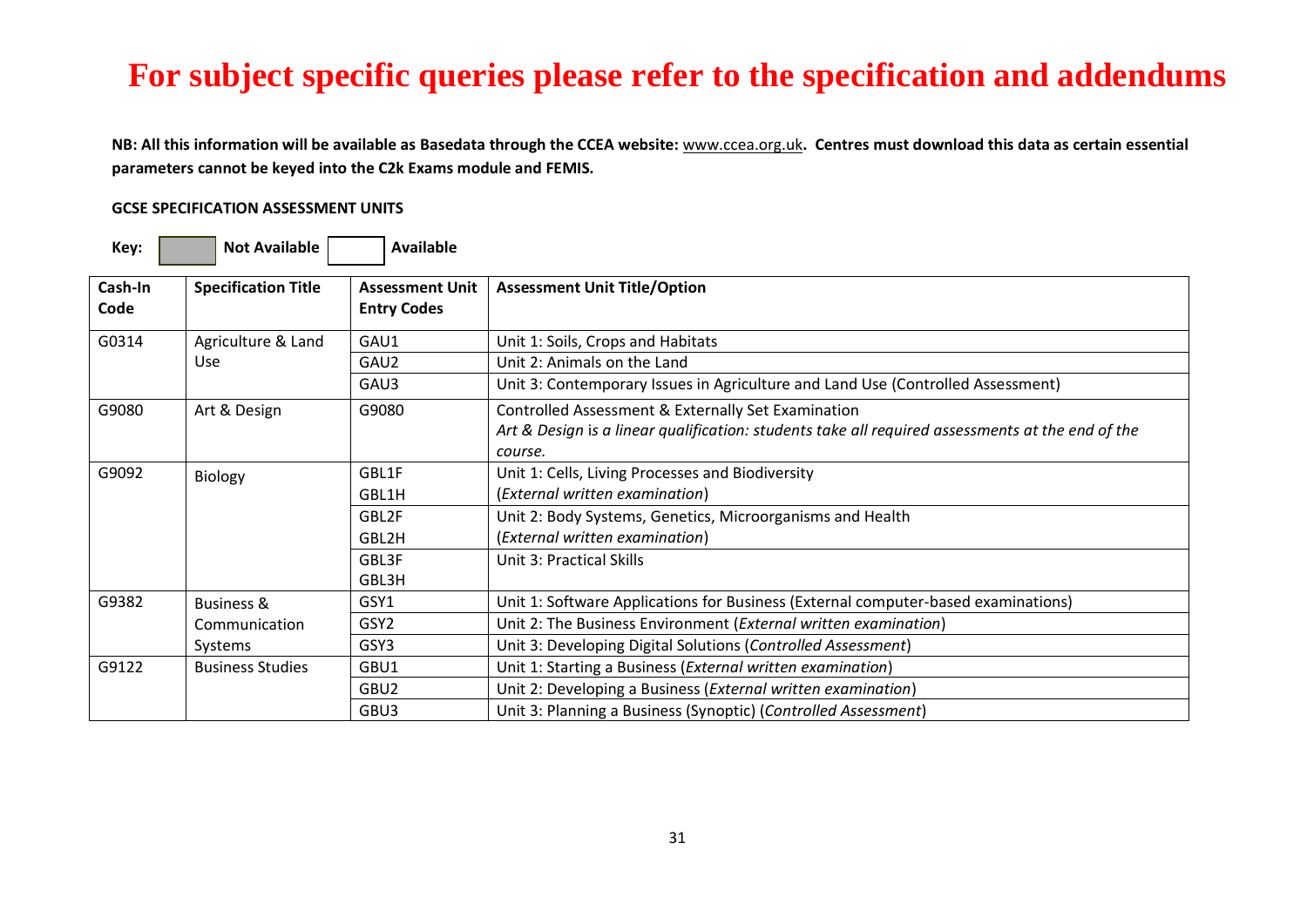**NB: All this information will be available as Basedata through the CCEA website:** [www.ccea.org.uk](http://www.ccea.org.uk/)**. Centres must download this data as certain essential parameters cannot be keyed into the C2k Exams module and FEMIS.**

#### **GCSE SPECIFICATION ASSESSMENT UNITS**

| Key:                | <b>Not Available</b>                         | Available                                    |                                                                                                                                                                                                                                                                          |
|---------------------|----------------------------------------------|----------------------------------------------|--------------------------------------------------------------------------------------------------------------------------------------------------------------------------------------------------------------------------------------------------------------------------|
| <b>Cash-In Code</b> | <b>Specification Title</b>                   | <b>Assessment Unit</b><br><b>Entry Codes</b> | <b>Assessment Unit Title/Option</b>                                                                                                                                                                                                                                      |
| G9142               | Chemistry                                    | GCM1F<br>GCM1H                               | Unit 1: Structures, Trends, Chemical Reactions, Quantitative Chemistry and Analysis                                                                                                                                                                                      |
|                     |                                              | GCM2F<br>GCM2H                               | Unit 2: Further Chemical Reactions, Rates and Equilibrium, Calculations and Organic Chemistry                                                                                                                                                                            |
|                     |                                              | GCM3F<br>GCM3H                               | <b>Unit 3: Practical Skills</b>                                                                                                                                                                                                                                          |
| G9062               | Construction and<br>the Built<br>Environment | GCN1                                         | Unit 1: Introduction to the Built Environment                                                                                                                                                                                                                            |
|                     |                                              | GCN <sub>2</sub>                             | Unit 2: Sustainable Construction                                                                                                                                                                                                                                         |
|                     |                                              | GCN3                                         | Unit 3: The Construction Craft Project (Controlled Assessment)                                                                                                                                                                                                           |
|                     |                                              | GCN4                                         | Unit 4: Computer Aided Design in Construction (Controlled Assessment)                                                                                                                                                                                                    |
| G0940               | Contemporary<br>Crafts                       | G0940                                        | Component 1: Making, Exploring Materials, Techniques and Processes (Controlled Assessment)<br><b>Component 2: Working to a Brief (Examination)</b><br>Contemporary Crafts is a linear qualification: students take all required assessments at the end of<br>the course. |
| Multimedia: G9582   | <b>Digital Technology</b>                    | GDG1                                         | Unit 1: Digital Technology (Compulsory core unit)                                                                                                                                                                                                                        |
|                     |                                              | GDG <sub>2</sub>                             | Unit 2: Digital Authoring Concepts (Multimedia unit)                                                                                                                                                                                                                     |
| Programming:        |                                              | GDG3                                         | Unit 3: Digital Authoring Practice (Multimedia unit)                                                                                                                                                                                                                     |
| G9583               |                                              | GDG4                                         | Unit 4: Digital Development Concepts (Programming unit)                                                                                                                                                                                                                  |
|                     |                                              | GDG5                                         | Unit 5: Digital Development Practice (Programming unit)                                                                                                                                                                                                                  |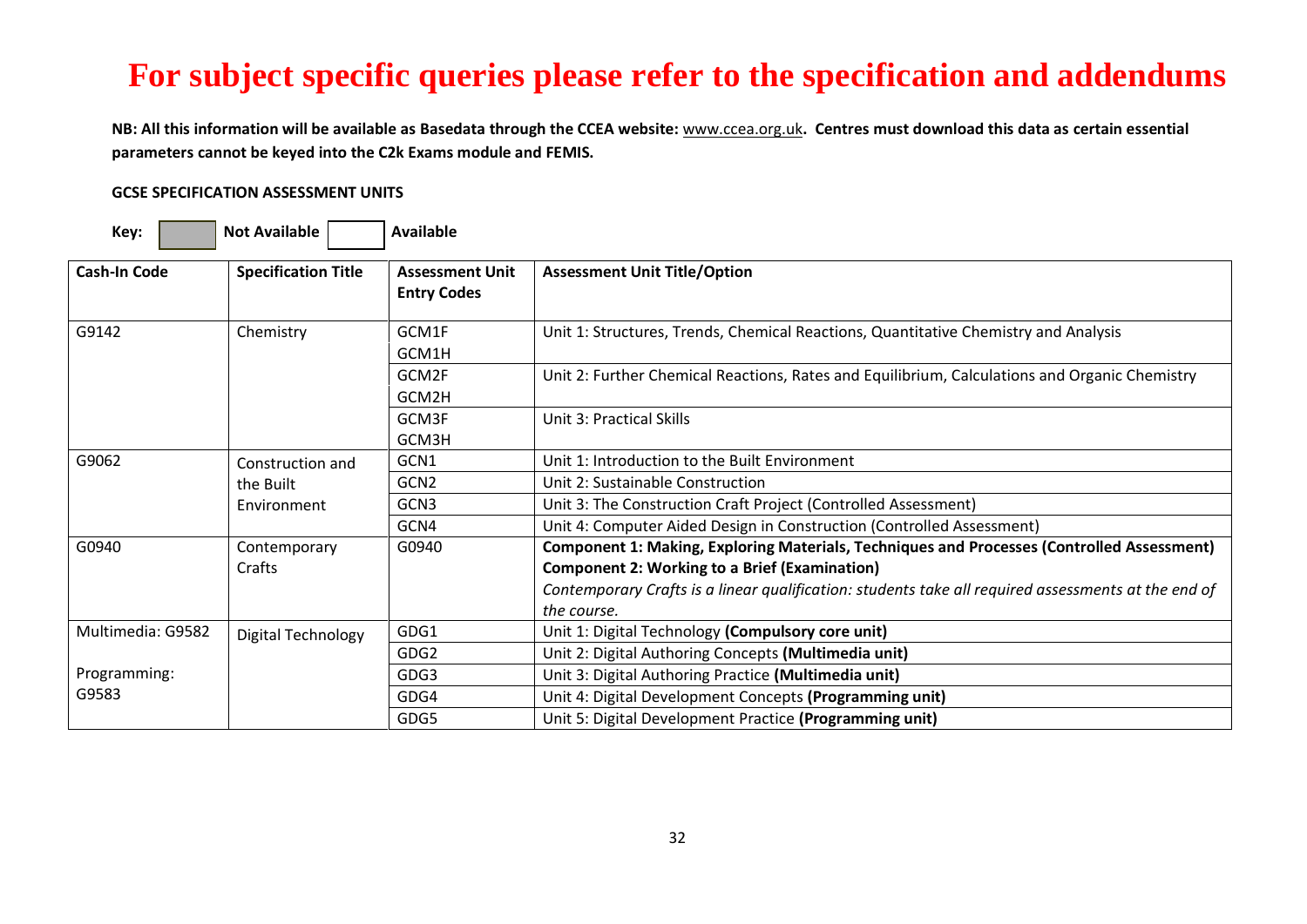**NB: All this information will be available as Basedata through the CCEA website:** [www.ccea.org.uk](http://www.ccea.org.uk/)**. Centres must download this data as certain essential parameters cannot be keyed into the C2k Exams module and FEMIS.**

#### **GCSE SPECIFICATION ASSESSMENT UNITS**

Key: **Not Available Not Available** 

**GCSE Sciences (Double Award)** 

| Cash-In<br>Code | <b>Entry</b><br><b>Codes</b> |                      | <b>Specification Title</b> | <b>Assessment Unit Title/Option</b>                                                 |
|-----------------|------------------------------|----------------------|----------------------------|-------------------------------------------------------------------------------------|
|                 |                              |                      |                            |                                                                                     |
| G9824           | GDW1F                        | <b>GCSE Sciences</b> | Double Award (Biology)     | Unit 1: Cells, Living Processes and Biodiversity                                    |
|                 | GDW1H                        | (Double Award)       |                            |                                                                                     |
|                 | GDW2F                        |                      | Double Award (Chemistry)   | Unit 1: Structures, Trends, Chemical Reactions, Quantitative Chemistry and Analysis |
|                 | GDW2H                        |                      |                            |                                                                                     |
|                 | GDW3F                        |                      | Double Award (Physics)     | Unit 1: Motion, Force, Moments, Energy, Density, Kinetic Theory, Radioactivity,     |
|                 | GDW3H                        |                      |                            | <b>Nuclear Fission and Fusion</b>                                                   |
|                 | GDW4F                        |                      | Double Award (Biology)     | Unit 2: Body Systems, Genetics, Microorganisms and Health                           |
|                 | GDW4H                        |                      |                            |                                                                                     |
|                 | GDW5F                        |                      | Double Award (Chemistry)   | Unit 2: Further Chemical Reactions, Rates and Equilibrium, Calculations and Organic |
|                 | GDW5H                        |                      |                            | Chemistry                                                                           |
|                 | GDW6F                        |                      | Double Award (Physics)     | Unit 2: Waves, Light, Electricity, Magnetism, Electromagnetism and Space Physics    |
|                 | GDW6H                        |                      |                            |                                                                                     |
|                 | GDW7F                        |                      | <b>Practical Skills</b>    | Unit 7                                                                              |
|                 | GDW7H                        |                      |                            |                                                                                     |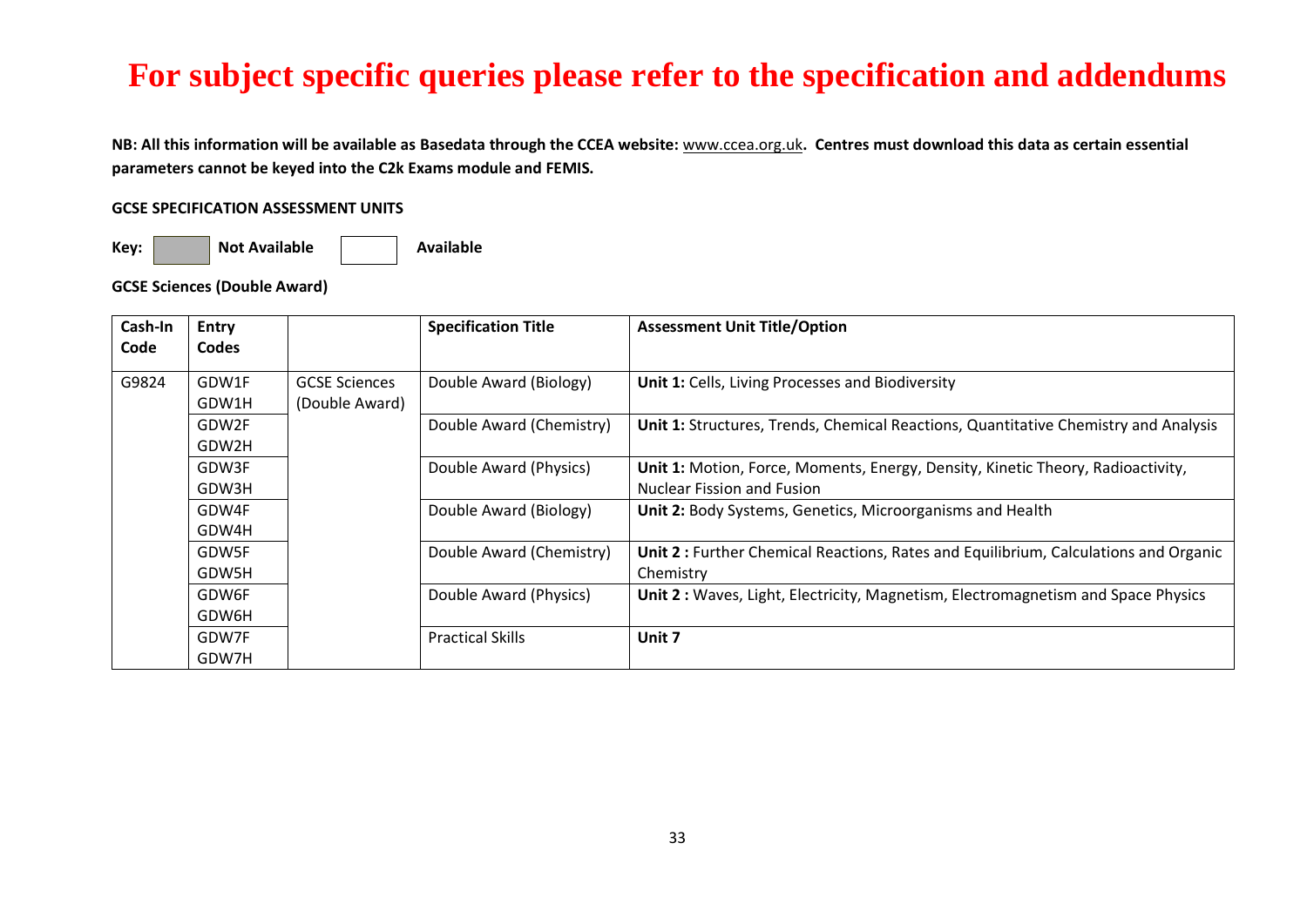N**B: All this information will be available as Basedata through the CCEA website:** [www.ccea.org.uk](http://www.ccea.org.uk/)**. Centres must download this data as certain essential parameters cannot be keyed into the C2k Exams module and FEMIS.**

#### **GCSE SPECIFICATION ASSESSMENT UNITS**

| <b>Cash-In Code</b> | <b>Specification Title</b> |                  | <b>Assessment Unit Title/Option</b>                                                                                                                                                                                                                                                                      |  |  |
|---------------------|----------------------------|------------------|----------------------------------------------------------------------------------------------------------------------------------------------------------------------------------------------------------------------------------------------------------------------------------------------------------|--|--|
| G9260               | Drama                      |                  | Component 1: Devised Performance (Controlled Assessment)<br>Component 2: Scripted Performance (Controlled Assessment)<br>Component 3: Knowledge and Understanding of Drama (External Written examination)<br>Drama is a linear qualification: students take all the assessment at the end of the course. |  |  |
| G9280               | Economics                  |                  | All components :<br>Economics is a linear qualification: students take all the assessment at the end of the course.                                                                                                                                                                                      |  |  |
| G9112               | Engineering &              | GEM1             | Unit 1: Design                                                                                                                                                                                                                                                                                           |  |  |
|                     | Manufacturing              | GEM2             | Unit 2: Production                                                                                                                                                                                                                                                                                       |  |  |
|                     |                            | GEM3             | Unit 3: Materials, Processes and Systems.                                                                                                                                                                                                                                                                |  |  |
| G9292               | English Language           | GEN1             | Unit 1: Writing for Purpose and Audience and Reading to Access Non-Fiction and Media Texts<br>(External written examination)                                                                                                                                                                             |  |  |
|                     |                            | GEN <sub>2</sub> | Unit 2: Speaking and Listening (Controlled Assessment)                                                                                                                                                                                                                                                   |  |  |
|                     |                            | GEN3             | Unit 3: Studying Spoken and Written Language (Controlled Assessment)                                                                                                                                                                                                                                     |  |  |
|                     |                            | GEN4             | Unit 4: Personal or Creative Writing and Reading Literacy and Non-Fiction Texts                                                                                                                                                                                                                          |  |  |
|                     |                            |                  | (External written examination)                                                                                                                                                                                                                                                                           |  |  |
| G9302               | English Literature         | GEL1             | Unit 1: The Study of Prose (External written examination)                                                                                                                                                                                                                                                |  |  |
|                     |                            | GEL <sub>2</sub> | Unit 2: The Study of Drama and Poetry (External written examination)                                                                                                                                                                                                                                     |  |  |
|                     |                            | GEL3             | Unit 3: The Study of Shakespeare (Controlled Assessment)                                                                                                                                                                                                                                                 |  |  |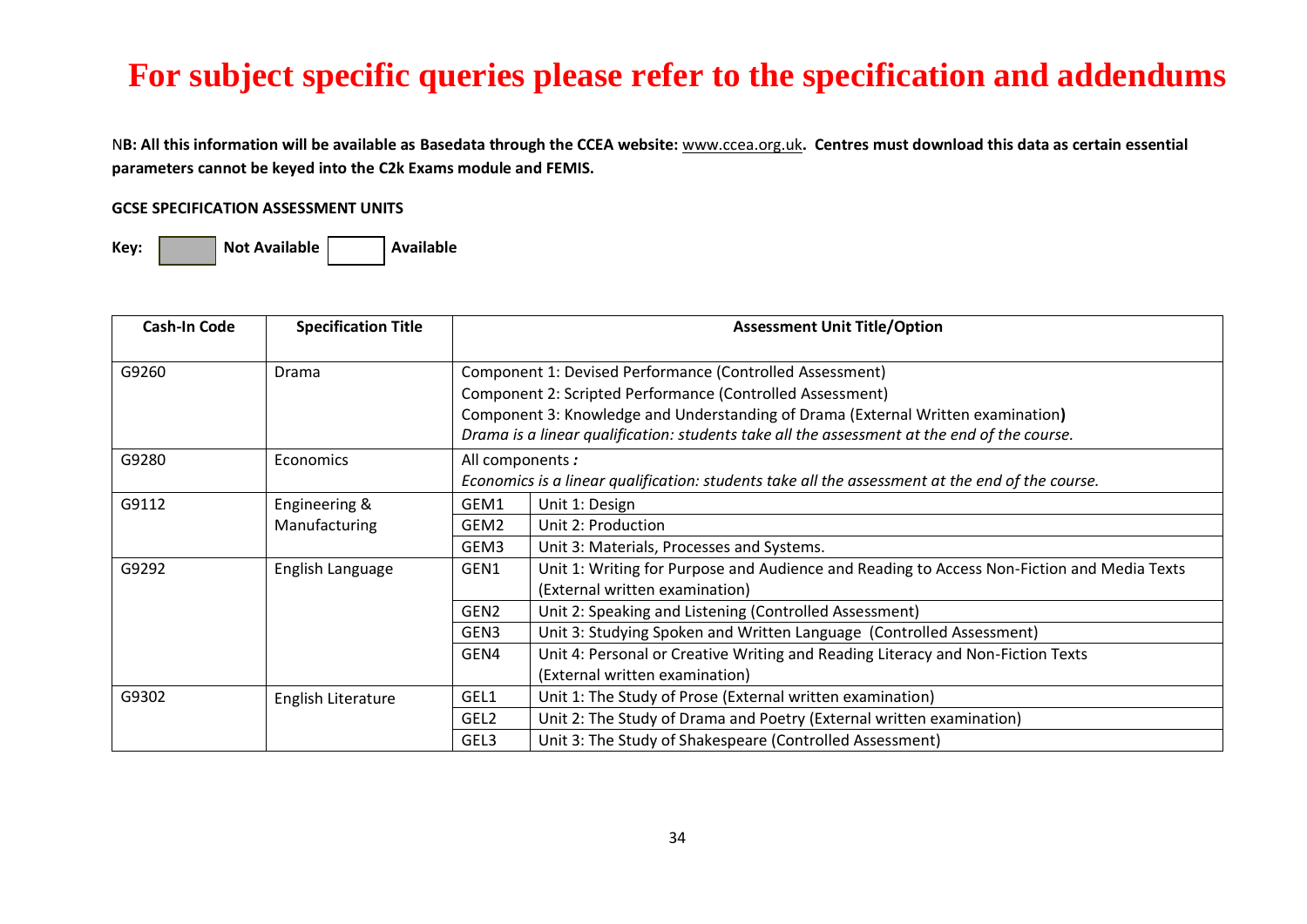N**B: All this information will be available as Basedata through the CCEA website:** [www.ccea.org.uk](http://www.ccea.org.uk/)**. Centres must download this data as certain essential parameters cannot be keyed into the C2k Exams module and FEMIS.**

#### **GCSE SPECIFICATION ASSESSMENT UNITS**

| Cash-In Code | <b>Specification Title</b> | <b>Assessment Unit</b><br><b>Entry Codes</b> | <b>Assessment Unit Title/Option</b>                                                    |
|--------------|----------------------------|----------------------------------------------|----------------------------------------------------------------------------------------|
| G9492        | Home Economics: Child      | GCD1                                         | Unit 1: Parenthood, Pregnancy and the Newborn Baby (External written examination)      |
|              | Development                | GCD <sub>2</sub>                             | Unit 2: The Development of the Child (0-5 Years) (External written examination)        |
|              |                            | GCD3                                         | Unit 3: Investigation Task (Controlled assessment)                                     |
| G9520        | Home Economics: Food       | G9520                                        | Component 1: Food and Nutrition (External written examination)                         |
|              | & Nutrition                |                                              | Component 2: Practical Food and Nutrition (Controlled assessment)                      |
|              |                            |                                              | Home Economics: Food & Nutrition is a linear qualification: students take all required |
|              |                            |                                              | assessments at the end of the course.                                                  |
| G9324        | French                     | GFC1F                                        | Unit 1: Listening Foundation                                                           |
|              |                            | GFC1H                                        | Unit 1: Listening Higher                                                               |
|              |                            | GFC <sub>2</sub>                             | Unit 2: Speaking                                                                       |
|              |                            | GFC3F                                        | Unit 3: Reading Foundation                                                             |
|              |                            | GFC3H                                        | Unit 3: Reading Higher                                                                 |
|              |                            | GFC4F                                        | Unit 4: Writing Foundation                                                             |
|              |                            | GFC4H                                        | Unit 4: Writing Higher                                                                 |
| G2337        | <b>Further Mathematics</b> | GFM1                                         | <b>Pure Mathematics (Mandatory)</b>                                                    |
|              |                            | GFM2                                         | <b>Mechanics (Optional)</b>                                                            |
|              |                            | GFM3                                         | <b>Statistics (Optional)</b>                                                           |
|              |                            | GFM4                                         | Discrete and Decision Mathematics (Optional)                                           |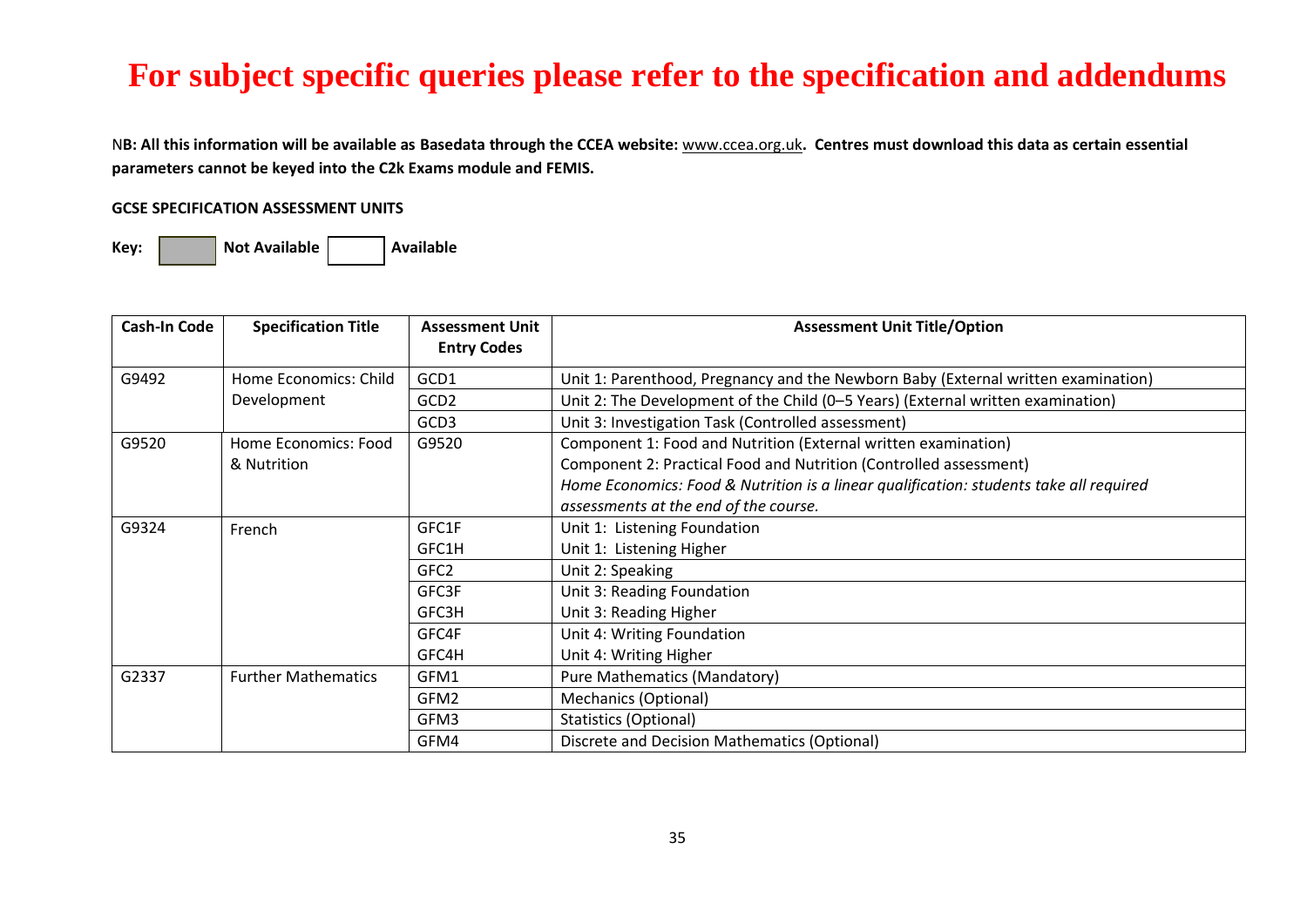N**B: All this information will be available as Basedata through the CCEA website:** [www.ccea.org.uk](http://www.ccea.org.uk/)**. Centres must download this data as certain essential parameters cannot be keyed into the C2k Exams module and FEMIS.**

#### **GCSE SPECIFICATION ASSESSMENT UNITS**

| Key:                                                                                                                                                                                                                                       | <b>Not Available</b>            | <b>Available</b>                                                                                                           |                                                                                                                                                                                                                                                                                                                                                              |
|--------------------------------------------------------------------------------------------------------------------------------------------------------------------------------------------------------------------------------------------|---------------------------------|----------------------------------------------------------------------------------------------------------------------------|--------------------------------------------------------------------------------------------------------------------------------------------------------------------------------------------------------------------------------------------------------------------------------------------------------------------------------------------------------------|
| <b>Cash-In Code</b>                                                                                                                                                                                                                        | Specification<br><b>Title</b>   | <b>Assessment Unit</b><br><b>Entry Codes</b>                                                                               | <b>Assessment Unit Title/Option</b>                                                                                                                                                                                                                                                                                                                          |
| G9570<br>Gaeilge<br>G9570                                                                                                                                                                                                                  |                                 |                                                                                                                            | Component 1: Listening and Speaking in Gaeilge (Task 1 and 2) (Controlled Assessment)<br>Component 2: Reading and Writing in Gaeilge (Controlled Assessment)<br>Component 3: Reading in Gaeilge<br>Component 4: Writing in Gaeilge<br>Gaeilge is a linear qualification: students take all required assessments at the end of the course.                    |
| GGY1<br>G9362<br>Geography<br>GGY <sub>2</sub><br>Unit 2: Living in Our World (External written examination)<br>GGY3                                                                                                                       |                                 | Unit 1: Understanding Our Natural World (External written examination)<br>Unit 3: Fieldwork (External written examination) |                                                                                                                                                                                                                                                                                                                                                              |
| G9424<br>GGR1F<br>Unit 1: Listening Foundation<br>German<br>GGR1H<br>Unit 1: Listening Higher<br>GGR2<br>Unit 2: Speaking<br>GGR3F<br>Unit 3: Reading Foundation<br>GGR3H<br>Unit 3: Reading Higher<br>GGR4F<br>Unit 4: Writing Foundation |                                 | GGR4H                                                                                                                      | Unit 4: Writing Higher                                                                                                                                                                                                                                                                                                                                       |
| G9480                                                                                                                                                                                                                                      | Government &<br><b>Politics</b> | GGP1<br>GGP <sub>2</sub><br>GGP3                                                                                           | Unit 1: Democracy in Action (External written examination)<br>Unit 2: International Politics in Action (External written examination)<br>Unit 3: Controlled Assessment<br>Please note Students are permitted the option of completing the examination for Unit 2 and a controlled assessment<br>task for Unit 1, as an alternative to the Unit 1 examination |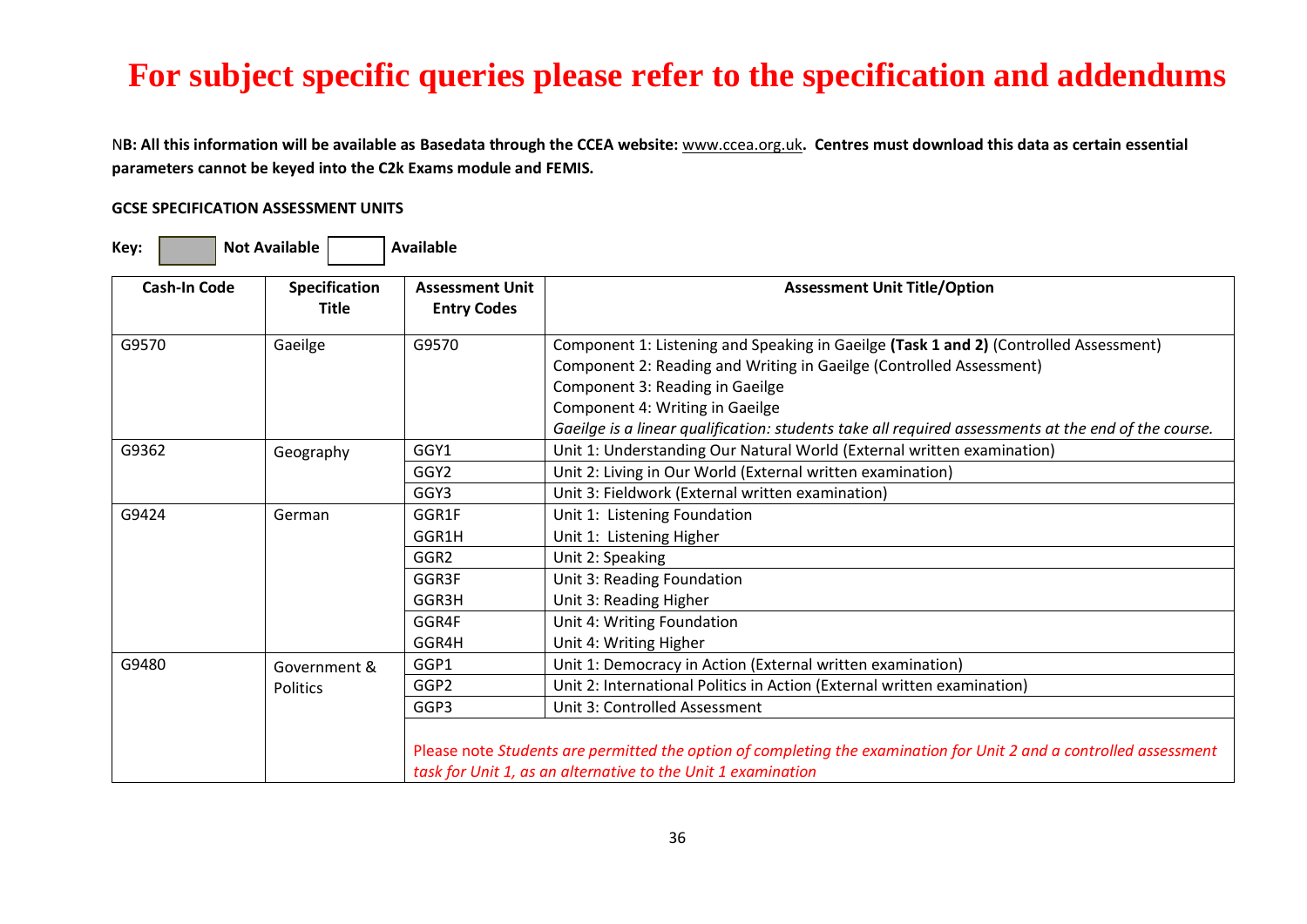N**B: All this information will be available as Basedata through the CCEA website:** [www.ccea.org.uk](http://www.ccea.org.uk/)**. Centres must download this data as certain essential parameters cannot be keyed into the C2k Exams module and FEMIS.**

#### **GCSE SPECIFICATION ASSESSMENT UNITS**

| <b>Cash-In Code</b> | <b>Specification</b> | <b>Assessment Unit</b> | <b>Assessment Unit Title/Option</b>                                           |  |
|---------------------|----------------------|------------------------|-------------------------------------------------------------------------------|--|
|                     | Title                | <b>Entry Codes</b>     |                                                                               |  |
| G9034               | Health & Social      | GHL1                   | Unit 1: Personal Development, Health and Well-Being                           |  |
|                     | Care                 | GHL <sub>2</sub>       | Unit 2: Working in the Health, Social Care and Early Years Sectors            |  |
| G9462               |                      | GHR1                   | Unit 1 Section A: Modern World Studies in Depth                               |  |
|                     |                      |                        | Option 1: Life in Nazi Germany, 1933-45 OR                                    |  |
|                     | History              |                        | Option 2: Life in the United States of America, 1920-33                       |  |
|                     |                      |                        |                                                                               |  |
|                     |                      |                        | <b>Section B: Local Study</b>                                                 |  |
|                     |                      |                        | Option 1: Changing Relations: Northern Ireland and its Neighbours, 1920–49 OR |  |
|                     |                      |                        | Option 2: Changing Relations: Northern Ireland and its Neighbours, 1965–98    |  |
|                     |                      | GHR <sub>2</sub>       | Unit 2: Outline Study                                                         |  |
|                     |                      |                        | International Relations, 1945-2003                                            |  |
| G9512               | Hospitality          | GPT1                   | Unit 1: The Hospitality Industry                                              |  |
|                     |                      | GPT <sub>2</sub>       | Unit 2: Hospitality and the Customer                                          |  |
|                     |                      | GPT3                   | Unit 3: Food and Beverage Preparation and Service.                            |  |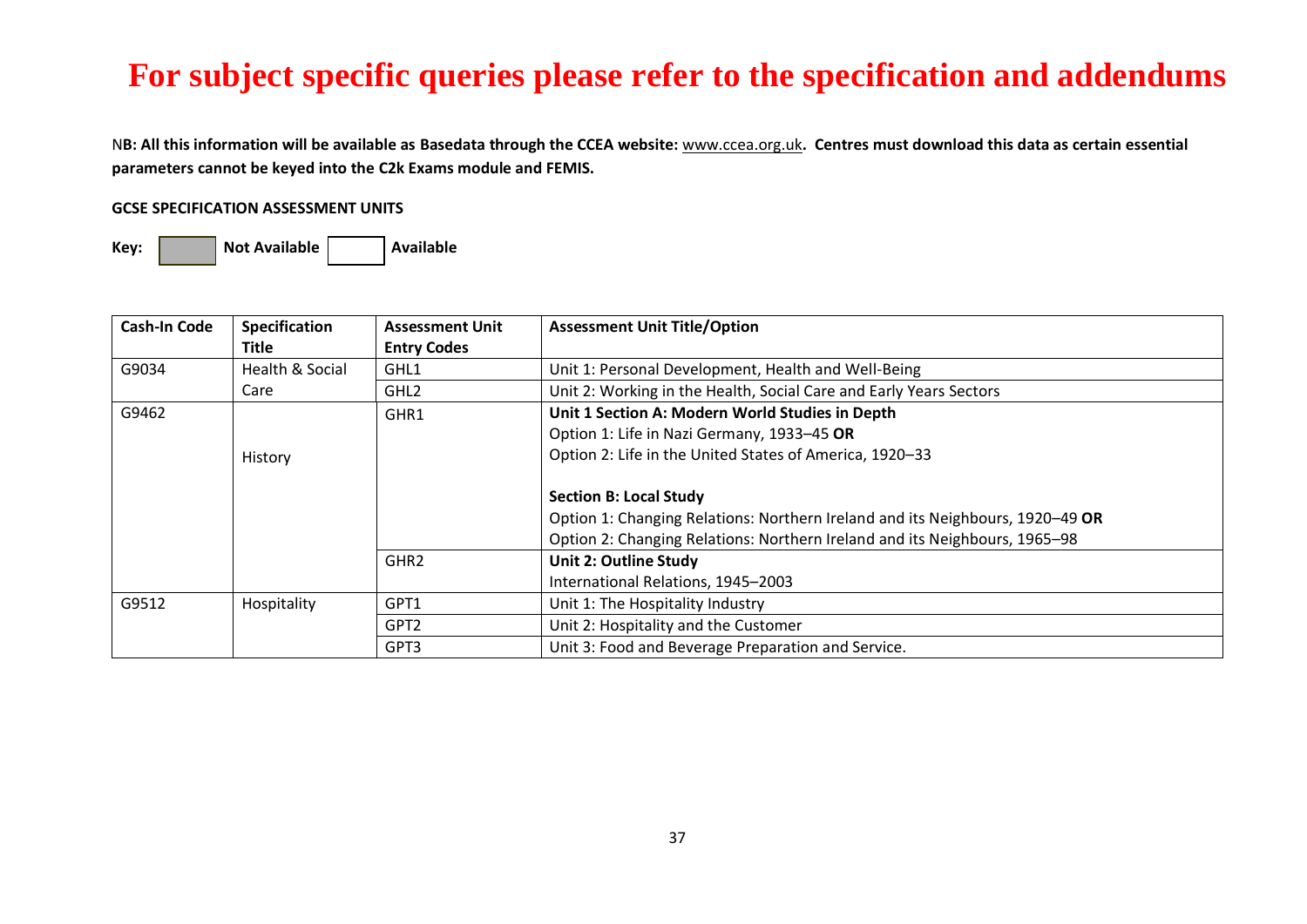N**B: All this information will be available as Basedata through the CCEA website:** [www.ccea.org.uk](http://www.ccea.org.uk/)**. Centres must download this data as certain essential parameters cannot be keyed into the C2k Exams module and FEMIS.**

#### **GCSE SPECIFICATION ASSESSMENT UNITS**

| Cash-In                                                                               | <b>Specification Title</b> | <b>Assessment Unit</b>               | <b>Assessment Unit Title/Option</b>                                       |  |
|---------------------------------------------------------------------------------------|----------------------------|--------------------------------------|---------------------------------------------------------------------------|--|
| Code                                                                                  |                            | <b>Entry Codes</b>                   |                                                                           |  |
| G9554                                                                                 | Irish                      |                                      | Unit 1: Listening Foundation                                              |  |
|                                                                                       |                            | GIH1H                                | Unit 1: Listening Higher                                                  |  |
|                                                                                       |                            | GIH <sub>2</sub>                     | Unit 2: Speaking                                                          |  |
|                                                                                       |                            | GIH3F                                | Unit 3: Reading Foundation                                                |  |
|                                                                                       |                            | GIH3H                                | Unit 3: Reading Higher                                                    |  |
|                                                                                       |                            | GIH4F                                | Unit 4: Writing Foundation                                                |  |
|                                                                                       |                            | GIH4H                                | Unit 4: Writing Higher                                                    |  |
| G9592<br>Unit 1: Cross-Platform Research Portfolio<br>GJN1<br>Journalism in the Media |                            |                                      |                                                                           |  |
|                                                                                       | and Communications         | GJN2                                 | Unit 2: Radio and Review Portfolio                                        |  |
| Industry                                                                              |                            | GJN3                                 | Unit 3: Industry, Theory and Practice                                     |  |
| G9622<br>Learning for Life & Work<br>GLF1                                             |                            | Unit 1: Local and Global Citizenship |                                                                           |  |
|                                                                                       |                            | GLF <sub>2</sub>                     | Unit 2: Personal Development                                              |  |
|                                                                                       |                            | GLF3                                 | Unit 3: Employability                                                     |  |
|                                                                                       |                            | GLF4                                 | Unit 4: Investigation (Controlled Assessment Task)                        |  |
| G9042                                                                                 | Leisure, Travel and        | GLE1                                 | Unit 1: Understanding the Leisure, Travel and Tourism Industry            |  |
|                                                                                       | Tourism                    | GLE <sub>2</sub>                     | Unit 2: Promoting and Sustaining the Leisure, Travel and Tourism Industry |  |
|                                                                                       |                            | GLE3                                 | Unit 3: Working in the Leisure, Travel and Tourism Industry               |  |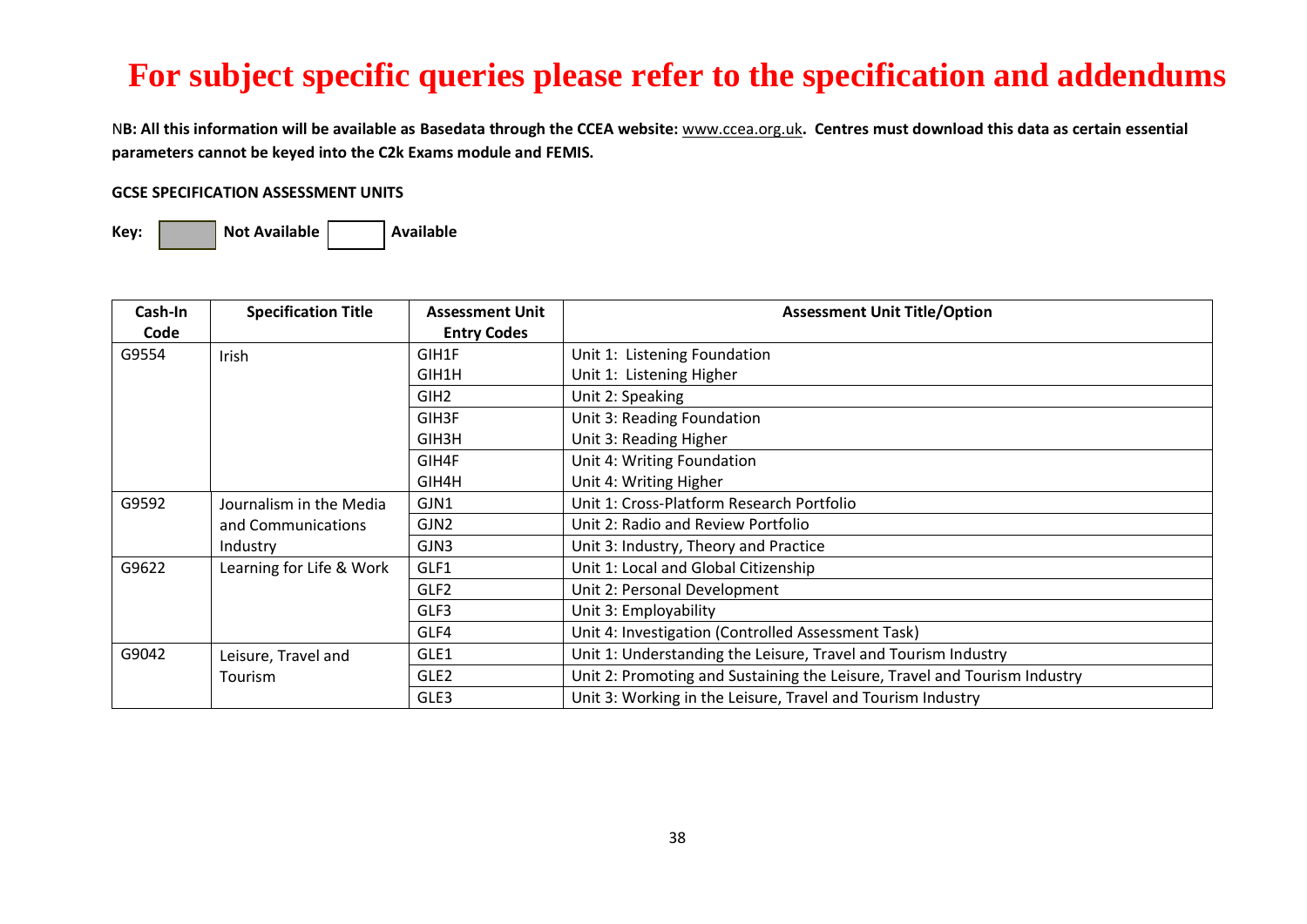**NB: All this information will be available as Basedata through the CCEA website:** [www.ccea.org.uk](http://www.ccea.org.uk/)**. Centres must download this data as certain essential parameters cannot be keyed into the C2k Exams module and FEMIS.**

#### **GCSE SPECIFICATION ASSESSMENT UNITS**

| Cash-In Code | <b>Specification Title</b>                     | <b>Assessment Unit</b><br><b>Entry Codes</b> | <b>Assessment Unit Title/Option</b>             |
|--------------|------------------------------------------------|----------------------------------------------|-------------------------------------------------|
| G9602        | <b>Mathematics</b>                             | GMC1                                         | <b>Unit M1: Foundation Tier</b>                 |
|              |                                                |                                              | External written examination with calculator    |
|              |                                                | GMC <sub>2</sub>                             | <b>Unit M2: Foundation Tier</b>                 |
|              |                                                |                                              | External written examination with calculator    |
|              | Questions are set in both                      | GMC3                                         | Unit M3: Higher Tier                            |
|              | mathematical and non-                          |                                              | External written examination with calculator    |
|              | mathematical contexts. Students                | GMC4                                         | Unit M4: Higher Tier                            |
|              | take two units, one from M1, M2,               |                                              | External written examination with calculator    |
|              | M3 or M4 and one from M5, M6,                  | GMC5                                         | <b>Unit M5: Foundation Tier Completion Test</b> |
|              | M7 or M8.                                      |                                              | Two external written examinations:              |
|              |                                                |                                              | • Paper 1 without calculator                    |
|              | To receive an award, one of these<br>must be a |                                              | • Paper 2 with calculator                       |
|              |                                                | GMC6                                         | <b>Unit M6: Foundation Tier Completion Test</b> |
|              | completion test.                               |                                              | Two external written examinations:              |
|              |                                                |                                              | • Paper 1 without calculator                    |
|              |                                                |                                              | • Paper 2 with calculator                       |
|              |                                                | GMC7                                         | Unit M7: Higher Tier Completion Test            |
|              |                                                |                                              | Two external written examinations:              |
|              |                                                |                                              | • Paper 1 without calculator                    |
|              |                                                |                                              | • Paper 2 with calculator                       |
|              |                                                | GMC8                                         | Unit M8: Higher Tier Completion Test            |
|              |                                                |                                              | Two external written examinations:              |
|              |                                                |                                              | • Paper 1 without calculator                    |
|              |                                                |                                              | • Paper 2 with calculator                       |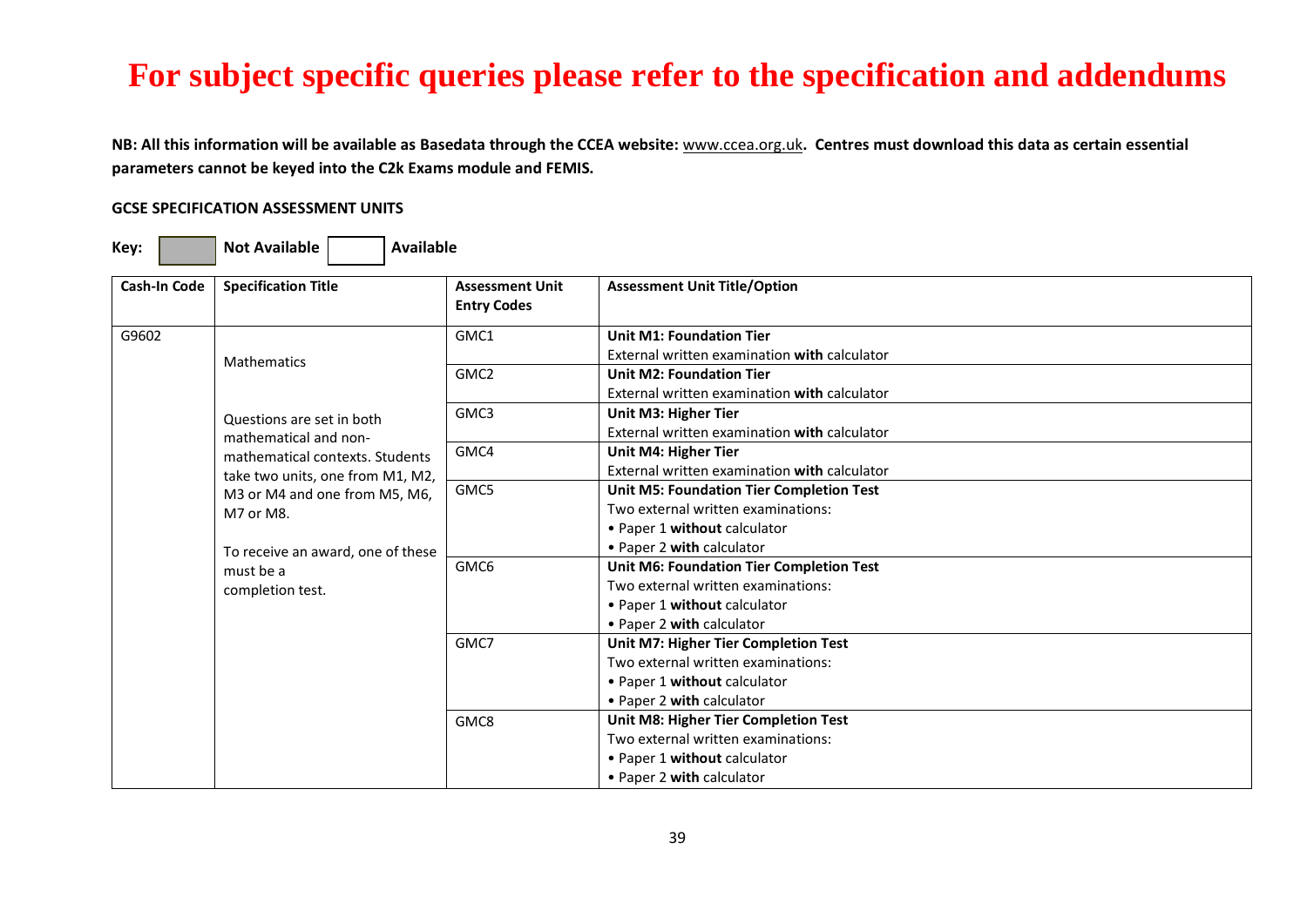N**B: All this information will be available as Basedata through the CCEA website:** [www.ccea.org.uk](http://www.ccea.org.uk/)**. Centres must download this data as certain essential parameters cannot be keyed into the C2k Exams module and FEMIS.**

#### **GCSE SPECIFICATION ASSESSMENT UNITS**

| Key:                | <b>Not Available</b>                 | <b>Available</b>                         |                                                                                                                                                                                                                                                                                                                                                                                                                               |
|---------------------|--------------------------------------|------------------------------------------|-------------------------------------------------------------------------------------------------------------------------------------------------------------------------------------------------------------------------------------------------------------------------------------------------------------------------------------------------------------------------------------------------------------------------------|
| <b>Cash-In Code</b> | <b>Specification</b><br><b>Title</b> | Assessment<br><b>Unit Entry</b><br>Codes | <b>Assessment Unit Title/Option</b>                                                                                                                                                                                                                                                                                                                                                                                           |
| G9682               | Motor Vehicle                        | GMR1                                     | Unit 1: Motor Vehicle and Road User Theory                                                                                                                                                                                                                                                                                                                                                                                    |
|                     | and Road User<br><b>Studies</b>      | GMR <sub>2</sub>                         | Unit 2: Investigative Study                                                                                                                                                                                                                                                                                                                                                                                                   |
|                     |                                      | GMR3                                     | Unit 3: Practical Riding Activity                                                                                                                                                                                                                                                                                                                                                                                             |
| G9530               | Moving Image<br>Arts                 | G9530                                    | Component 1: Critical Understanding of Creative and Technical Moving Image Production (Online<br>examination)<br>Component 2: Acquisition of Skills in Moving Image Production (Controlled Assessment Tasks)<br>Component 3: Planning and Making a Moving Image Product (Controlled Assessment Portfolio)<br>Moving Image Arts is a linear qualification: students take all required assessments at the end of the<br>course. |
| G9710               | Music                                | G9710                                    | Component 1: Performing and Appraising<br>Component 2: Composing<br>Component 3: Listening and Appraising<br>Music is a linear qualification: students take all required assessments at the end of the course.                                                                                                                                                                                                                |
| G9770               | Physical<br>Education                | G9770                                    | Component 1: Factors Underpinning Health and Performance<br>Component 2: Developing Performance<br>Component 3: Individual Performances in Physical Activities and Sport<br>Physical Education is a linear qualification: students take all required assessments at the end of the<br>course.                                                                                                                                 |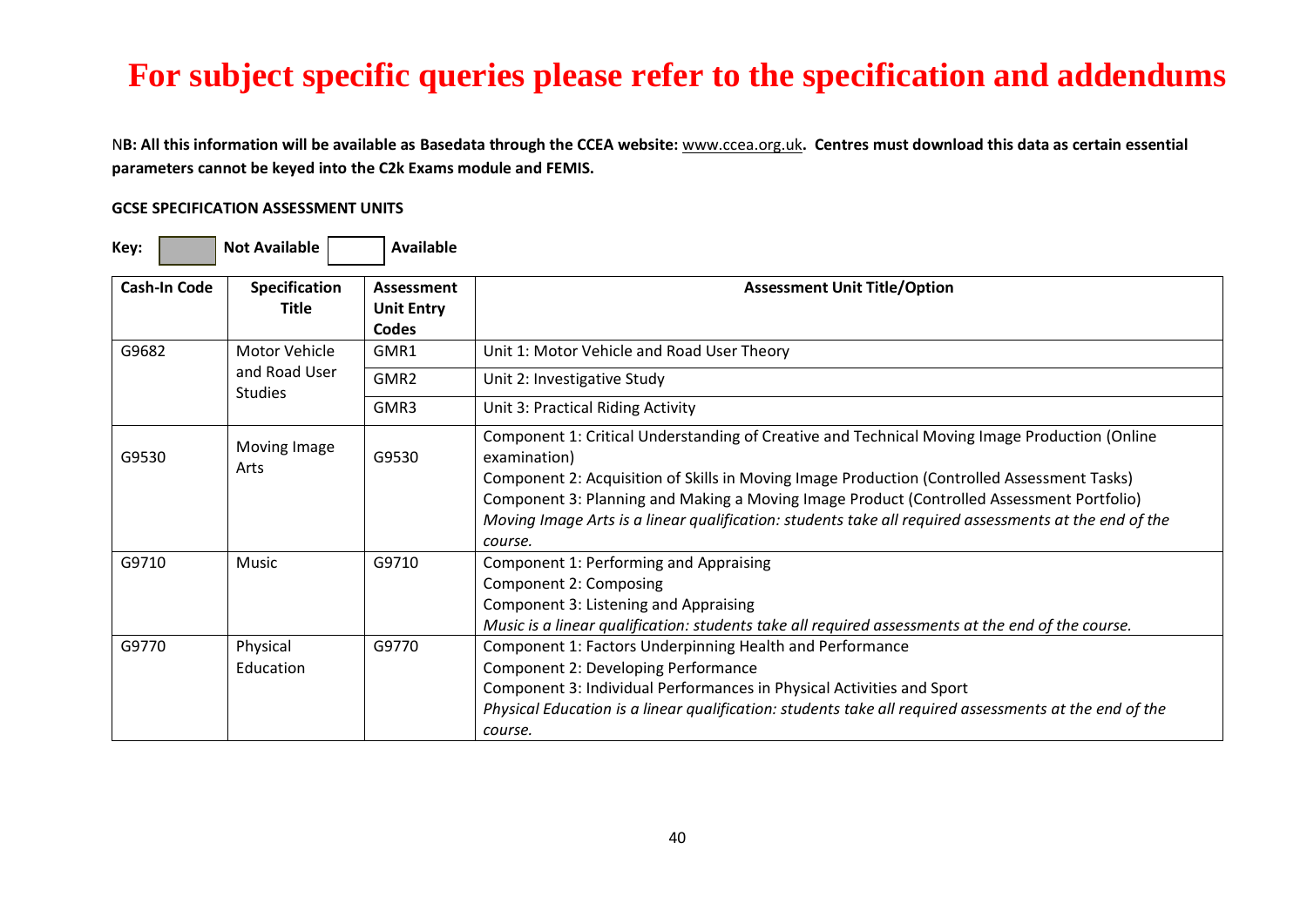N**B: All this information will be available as Basedata through the CCEA website:** [www.ccea.org.uk](http://www.ccea.org.uk/)**. Centres must download this data as certain essential parameters cannot be keyed into the C2k Exams module and FEMIS.**

#### **GCSE SPECIFICATION ASSESSMENT UNITS**

| Cash-In Code   | <b>Specification Title</b> | <b>Assessment Unit</b><br><b>Entry Codes</b> | <b>Assessment Unit Title/Option</b>                                                                      |  |
|----------------|----------------------------|----------------------------------------------|----------------------------------------------------------------------------------------------------------|--|
|                |                            |                                              |                                                                                                          |  |
| G9762          | Physics                    | GPY1F                                        | Unit 1: Motion, Force, Moments, Energy, Density, Kinetic Theory, Radioactivity, Nuclear Fission          |  |
|                |                            | GPY1H                                        | and Fusion                                                                                               |  |
|                |                            | GPY2F                                        | Unit 2: Waves, Light, Electricity, Magnetism, Electromagnetism and Space Physics                         |  |
|                |                            | GPY2H                                        |                                                                                                          |  |
|                |                            | GPY3F                                        | Unit 3: Practical Skills                                                                                 |  |
|                |                            | GPY3H                                        |                                                                                                          |  |
| G9802          | Religious Studies          | GRE1                                         | Unit 1: The Christian Church through a Study of the Catholic Church and the Protestant Church            |  |
| (Full Course)  |                            | GRE2A                                        | Unit 2: (Option A): The Christian Church with a focus on the Catholic Church                             |  |
|                |                            | GRE2B                                        | Unit 2: (Option B) : The Christian Church with a focus on the Protestant Church                          |  |
| G9803          |                            | GRE3                                         | Unit 3: The Revelation of God and the Christian Church                                                   |  |
| (Short Course) |                            | GRE4                                         | Unit 4: Christianity through a Study of the Gospel of Matthew                                            |  |
|                |                            | GRE5                                         | Unit 5: Christianity through a Study of the Gospel of Mark                                               |  |
|                |                            | GRE6                                         | Unit 6: An Introduction to Christian Ethics                                                              |  |
|                |                            | GRE7                                         | Unit 7: An Introduction to Philosophy of Religion                                                        |  |
|                |                            | GRE8                                         | Unit 8: Islam                                                                                            |  |
|                |                            | GRE9                                         | Unit 9: Judaism                                                                                          |  |
|                |                            |                                              | Students are permitted the option of completing the examination for one assessment unit and a controlled |  |
|                |                            |                                              | assessment task for the second unit, as an alternative to the second examination.                        |  |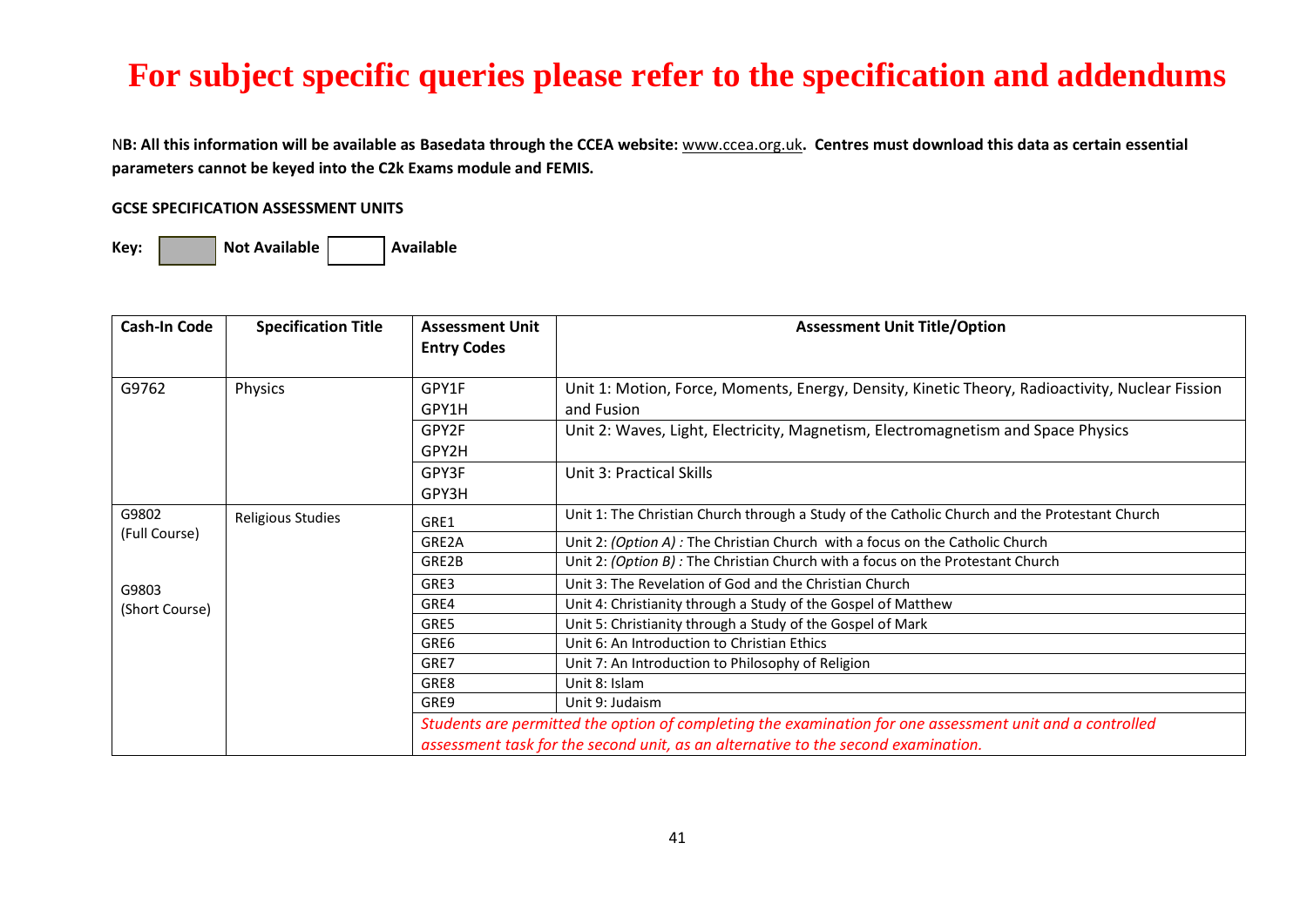N**B: All this information will be available as Basedata through the CCEA website:** [www.ccea.org.uk](http://www.ccea.org.uk/)**. Centres must download this data as certain essential parameters cannot be keyed into the C2k Exams module and FEMIS.**

#### **GCSE SPECIFICATION ASSESSMENT UNITS**

| <b>Cash-In Code</b> | <b>Specification Title</b> | <b>Assessment Unit</b> | <b>Assessment Unit Title/Option</b>                                                                                                                                                                       |
|---------------------|----------------------------|------------------------|-----------------------------------------------------------------------------------------------------------------------------------------------------------------------------------------------------------|
|                     |                            | <b>Entry Codes</b>     |                                                                                                                                                                                                           |
| G9802               | <b>Religious Studies</b>   | GRT1                   | Task 1                                                                                                                                                                                                    |
| (Full Course)       |                            | GRT2A                  | Task 2 Option A                                                                                                                                                                                           |
|                     |                            | GRT2B                  | Task 2 Option B                                                                                                                                                                                           |
|                     |                            | GRT3                   | Task 3                                                                                                                                                                                                    |
|                     |                            | GRT4                   | Task 4                                                                                                                                                                                                    |
|                     |                            | GRT5                   | Task 5                                                                                                                                                                                                    |
|                     |                            | GRT6                   | Task 6                                                                                                                                                                                                    |
|                     |                            | GRT7                   | Task 7                                                                                                                                                                                                    |
|                     |                            | GRT8                   | Task 8                                                                                                                                                                                                    |
|                     |                            | GRT9                   | Task 9                                                                                                                                                                                                    |
|                     |                            |                        | Please note Students are permitted the option of completing the examination for one assessment unit and a<br>controlled assessment task for the second unit, as an alternative to the second examination. |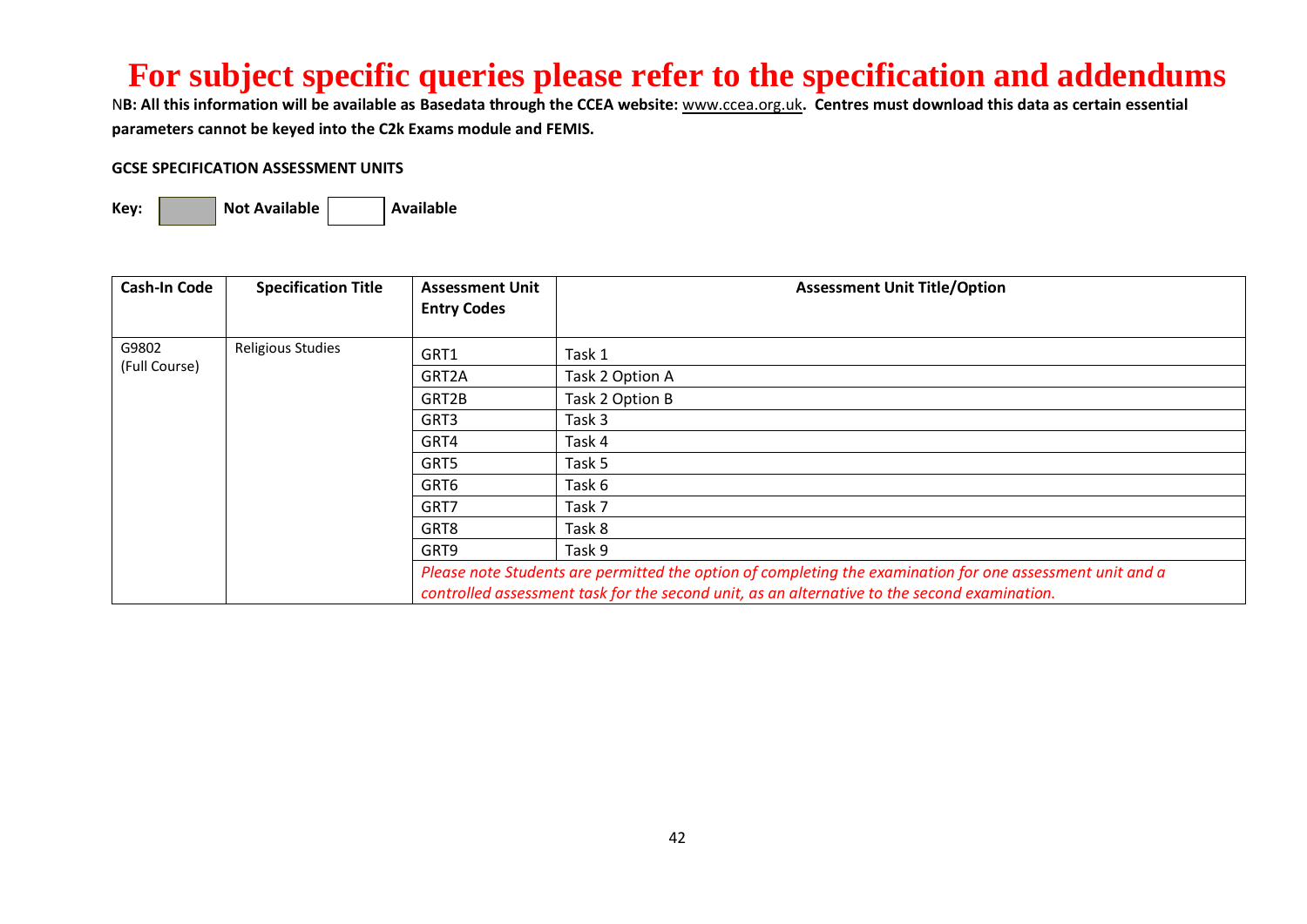N**B: All this information will be available as Basedata through the CCEA website:** [www.ccea.org.uk](http://www.ccea.org.uk/)**. Centres must download this data as certain essential parameters cannot be keyed into the C2k Exams module and FEMIS.**

#### **GCSE SPECIFICATION ASSESSMENT UNITS**

**Key: Not Available Available** 

**GCSE Sciences (Single Award)** 

| Cash-In | <b>Specification</b>    | Assessment        | <b>Assessment Unit Title/Option</b> |  |  |
|---------|-------------------------|-------------------|-------------------------------------|--|--|
| Code    | <b>Title</b>            | <b>Unit Entry</b> |                                     |  |  |
|         |                         | Codes             |                                     |  |  |
| G9922   | Unit $1$ :              | GSA1F             | External written examination        |  |  |
|         | Biology                 | GSA1H             |                                     |  |  |
|         | Unit 2:                 | GSA2F             | External written examination        |  |  |
|         | Chemistry               | GSA2H             |                                     |  |  |
|         | Unit 3:                 | GSA3F             | External written examination        |  |  |
|         | Physics                 | GSA3H             |                                     |  |  |
|         | Unit 4:                 | GSA4F             | <b>Booklet A</b>                    |  |  |
|         | <b>Practical Skills</b> | GSA4H             | Practical skills assessment         |  |  |
|         |                         |                   | Foundation and Higher Tiers         |  |  |
|         |                         |                   | <b>Booklet B</b>                    |  |  |
|         |                         |                   | External written examination        |  |  |
|         |                         |                   | Foundation and Higher Tiers         |  |  |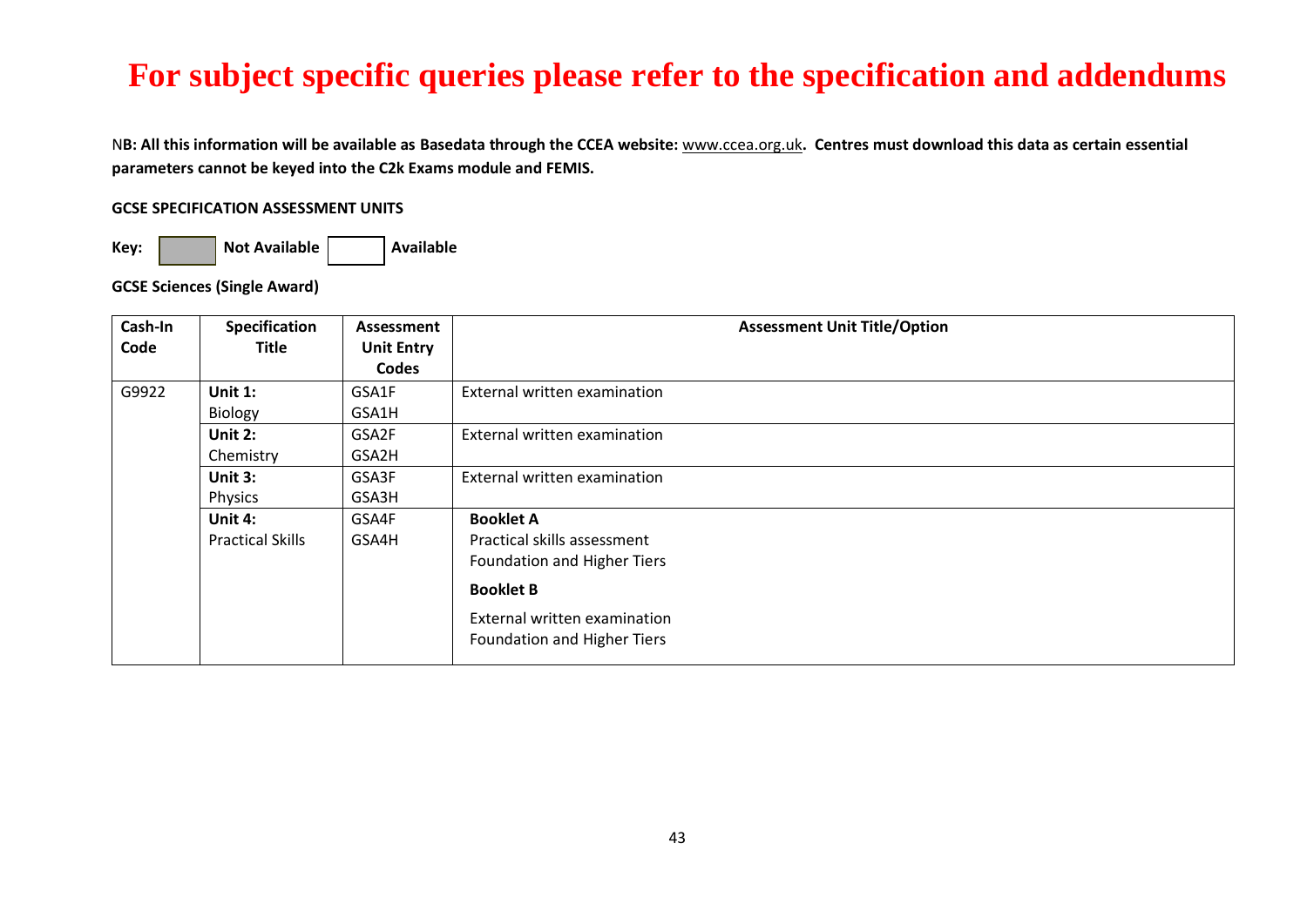**NB: All this information will be available as Basedata through the CCEA website:** [www.ccea.org.uk](http://www.ccea.org.uk/)**. Centres must download this data as certain essential parameters cannot be keyed into the C2k Exams module and FEMIS.**

#### **GCSE SPECIFICATION ASSESSMENT UNITS**

| <b>Cash-In Code</b> | <b>Specification Title</b> | <b>Assessment Unit</b><br><b>Entry Codes</b>                                                            | <b>Assessment Unit Title/Option</b>                           |  |
|---------------------|----------------------------|---------------------------------------------------------------------------------------------------------|---------------------------------------------------------------|--|
| G9914               | Spanish                    | GSH1F                                                                                                   | Unit 1: Listening Foundation                                  |  |
|                     |                            | GSH1H                                                                                                   | Unit 1: Listening Higher                                      |  |
|                     |                            | GSH <sub>2</sub>                                                                                        | Unit 2: Speaking                                              |  |
|                     |                            | GSH3F                                                                                                   | Unit 3: Reading Foundation                                    |  |
|                     |                            | GSH3H                                                                                                   | Unit 3: Reading Higher                                        |  |
|                     |                            | GSH4F                                                                                                   | Unit 4: Writing Foundation                                    |  |
|                     |                            | GSH4H                                                                                                   | Unit 4: Writing Higher                                        |  |
| G2260               | <b>Statistics</b>          | GST1F                                                                                                   | Unit 1: External Written Examination                          |  |
|                     |                            | GST1H                                                                                                   |                                                               |  |
|                     |                            | GST2F                                                                                                   | Unit 2: External Written Examination                          |  |
|                     |                            | GST2H                                                                                                   |                                                               |  |
|                     |                            | GST3                                                                                                    | Unit 3: Controlled Assessment                                 |  |
|                     |                            | Please note Students are permitted the option of completing the examination for Unit 1 and a controlled |                                                               |  |
|                     |                            | assessment task for Unit 2, as an alternative to the Unit 2 examination.                                |                                                               |  |
| G9952               | Technology & Design        | GTY1                                                                                                    | Unit 1: Technology and Design Core Content                    |  |
|                     |                            | GTY <sub>2</sub>                                                                                        | Unit 2: Optional Areas of Study                               |  |
|                     |                            |                                                                                                         | (Option A) Electronic and Microelectronic Control Systems; or |  |
|                     |                            |                                                                                                         | (Option B) Mechanical and Pneumatic Control Systems; or       |  |
|                     |                            |                                                                                                         | (Option C) Product Design                                     |  |
|                     |                            | GTY3                                                                                                    | Unit 3: Controlled Assessment                                 |  |